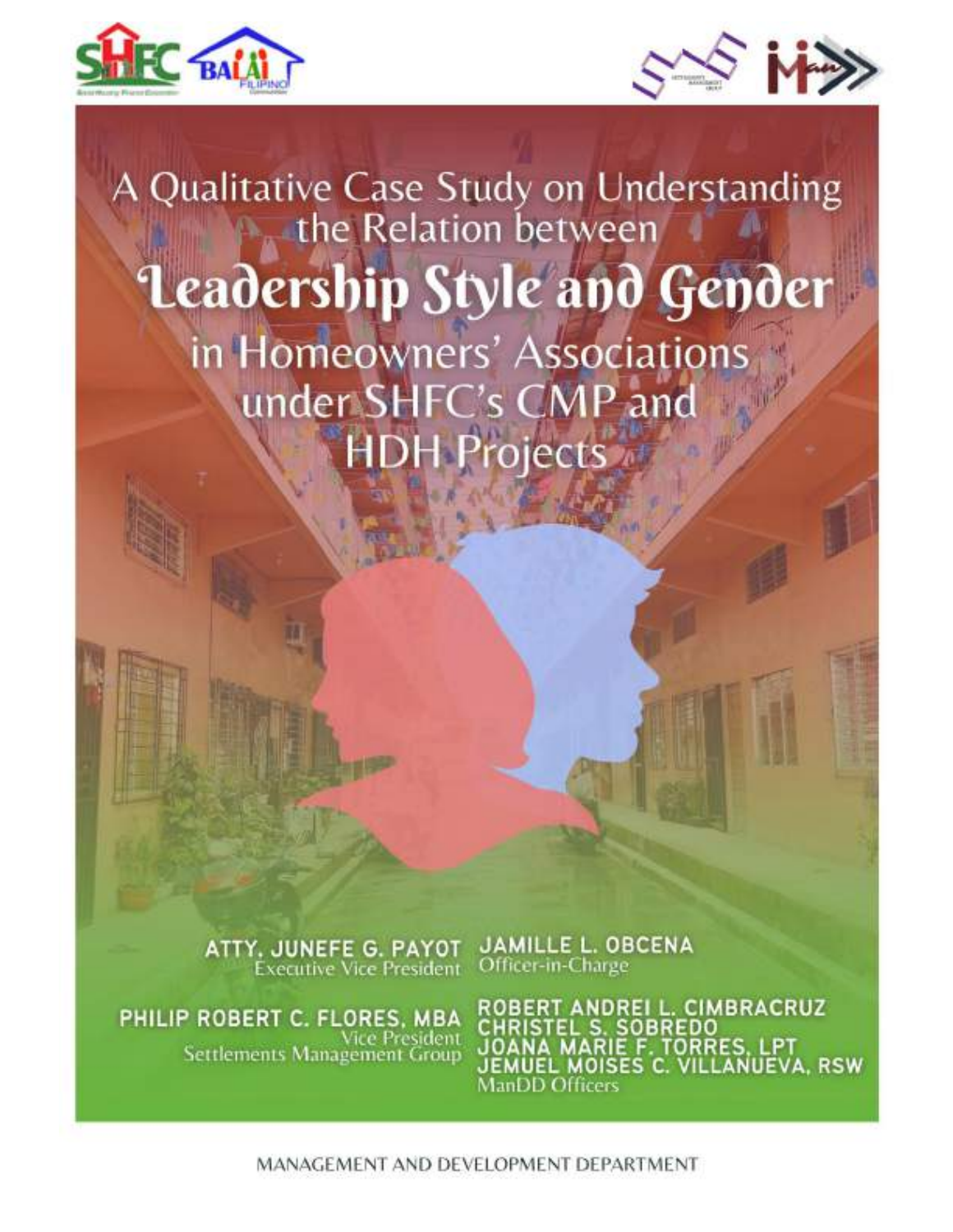# **A Qualitative Case Study on Understanding the Relation between Leadership Style and Gender in Homeowners' Associations under SHFC's CMP and HDH Projects**

# **2021**

**Atty. Junefe G. Payot**

*Executive Vice President*

**Jamille L. Obcena**

*Officer-in-Charge for Management and Development Department*

**Philip Robert C. Flores, MBA**

*Vice President*

*Settlements Management Group*

#### **Robert Andrei L. Cimbracruz**

**Christel S. Sobredo**

**Joana Marie F. Torres, LPT**

#### **Jemuel Moises C. Villanueva, RSW**

*Management and Development Officers*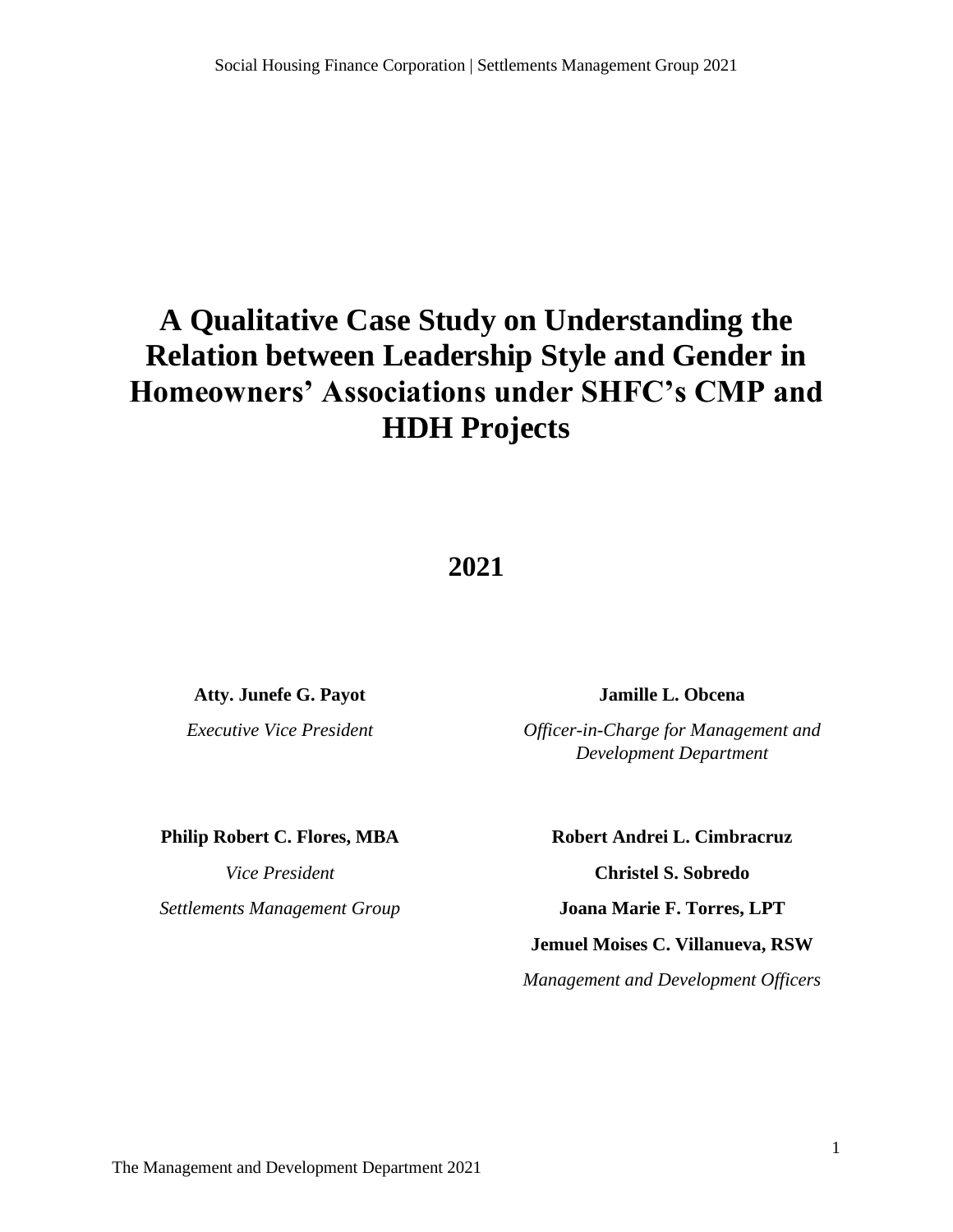#### **Abstract**

The recent developments in integrating gender in organizational management has significantly increased. However, despite the gender mainstreaming strategies incorporated in the Magna Carta of Women, government agencies and corporations such as SHFC are still in the process of establishing a gender-sensitive cooperation with their constituents. This research then serves as a preliminary study that explores the relationship between leadership and gender in Homeowners' Associations under SHFC's CMP and HDH projects. This paper seeks to understand the leadership styles in HOAs and its interrelation with gender. It argues that the leadership style and characteristics of leaders are closely related to gender and that determining the masculine and feminine nature of a certain leadership style will contribute to further understanding on how small associations such as HOAs operate. The study is expected to provide valuable insights not just in terms of identifying effective leadership styles but also for assisting SHFC in finding a suitable gender-sensitive leadership approach with the HOAs. The results of this study aim to provide recommendations that will help shape the future activities of SHFC in aiding HOAs' community management.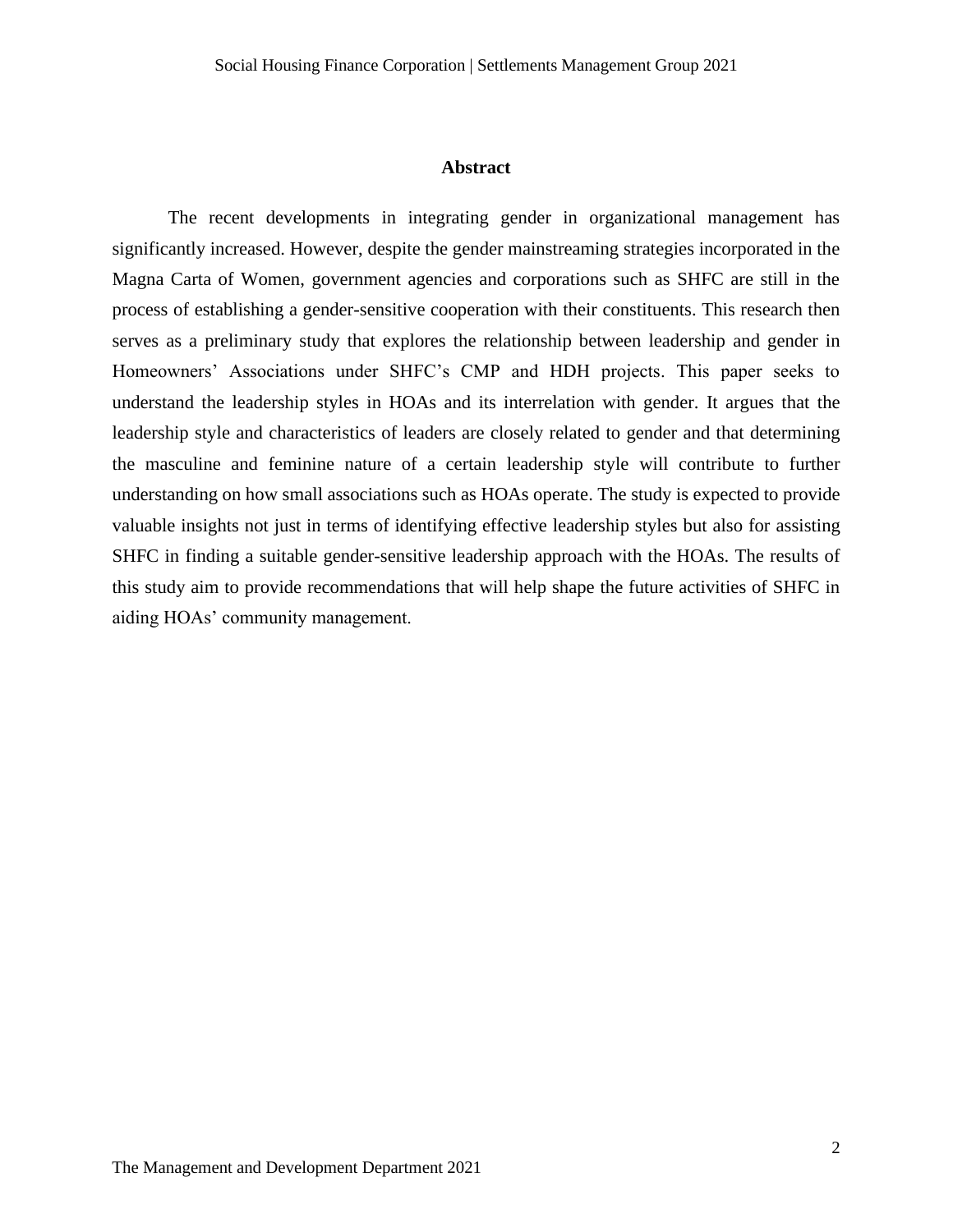# **Table of Contents**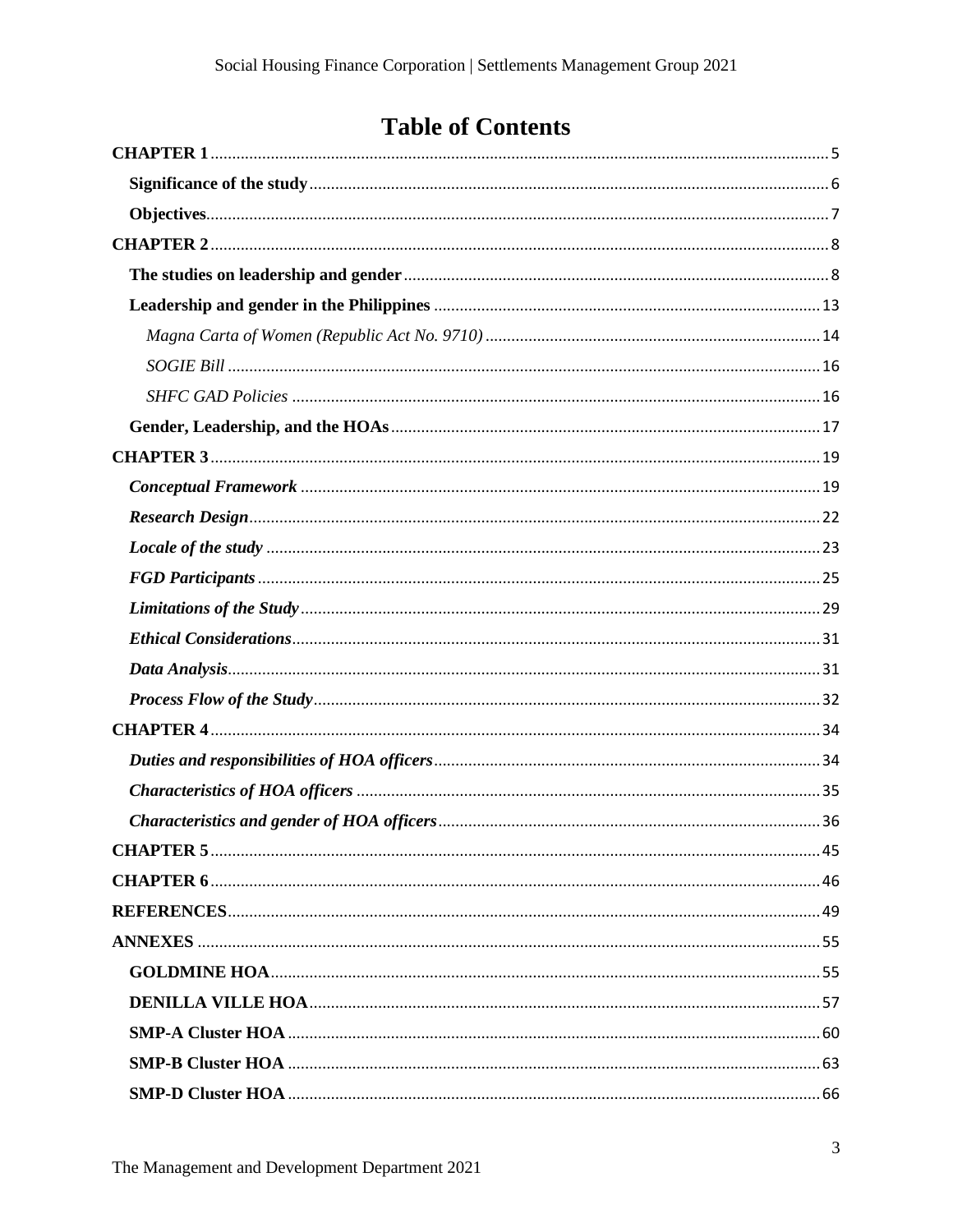|--|--|

# **List of Tables and Figures**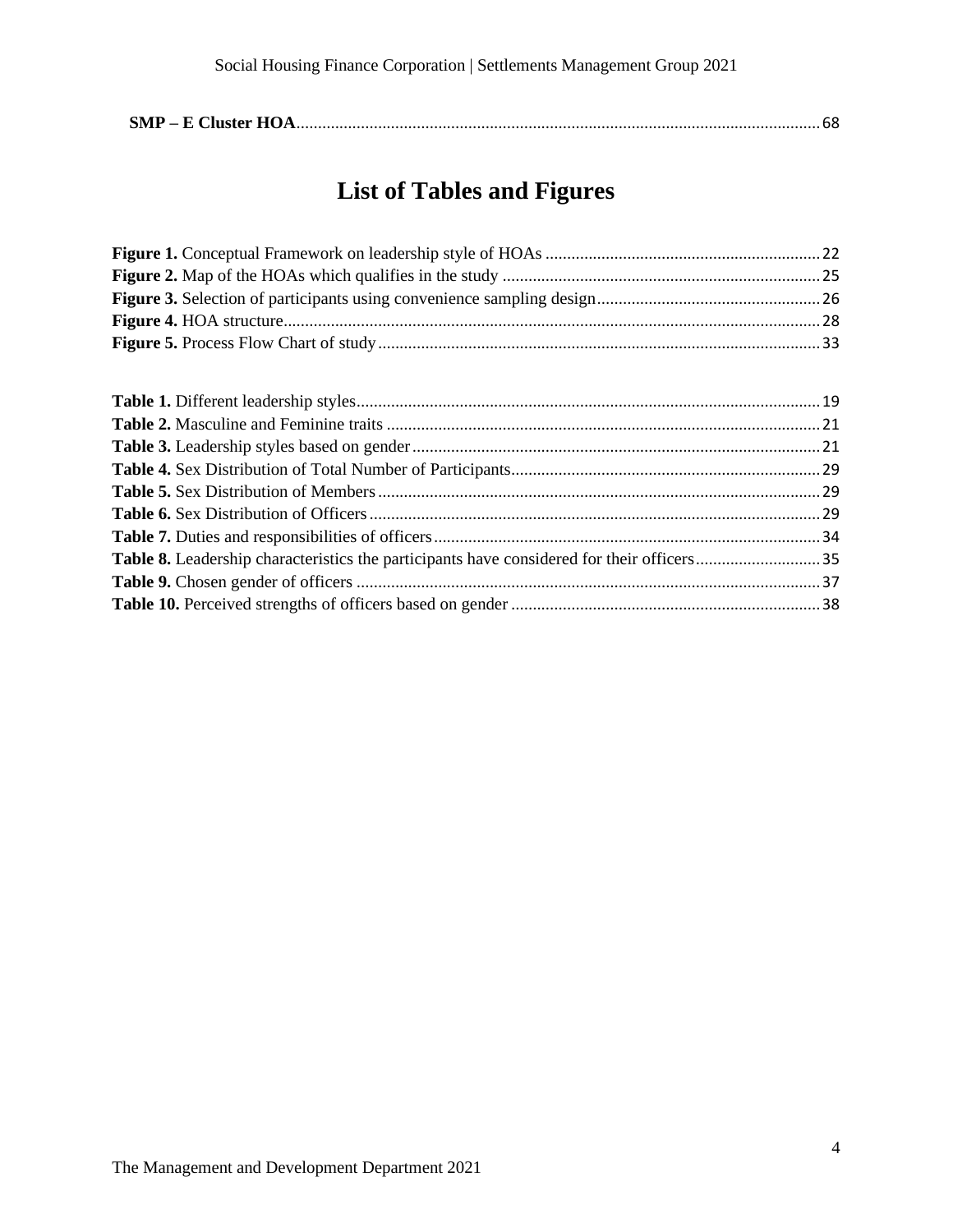# **CHAPTER 1 INTRODUCTION**

<span id="page-5-0"></span>The socialized housing service is one of the commonly known socializing schemes of the Philippine government aimed towards the underprivileged sector. In the country, several key shelter agencies handle this initiative, including the National Housing Authority (NHA), Home Development Mutual Fund (HDMF), National Home Mortgage Finance Corporation (NHMFC), and Social Housing Finance Corporation (SHFC). All these entities are under the supervision of the Department of Human Settlements and Urban Development (DHSUD).

The SHFC is a government-owned and -controlled corporation (GOCC) intended to provide financial assistance to informal settler families (ISF) among the marginalized community seeking housing. The SHFC has two major socialized housing schemes: the Community Mortgage Program (CMP) and the High-Density Housing (HDH) Project. The CMP aims to assist legally organized associations composed of low-income groups who wish to acquire their land and develop it into their community (SHFC, n.d). On the other hand, the HDH mainly caters to the ISFs residing in vulnerable areas within the National Capital Region (NCR). This project aims to help these ISFs ensure safe and flood-resilient permanent housing (SHFC, n.d). Both schemes assist the ISF communities in attaining their own house by providing financial assistance through loans.

The SHFC strengthens its engagement with the communities through its Homeowners Associations (HOAs). These associations are defined by the Housing and Land Use Regulatory Board (HLURB) as "nonstock, nonprofit associations registered with the HLURB, or one previously registered with the Home Insurance Guarantee Corporation (now Home Guaranty Corporation) or the Securities and Exchange Commission (SEC)" (Board Resolution No. 877, Sec. 4). According to the board resolution, the HOAs should be organized by house owners, awardees, usufructuaries, legal occupants, lessees under a government socialized housing or relocation project, and/or underprivileged and homeless citizens.

The HOAs are composed of a set of officers, board members, and members, with each party carrying different degrees of responsibilities. Leadership in HOAs is important as these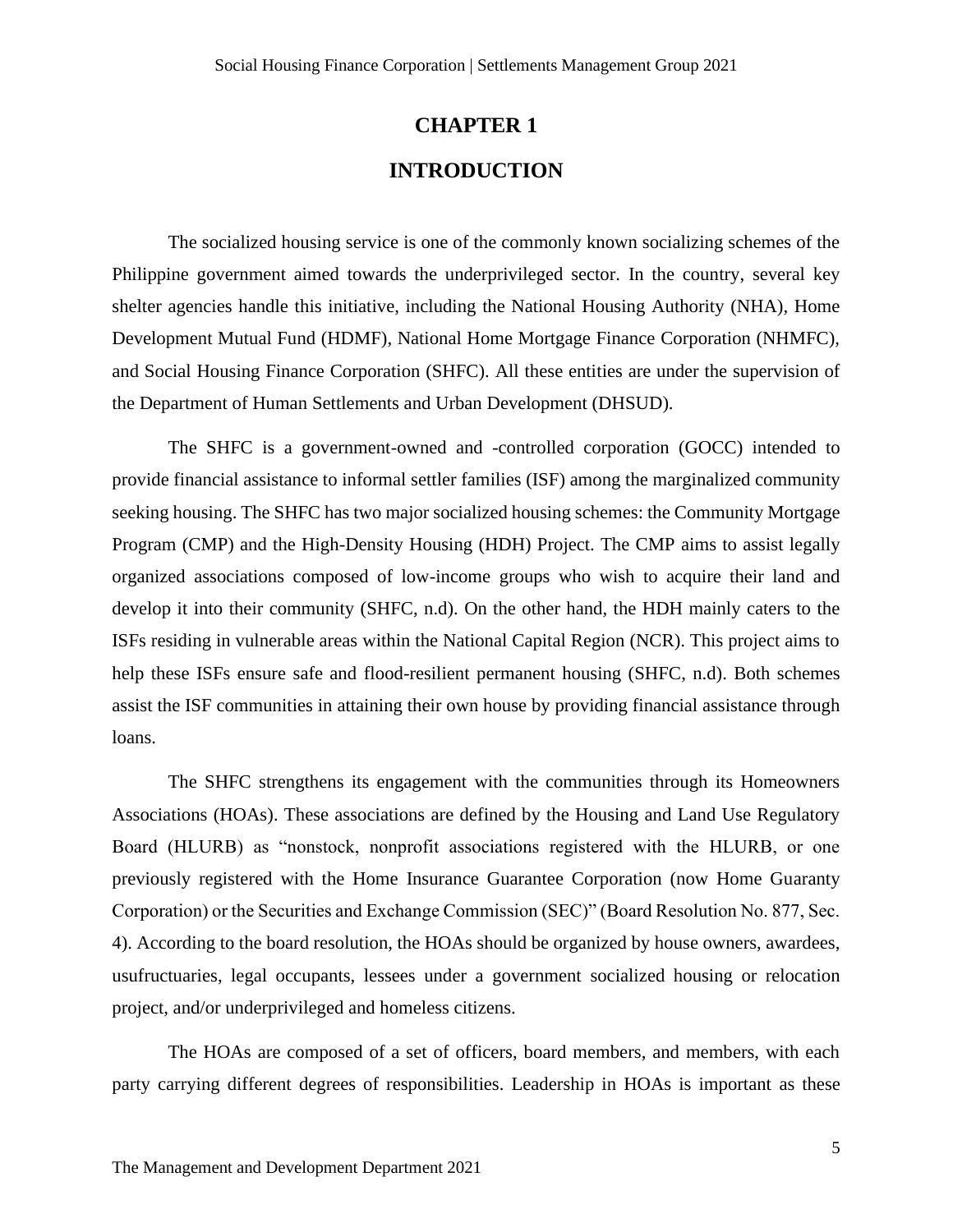associations serve as a bridge between institutions such as SHFC, local government unit, partner stakeholders, and the rest of the community. Finding more about the complexity in the leadersmembers dynamics in HOAs will shed light on other issues and challenges that will help improve SHFC's services. This will also help SHFC to understand the type of leadership that the communities prefer.

However, in every organization, various matters of importance might develop, one of which is the growing concern about gender issues. In recent years, there have been noticeable developments in integrating gender sensitivity in organizational management due to the Magna Carta of Women requiring all government departments to adopt gender mainstreaming strategies (Republic Act No. 9710). In 2021, SHFC issued the Officer Order 21-1209 GAD policy statement, which contains policies and measures for gender rights protection both for the organization and the people it serves. However, the challenge here is figuring out the efficient ways of promoting the gender-sensitive approach to private organizations and individuals they serve.

#### <span id="page-6-0"></span>**Significance of the study**

This research serves as a preliminary study that explores the relationship between leadership and gender in the HOAs under the HDH-P and CMP of SHFC. By examining the perspectives of several participants from different HOAs, it aims to understand how leadership style, ideal leader characteristics, and gender relate to one another. This paper then argues that determining the relationship of the leadership styles, characteristics of HOA officers, and gender that the participants considered will provide valuable insights not just for the HOAs in terms of identifying effective leadership styles but also for SHFC in terms of finding a suitable gendersensitive approach with the HOAs. The findings of this research are intended to give recommendations that will help shape SHFC's future actions in terms of programs and policies that will assist HOAs in managing their communities.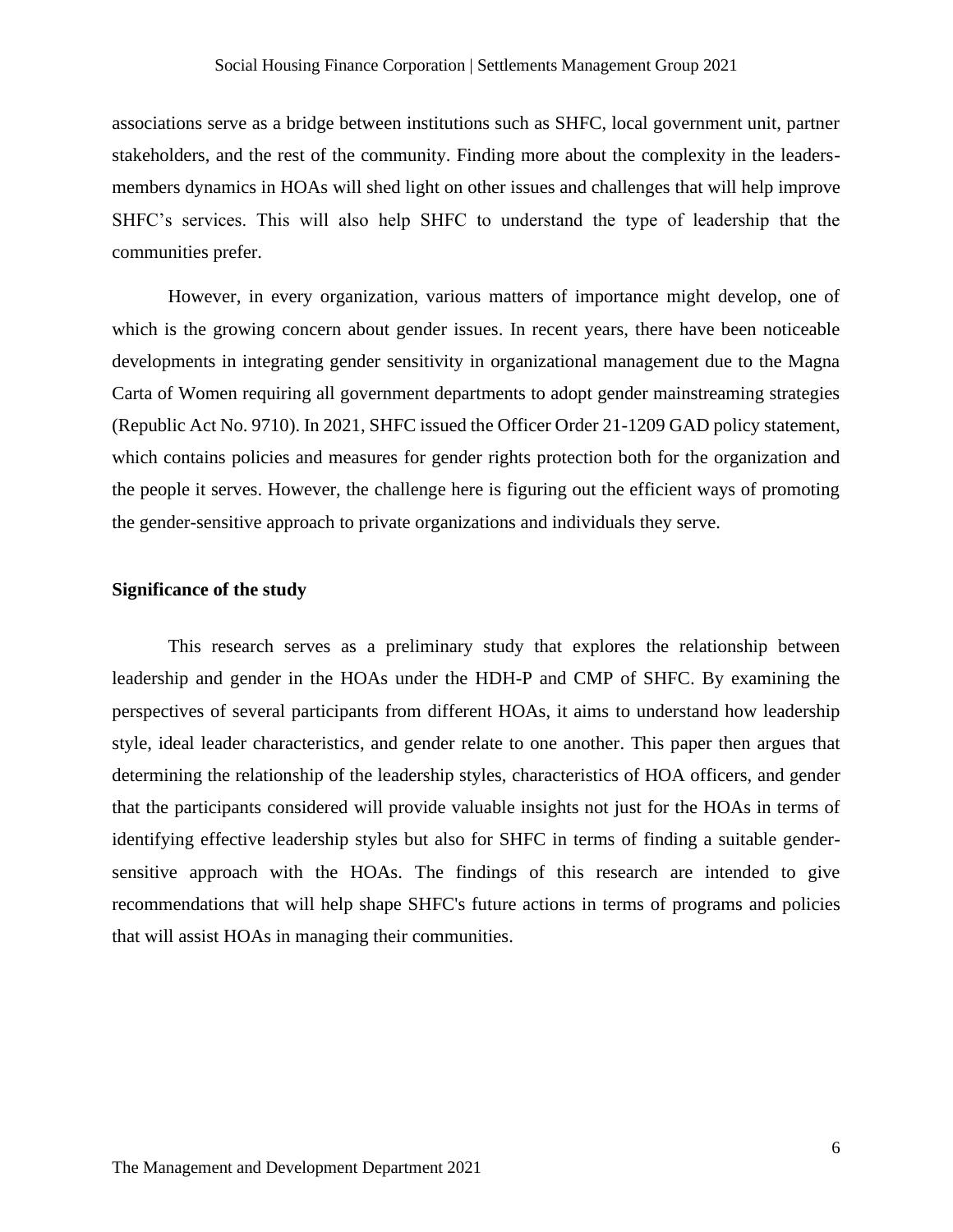#### <span id="page-7-0"></span>**Objectives**

The main objective of the study is to understand the relationship between the leadership styles and gender from the perspective of the six chosen Homeowner Associations (HOAs) under the High-Density Housing Project and Community Mortgage Program across National Capital Region.

Specifically, the study aimed to:

- 1. Describe the characteristics and gender that the participants consider for official positions in the association;
- 2. Describe the leadership styles that participants consider for their HOAs; and
- 3. Explore the relation between leadership styles and characteristics and gender of the officers in the homeowners' association.

This study aims to determine the objectives by conducting focus group discussions (FGDs) with the HOAs officers and members. The data gathered will then be analyzed with thematic analysis.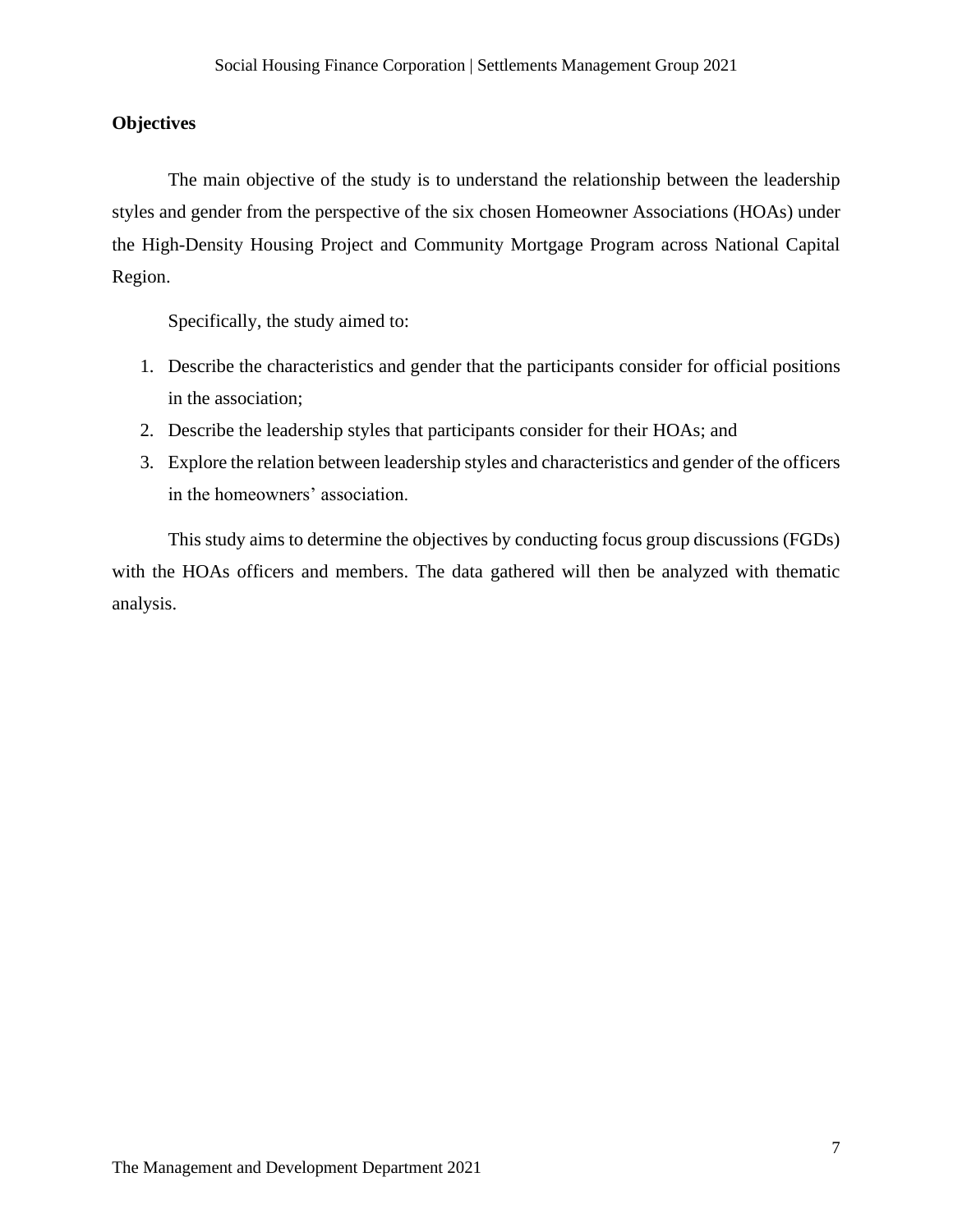# **CHAPTER 2**

## **REVIEW OF RELATED LITERATURE**

#### <span id="page-8-1"></span><span id="page-8-0"></span>**The studies on leadership and gender**

The studies in leadership and gender have continuously developed over the generations. In the 1990s, studies on leadership focused more on determining effective leadership styles which focuses on identifying characteristics and approaches of the individuals deemed to be leaders. Leadership was associated with power and authority as it was understood as an ability of individuals to influence others enabling them to achieve a purpose for the organization (Tyssen, et. al, 2013; Ilie and Schnurr, 2017). It is mostly concerned with the process of influence in the behavior, cognition, and motivations between the leaders and the followers (Tyssen, et. al, 2013, Eklund et. al, 2017).

However, as the number of studies grew, alternative definitions were also developed. According to Fairhurst (cited in Walker and Aritz, 2015), leadership can also be defined as "as a process of influence and meaning management that advances a talk or goal, an attribution made by followers or observers, and a process, in which influence may shift and distribute itself among several organizational members" (p.453). Ilie and Schnurr (2017) also introduced leadership as "contextually constituted throughout the organization wherever it occurs rather than simply being what 'leaders' do". This alternative definition provides more spaces to investigate leadership in different perspectives and contexts associating it with other variables such as gender.

Aside from these broad categories of leadership theories and concepts, studies in leadership also include investigating the influence of other variables such as gender in leadership style and behavior in certain contexts. Gender is defined as "a multidimensional construct that refers to different roles, responsibilities, limitations, and experiences of individuals based on their presenting sex and/or gender" (Eklund et. al, 2017). Gender does not only address the difference between biological and social but also includes psychological, political, and cultural conceptualization of the body.

Gender is closely associated with the culturally or societally embedded gender roles whereas actions and behaviors are identified as either masculine or feminine (Appelbaum, et. al,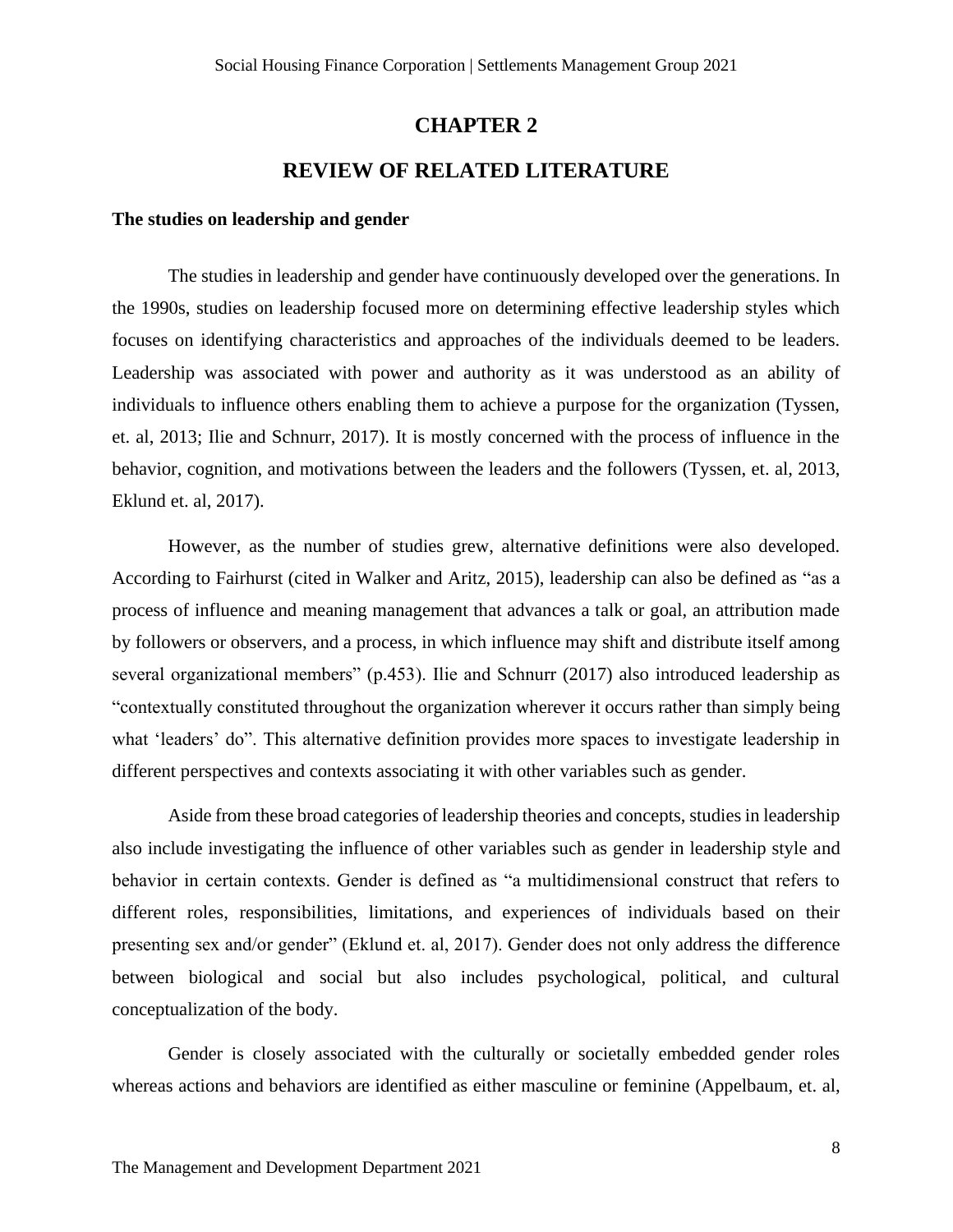2003; Eklund, et. al, 2017). Other models and studies have also listed several characteristics according to gender where masculine traits are likely composed of being assertive, aggressive, self-sufficient, analytical, active, adventurous, ambitious, courageous, hardworking and independent. On the other hand, feminine traits are composed of being compassionate, understanding, cheerful, gentle and soft spoken, sympathetic, flexible, and graceful (Bem, 1974 in Yadav and Yadav, 2018; Yadav and Yadav, 2018).

Early leadership theories focusing on the individual's capability to lead are also identified with whether the core leadership styles are masculine and feminine where masculine characteristics such as assertiveness, authoritativeness, and aggressiveness are seen as more effective in leadership style (Tyssen, et. al, 2013). The trend in the studies on leadership and gender are mostly based on investigating and re-evaluating the leadership styles by contrasting it to gender concepts and theories. The following section discuss several leadership styles that have been studied through gender perspective.

#### **Participant-oriented leadership styles**

The participant-oriented is concern about individuals' roles as either a leader or follower in the leadership process. An example of this category is the Trait theory which determines the effectiveness of leadership style as based on the innate abilities of the individual. Specific traits such as "assertiveness, decisiveness, persistence, self-confidence, and skills such as cleverness, persuasiveness, and eloquence have been found to contribute to a leader's personality" (Tyssen, et. al. 2013). In the early stage of leadership studies, these characteristics are mostly concluded to manifest more on men due to their masculine gender role hence, effective leadership is mostly associated to men leaders.

Other types of leadership under this category are autocratic and charismatic leadership whereas both types assume a leader to possess direct control over the leadership and the organization. The leaders possess certain characteristics that enable them to have control over the members' actions and goals. Vliert (2006) states that autocratic or authoritative leaders make decisions and act more unilaterally and supervise their followers closely. They rarely heed advice from the followers and would gain control of processes and actions in the leaders-followers relation. Charismatic leaders diverge from total control over followers as it focuses on heavily influencing the actions of their followers. Charismatic leadership is more complex as it can be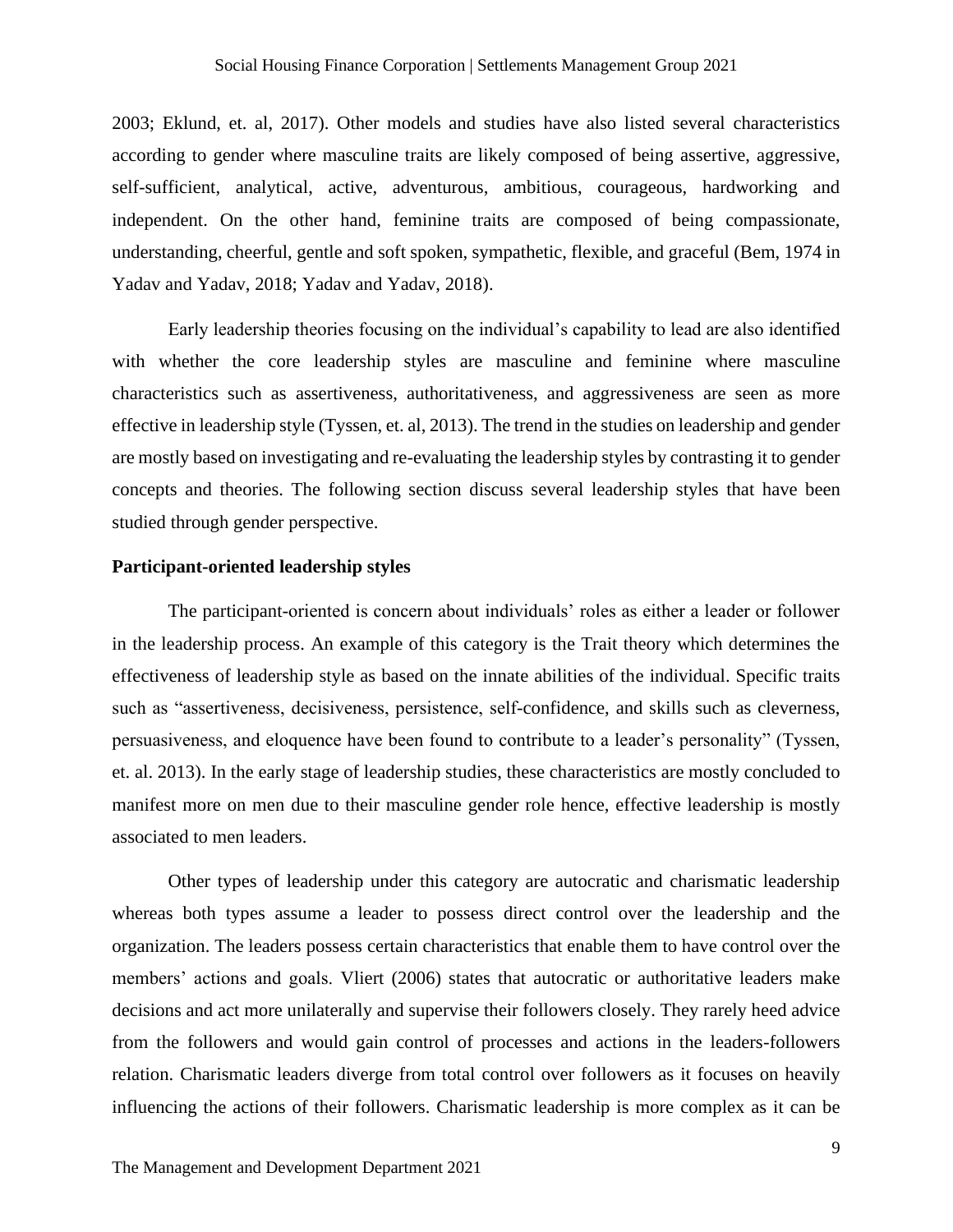partnered with other types of leadership for different purposes. This type of leadership may be adapted by an autocratic leader who uses their influence to control the actions of their followers, or it can be adopted by a transformational leader to persuade and encourage their followers to participate in decision-making. Its complexity affects how a charismatic leader can be viewed through a gender perspective. According to Wolfram and Gratton (2014), charisma requires some masculine traits such as pragmatism and self-confidence, but it can also be related to feminine traits such as nurturance.

#### **Situational-oriented leadership styles**

The second category is the situational-role which criticize the earlier theories centered in determining a "one-best way approaches" to leadership and argue that leadership styles are contingent to the situation where the leader act upon (Tyssen, et. al, 2013, Rowley, et. al, 2010). Some theories under this category are path-goal theory and contingency theory which has common argument that leaders adjust depending on the maturity of their followers. This category allows a broader intersection with other disciplines and variables such as culture and gender as it not only focuses on the individual but also the structures, systems, situations, and environment.

#### **Interaction-oriented leadership styles**

The interaction-oriented shifts the perspective from leaders or followers and concerns their studies with a dyadic approach encapsulating the dynamics between leaders and followers. There are two notable leadership styles under this category: transactional and transformational leadership. The transactional leadership is defined as "using a system of reward and punishment to ensure obedience on its subordinates" (Efianda and Iswahyuni, 2021). The trust and cooperation between the leaders and followers are based on extrinsic motivators or rewards. This type of leadership is associated with masculinity as it entails the leaders to have a certain degree of agency and power to engage in a transaction where the goal is for the leaders, if not both, to gain their expected goals.

On the other hand, the transformational leadership is defined as having leaders that "move followers beyond immediate self-interests" (Wolfram and Gratton, 2014). The core characteristics and practices of this type of leadership are manifesting participative, empowering, consultative, and engaging approach towards the followers (Wolfram and Gratton, 2014; Morland and Werhane,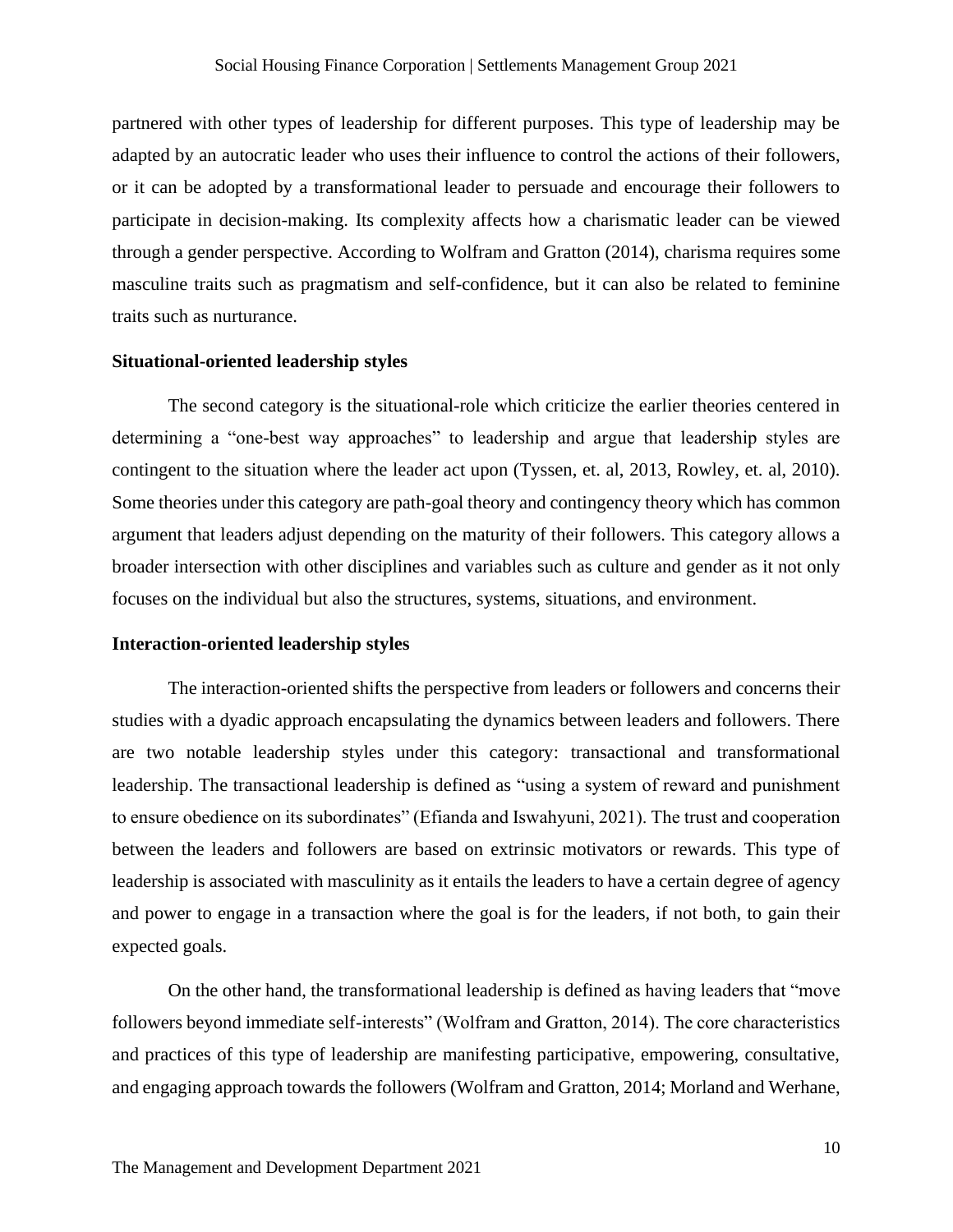2011; Batliwala, 2011). The distinction of transformational leadership is highlighted in decisionmaking whereas the leaders are expected to consult or encourage the participation of its members.

The transformational leadership is mostly associated with being feminine as it prioritizes interaction and collaboration between the leader and followers. Contrary to the agentic and aggressive masculine leadership, women are associated with communal characteristics such as "concern for others, sensitivity, warmth, helpfulness, and nurturance" (Eklund et. al, 2017) and are more likely to engage in collaborative and transformational leadership. According to Morland and Werhane (2011), women leaders mostly associate themselves as transformational leaders as they try to prioritize the feeling of inclusion believing that the sense of belonging directly affect the output of the members and the organization.

Another framework by Eklund et. al (2017) also demonstrate how transformational leadership may contribute to understanding the relationship of leadership style and gender. In their framework called the FourCe-PITO framework<sup>1</sup>, they introduced four domains of leadership (Character, Competence, Context, and Communication) in four levels (Personal, Interpersonal, Team, and Organization). The central theme for this framework is addressing the problem brought by the influence of gender stereotypes, roles, differences based on the culture and socialization process experienced in the perception of leadership (Emmerick, et. al, 2008; Gipson, et. al, 2017; Eklund, et. al, 2017).

According to this framework, following the role-congruity model and gender schema theory, the leadership styles of each sex has been analyzed based on how it differs based on their tendency to comply with their gender role reinforcing gender stereotypes in leadership. Men are mostly associated with agentic, autocratic, and directive characteristics such as confidence, assertiveness, independence, rationality, decisiveness, competitiveness, and being authoritarian. On the other hand, women are associated with communal, participative, and democratic characteristics such as sensitivity, warmth, helpfulness, and nurturance.

<sup>1</sup> "Character includes all characteristics of the individual—physical (e.g., sex, race, age, appearance) and psychological (e.g., gender, personality, values, outlooks, attributes. Competence includes transcendent leadership skills (e.g., high emotional intelligence, critical and strategic thinking, leading by example, motivating and empowering others) and specific expertise determined by role and specialty. Context includes physical, psychological, cultural and social environments, and various situations (e.g., stress). Communication refers to verbal (oral and written) and nonverbal, sending and receiving of information" (Eklund, et. al, 2017 p. 132).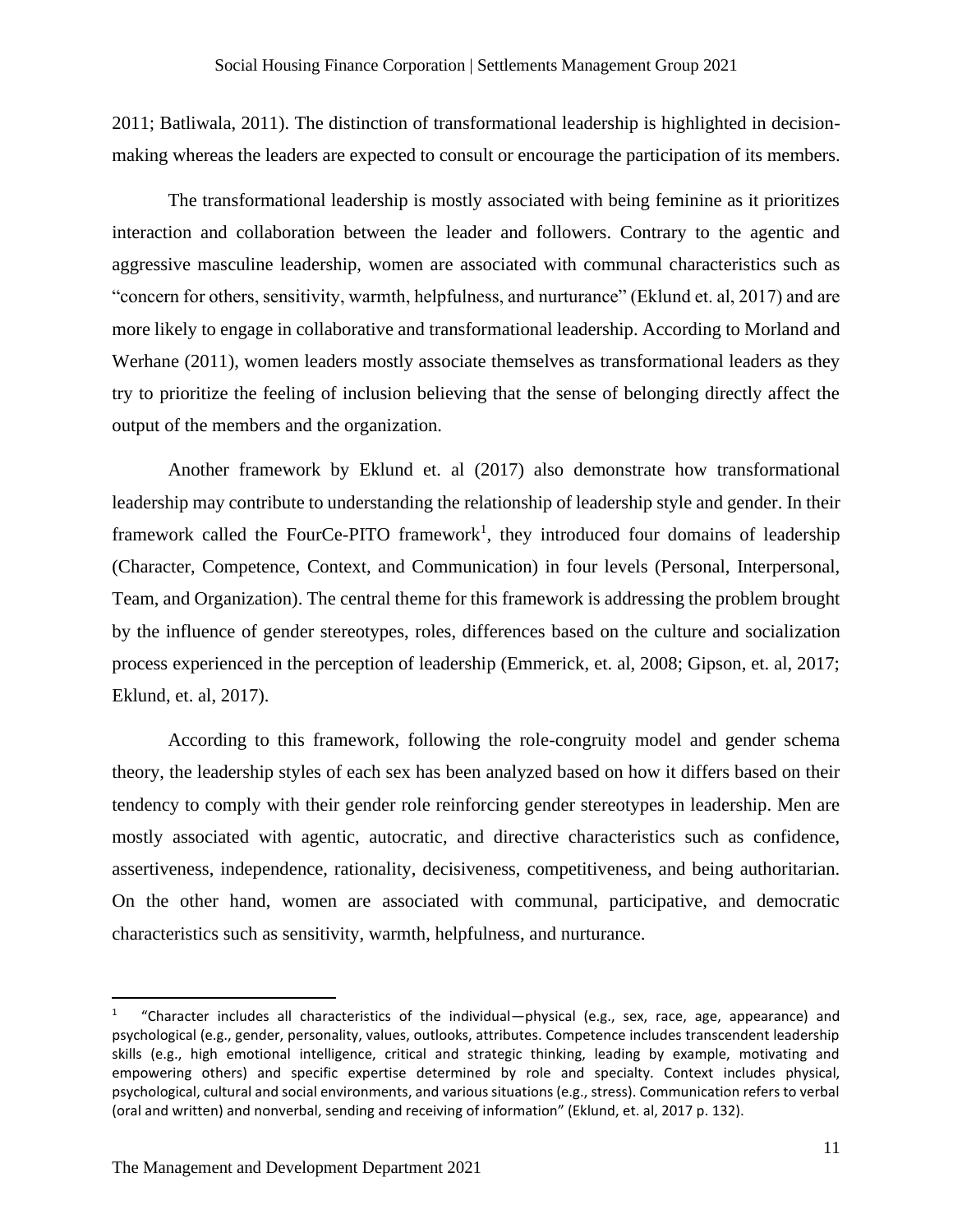This concept resonates with transformational leadership as it argues that women are more likely to engage in transformational leadership where the end goal is to ensure the participation of its members when it comes to decision-making. Although the framework states that both masculine and feminine styles of leadership can be effective depending on the nature of the situation, it also states that women adapting feminine leadership style are more vulnerable and may find it harder to effectively maneuver their leadership style compared to men who embody the traditional managerial leadership style.

#### **Feminist leadership style**

There are also developing leadership styles that are more focused on the gender aspect of leadership, one of which is the feminist leadership (Batliwala, 2011). This leadership style also adopts aspects of transformational leadership highlighting participative, collaborative, and empowerment approaches to leadership. However, the core distinction between feminine and feminist leadership is that feminine leadership may pertain to the managerial practices with a goal of social change. Feminine leadership style does not necessarily imply active and conscious engagement to political advocacies and causes. On the other hand, feminist leadership emphasizes the aspect of gender politics of leadership where the leadership practices and styles have the goal to address and transform the structural and systemic gender issues and achieve gender justice.

A feminist transformational leadership for instance is more likely to get involve with empowerment approach which highlight the need to raise gender awareness, consciousness, and internationalization of feminism (Batliwala, 2011).

#### **Paternalistic leadership style**

Contrary to the feminist leadership style, which is highly political, the paternalistic leadership style falls to the socio-cultural aspect of leadership which amply explains leadership in non-western countries. The paternalistic leadership style states that paternalism is a core value of leaders in most Asian countries. It states that paternalistic leadership style involves the display of both altruistic, benevolent, morally just actions and authoritative and controlling characteristics of a father or parents (Selvarajah et. al, 2020). The paternalistic leadership style manifest in five dimensions, namely: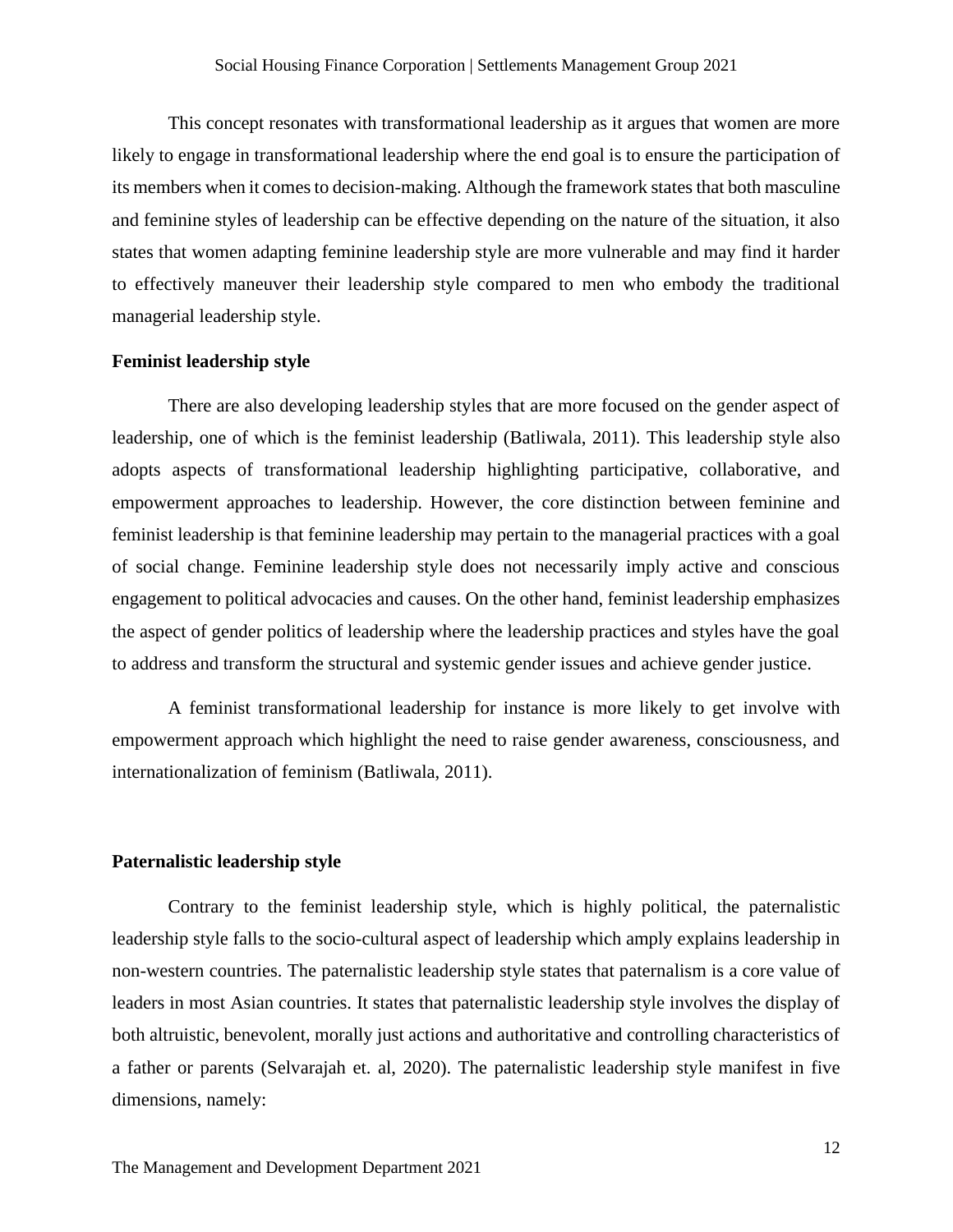- Creating a family atmosphere in the workplace
- Establishing close and individualized relationships with subordinate
- Getting involved in nonwork domain
- Expecting loyalty
- Maintaining authority/status

#### <span id="page-13-0"></span>**Leadership and gender in the Philippines**

Despite the ample literature on leadership and gender, the existing theories and concepts cannot ensure an explanation on leadership in all contexts. As Cimene & Aladano (2013) mentioned, leadership is commonly defined as a behavior, relations, and activity. To understand the relationship between leadership and gender in a specific area, one must look into other significant factors that affect the discourse at hand. In this study, it is important to acknowledge that the leadership discourse and gender perceptions in the Philippines differ significantly from the west, which dominates most of the literature. Schnurr et al. (2017) has noted that a significant amount of literature has pointed to culture as one of the most critical factors determining the preference for leaders.

In an article discussing the Filipinos' expectations of their leaders (Franco, 2020), an ideal leader is perceived to have values such as competence, firmness in terms of control and conviction, integrity, fear of the Lord, the ability to be person-oriented, and servant leadership. In the same article, Franco (2020) stated that the interesting observation here is the two distinctions of firmness. On one hand, firmness connotes authority; on the other, it connotes courage. According to Franco, this somehow underscores the requirement for an authoritative and courageous leader in most Asian leadership cultures. In another study by Cimene & Aladano (2013), leadership culture in the Philippines is not separate from gender and familial interaction. Based on their interviews with mid to high managers or officers, leaders look for organizations with positive relations, much as families rely on their relationships to solve problems. Another point is how top leaders embody authority and power in the same way a father does at home.

Despite the patriarchal nature of the Philippine society, women are seen to be on equal terms with men. For instance, if one dwells on the gender gap across countries, several articles will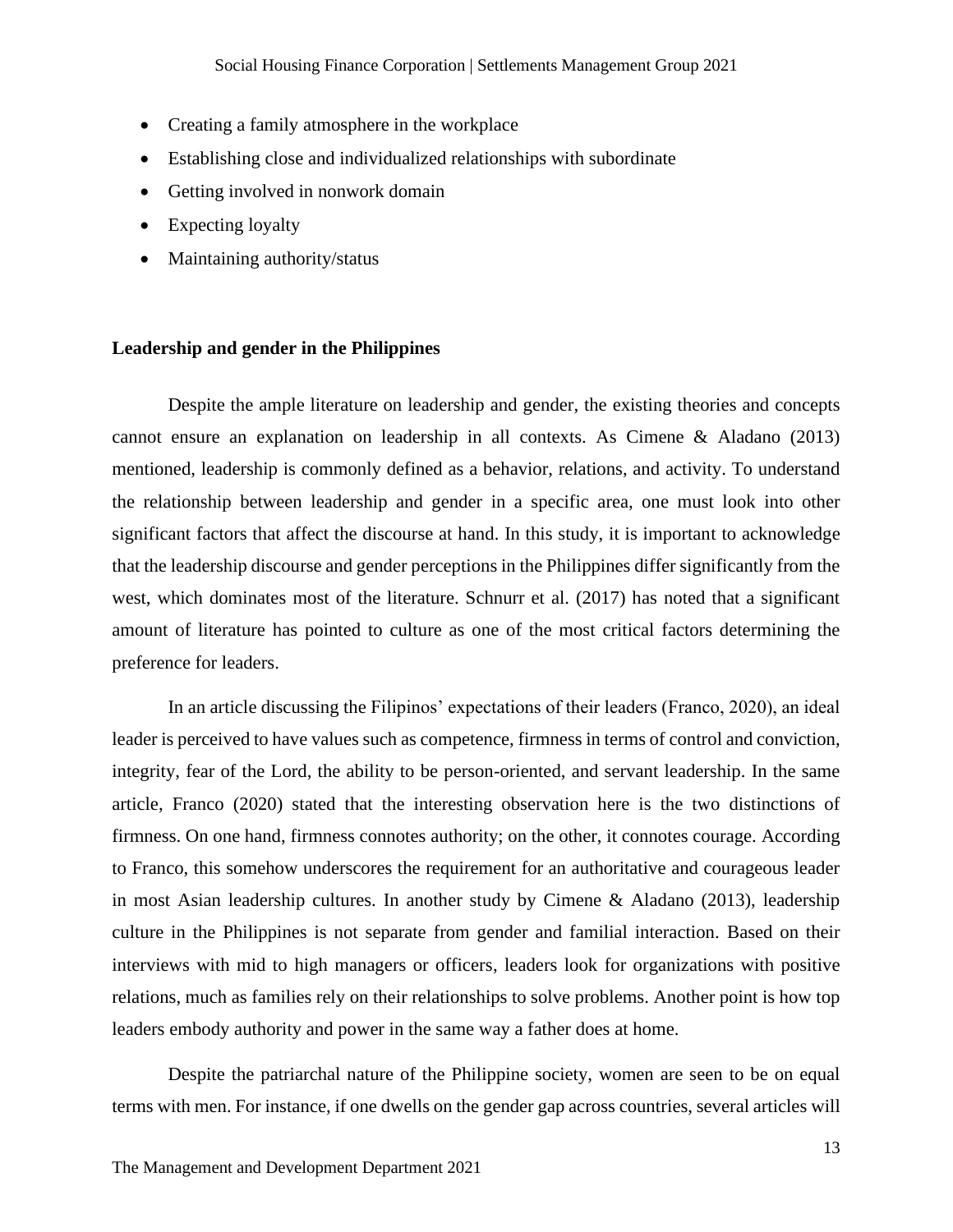report how the Philippines remains within the top countries with the narrowest gender gap between men and women (Philippine Commission on Women, n.d.). The country is also said to excel in the number of women in leadership roles, wage equality, educational attainment, and health.

In a survey conducted by Philippine Institute for Development Studies, women comprised an average of 17% of the national and local candidates from 2004 to 2016, with almost the same proportion ending up being elected (David, et. al., 2017). However, according to the survey, the number of female officials is in fact declining as fewer women enter electoral politics. Moreover, the majority of elected women work in traditionally female-dominated fields such as health, tourism, and social welfare. A similar decline may be seen in senior management roles in other industries, with top female managers accounting for 29.9% in 2015, down from 32.7 percent in 2005.

The Philippines has regarded women's empowerment as a significant step in development. In addition, the history and culture of the Philippines also contributed to the liberal disposition concerning gender. As early as the 1930s, laws, and policies already recognized women's presence and promoted their participation. In recent years, some institutions and individuals have voiced their recognition of LGBTQIA+ rights.

The literature on leadership and gender in the Philippine context is still limited, in place of empirical studies, however, are policies both on national and organizational level. The following section will discuss current policies that primarily pertain to gender in the Philippines, noting how the impact of these policies matters to the study.

#### <span id="page-14-0"></span>*Magna Carta of Women (Republic Act No. 9710)*

Approved on August 19, 2009, the Magna Carta of Women is the leading national policy that recognizes the inequalities experienced by women. It also aims to address discrimination, marginalization, and inequity through recognition of women's rights and provisions for the state to develop countermeasures to promote and empower women. The policy comprehensively laid out women's rights, particularly for the marginalized sector, and the measures that the dutybearers, such as the state, should implement.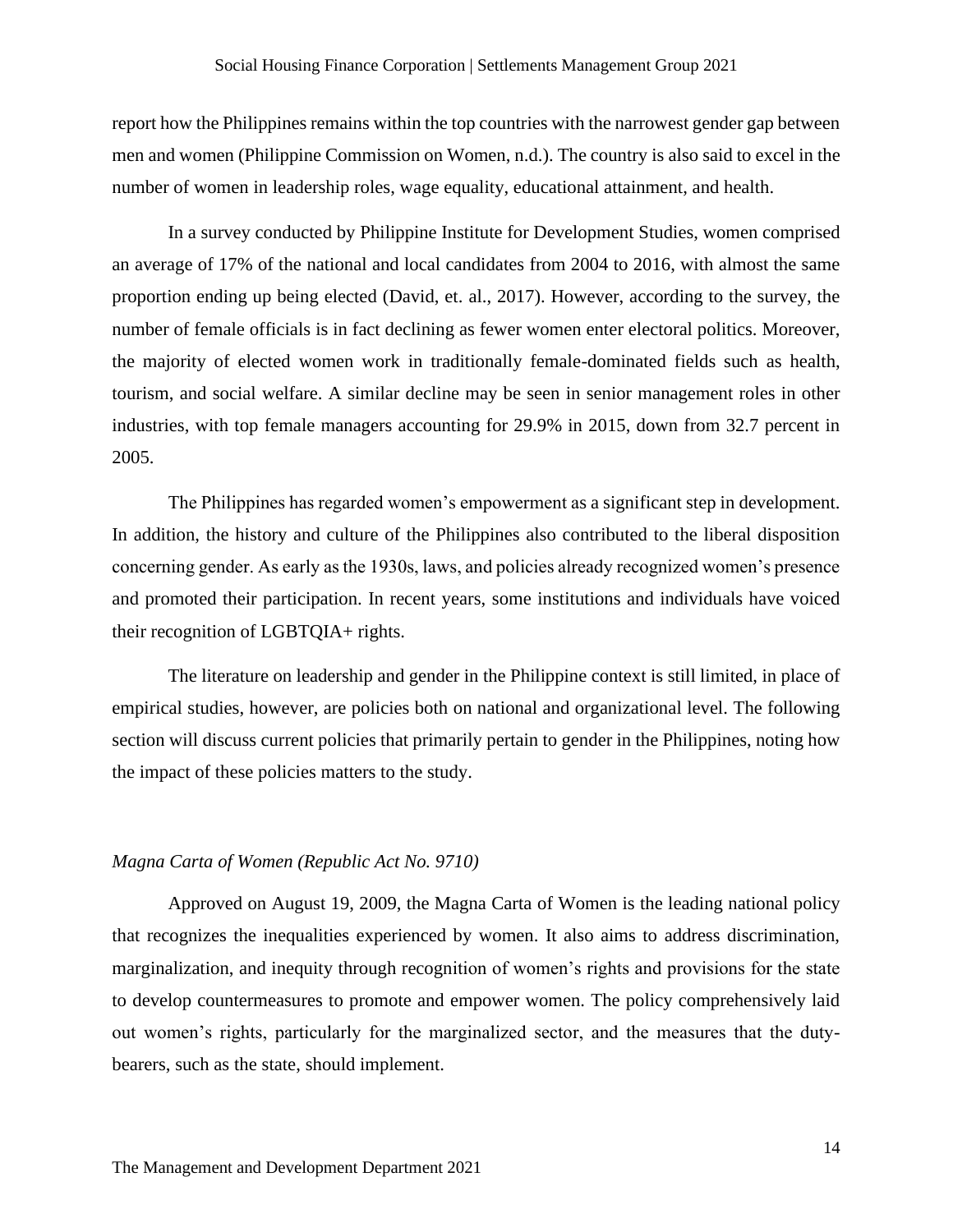Under this policy, gender equality is defined as "the principle asserting the equality of men and women and their right to enjoy equal conditions realizing their full human potentials to contribute to and benefit from the results of development, and with the State recognizing that all human beings are free and equal in dignity and rights" (Republic Act No. 9710, Sec. 4). Following this principle, the policy has also defined several terms that are significant to the development and attainment of gender equality, such as (1) gender equity as a set of measures that address the disadvantaged position of women, (2) gender and development (GAD) as the development perspective and process emphasizing participatory empowerment, (3) gender mainstreaming as the strategy that aims to integrate both women and men's experiences in policy and program design and development emphasizing the relevance of their lived experiences in order for them to benefit from the programs and policies, and (4) social protection which refers to the policies and programs that aim to reduce vulnerabilities of women while enhancing their social status.

Due to this policy, a set of institutional mechanisms was established to monitor and ensure that women's rights are accounted for in any place in the country. All government departments are required to adopt the gender mainstreaming strategy, which led to the establishment of the Gender and Development Committee within their respective departments and agencies (Republic Act 9710, Sec. 36). This institutional mechanism also created another system whereby the Philippine Commission on Women (formerly the National Commission on the Role of Filipino Women) is promulgated to monitor and assess the GAD-related activities and strategies of other departments and agencies (Republic Act 9710, Sec. 38).

In recent years, the Magna Carta of Women continuously served as a reference for the protection of women and has remained a firm policy adopted by institutions. The PCW has also implemented continuous effort and initiatives in coordination with other agencies. For instance, the PCW released a compendium containing a helpful framework called the Gender Equality and Women's Empowerment (GEWE) Results Framework, which comprises indicators that aim to monitor and evaluate national laws, programs, and policies (PCW, 2019).

However, a single policy cannot cover all concerns of everyone. In recent years, another bill resurfaced, and the issue of LGBTQIA+ rights came into the spotlight again, sparking debate on the stance of the Philippines regarding gender equality.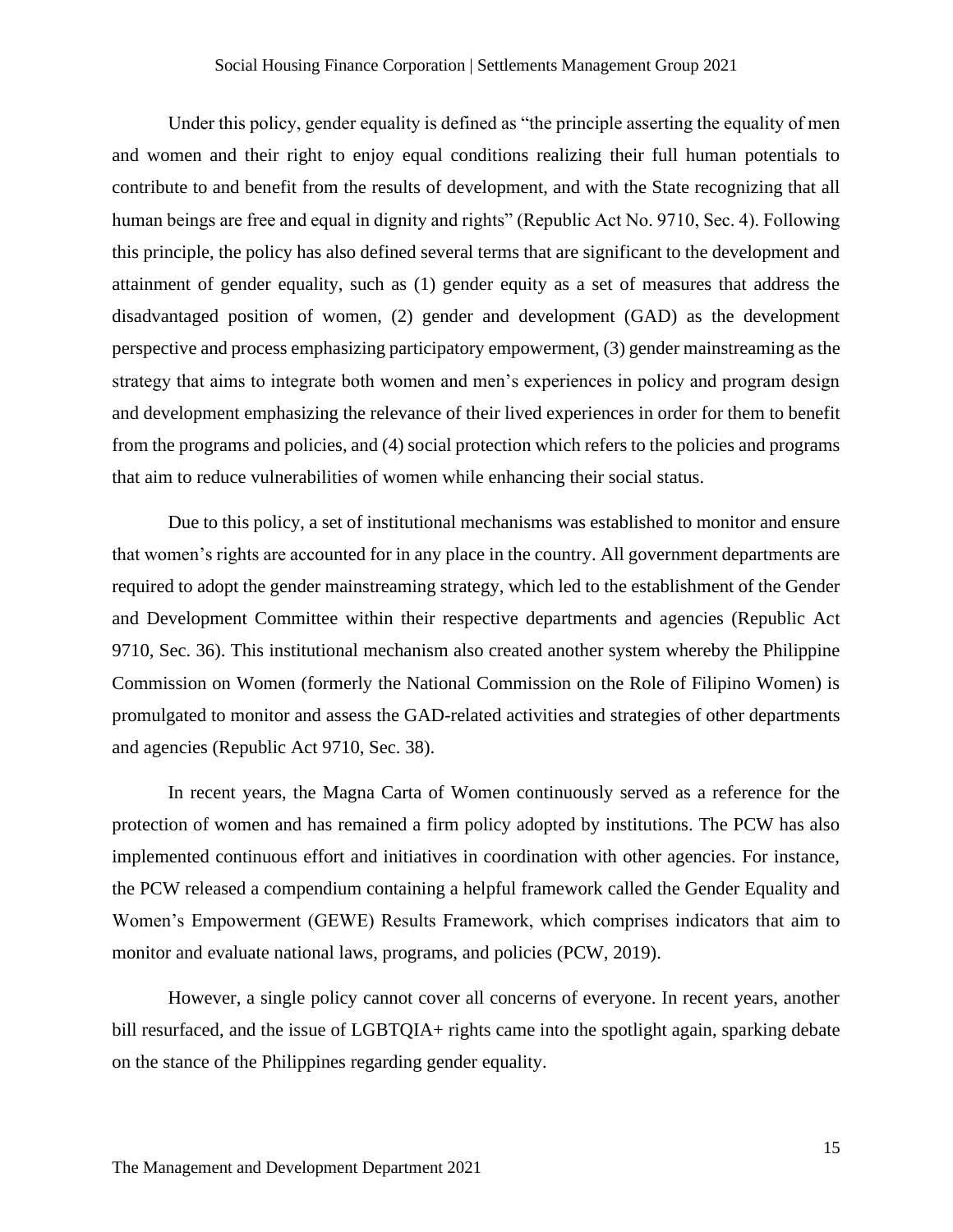#### <span id="page-16-0"></span>*SOGIE Bill*

Following the Magna Carta of Women, the SOGIE Bill or the Sexual Orientation and Gender Identity and Expression Equality Bill passed the third reading in 2017 before it was stalled in the Senate. The SOGIE bill was intended to extend the coverage of other gender discrimination bills and protect the rights of everyone, particularly the LGBTQIA+ (Deslate, n.d.). The SOGIE bill, much like the Magna Carta of Women, also requires duty-bearers, such as the State, to uphold and promote a non-discriminatory environment to everyone regardless of their SOGIE.

However, the bill was shrouded in controversy as LGBTQIA+ rights sparked debates among several sectors. This issue prompted realizations on how there is much to learn about history, religion, and culture in the Philippines regarding gender rights. One article has stated that the attitude of Filipinos towards LGBTQIA+ can be described as tolerance rather than acceptance (Casal, 2018). In another article reporting the decision of the Senate, the bill was not approved since it was treated as a redundant bill and that it may even affect the balance in the current existing norms (Rey, 2019). Nevertheless, citizens and LGUs have made their initiatives to protect the LGBTQIA+ rights on their own in the form of Pride March and City Ordinances (Bilon and De Leon, 2018), making amends with the current waves of social perceptions regarding gender.

#### <span id="page-16-1"></span>*SHFC GAD Policies*

On July 25, 2021, an updated GAD policy statement was circulated to the whole SHFC. The policy statement aims to "recognizes (sic) that women and girls are powerful agents of change and are key actors in the development of empowered, sustainable, and resilient communities." Because of this, the organization stated in the policy that it strongly advocates women empowerment and gender equality and is committed to establishing policies, procedures, programs, and practices to facilitate women's participation in the planning, decision-making, and implementation of its community-driven housing programs, per the strategies in the Philippine Development Plan.

In this respect, the implementation of the new gender and development policy of the SHFC centers around providing an inclusive, gender-sensitive, and non-discriminatory workplace both within the organization and the communities.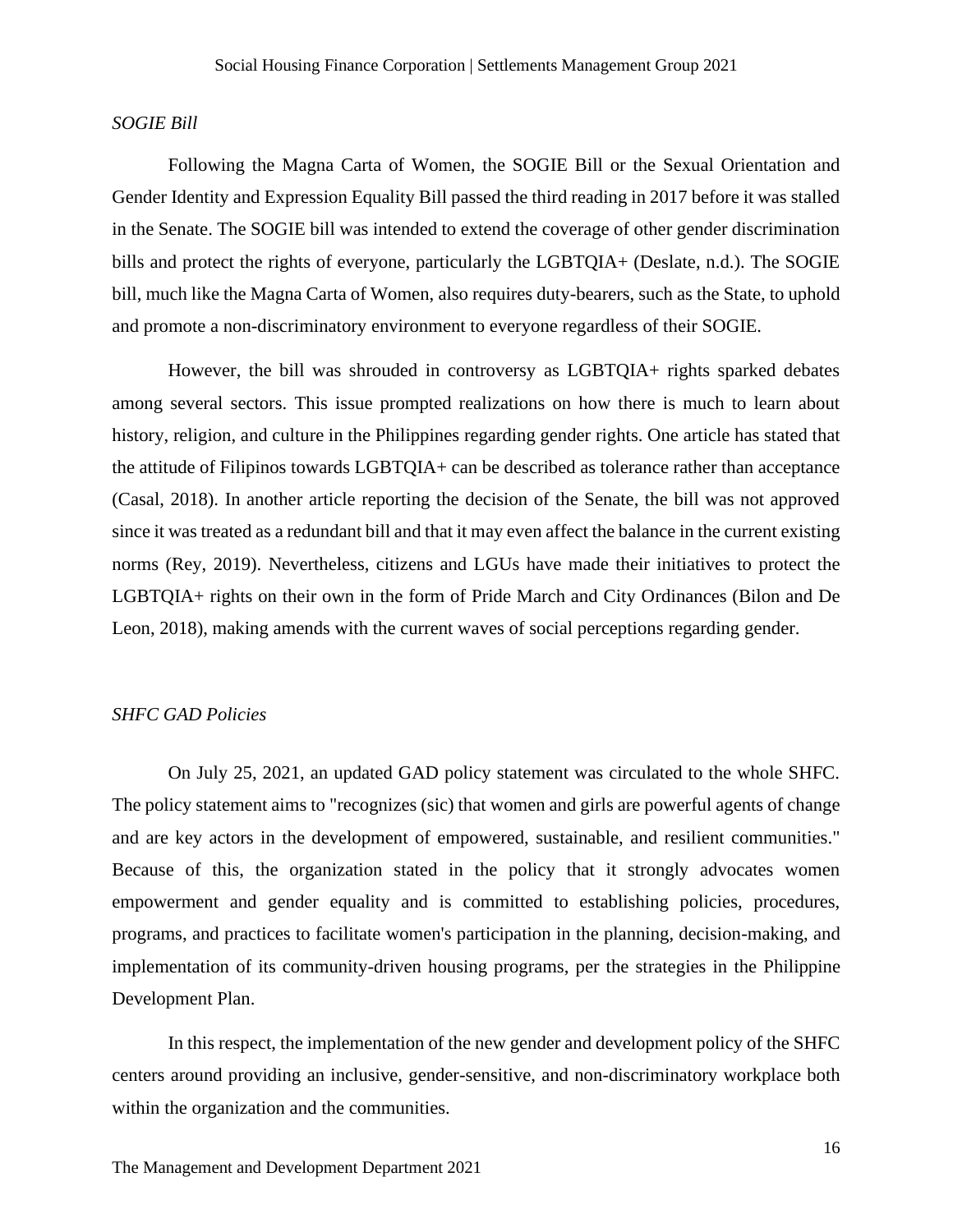For its involvement with the communities, the policy requires SHFC to collect genderrelated data or other information from its partners, promote awareness on gender sensitivity, conduct regular consultations about gender-based issues, and encourage women participation in decision-making processes, among others.

The policy also states that SHFC should conduct regular orientations and trainings for men and women member-beneficiaries on their housing rights, gender sensitivity, and legislation related to women and gender concerns such as the Anti-Sexual Harassment Law, Responsible Parenthood and Reproductive Health Act of 2012, Anti-Violence Against Women and their Children Act of 2004, and Expanded Anti-Trafficking in Persons Act of 2012 including assistance on the establishment and training of community officers to immediately respond to victims of violence against women.

Furthermore, the organization also aims to promote equal opportunities and participation among men and women as their communities strive to become self-sufficient and self-governing. This entails supporting female leaders of the HOAs by giving them access to capacity building training and seminars, livelihood support, and other social protection mechanisms.

#### <span id="page-17-0"></span>**Gender, Leadership, and the HOAs**

The literature on leadership and gender provides general insight into the complex relationship between leadership and gender in a broader field. Recognizing the changing of time, leadership should not be studied within a limited and unmoving scope of decades-old traditional leadership values and indicators.

Based on the literature, the 'great men' leaders no longer dominate the image of effective leaders. Women leaders have been gaining presence in different fields and industries that were not initially open to them. In the recent pandemic crisis due to COVID, women leaders across the globe have proven that they can be effective and efficient leaders in crucial times despite facing existing gender issues and challenges (UN Women, 2021). The presence and value of nonheterosexual leaders are also gradually developing taking on public spaces as a space for resistance against their pre-existing and taken for granted experiences (Gamboa et. al, 2021).

In this study, various cases of HOAs situated in different areas within the Greater Manila Area are investigated. The FGDs conducted in this study are categorized according to their context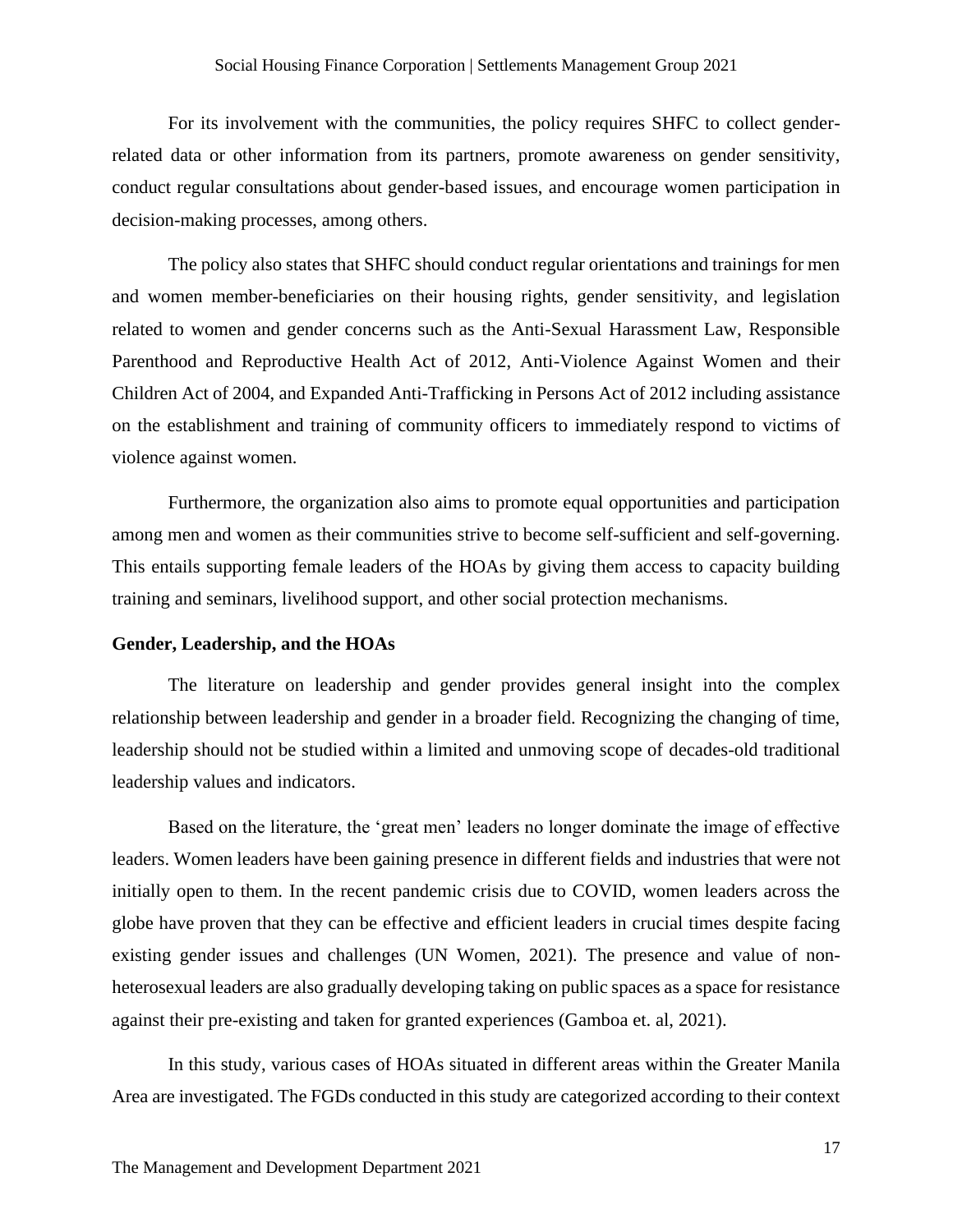or, in this case, their geographical locations and the gender dynamics of the officers. Providing a community-level perspective amid all these macro-level perspectives will help broaden the local leadership and gender literature and help government institutions such as SHFC in understanding the people they serve.

Going back to the discussion on gender in the Philippines, it is notable that when gender issues are discussed, it is still dominated by women's struggles and empowerment. This leaves only a little space for other genders issues such as LGBTQIA+ rights. Although men and women still dominated the group dynamics of the FGDs in this study, it still aimed to provide a space where LGBTQIA+ matters are not restricted.

This study also recognized the significant impact of the Magna Carta of Women and the measures implemented by the State in reducing the vulnerabilities of sexes. While the policy also stated that all government departments and their branches must adopt gender mainstreaming strategies, there still exists the challenge of extending these strategies to public and private organizations, especially to community-level organizations such as the HOAs. The SHFC has recently amended their Office Order on SHFC GAD Policy Statement on July 15, 2021, and added more measures on promoting gender mainstreaming strategies both within the organizations and the people they serve. However, as this is still newly implemented, there is ample time needed for it to take effect and realize its effectiveness fully. It is expected that the insights from this study will contribute to the development of SHFC's GAD policies.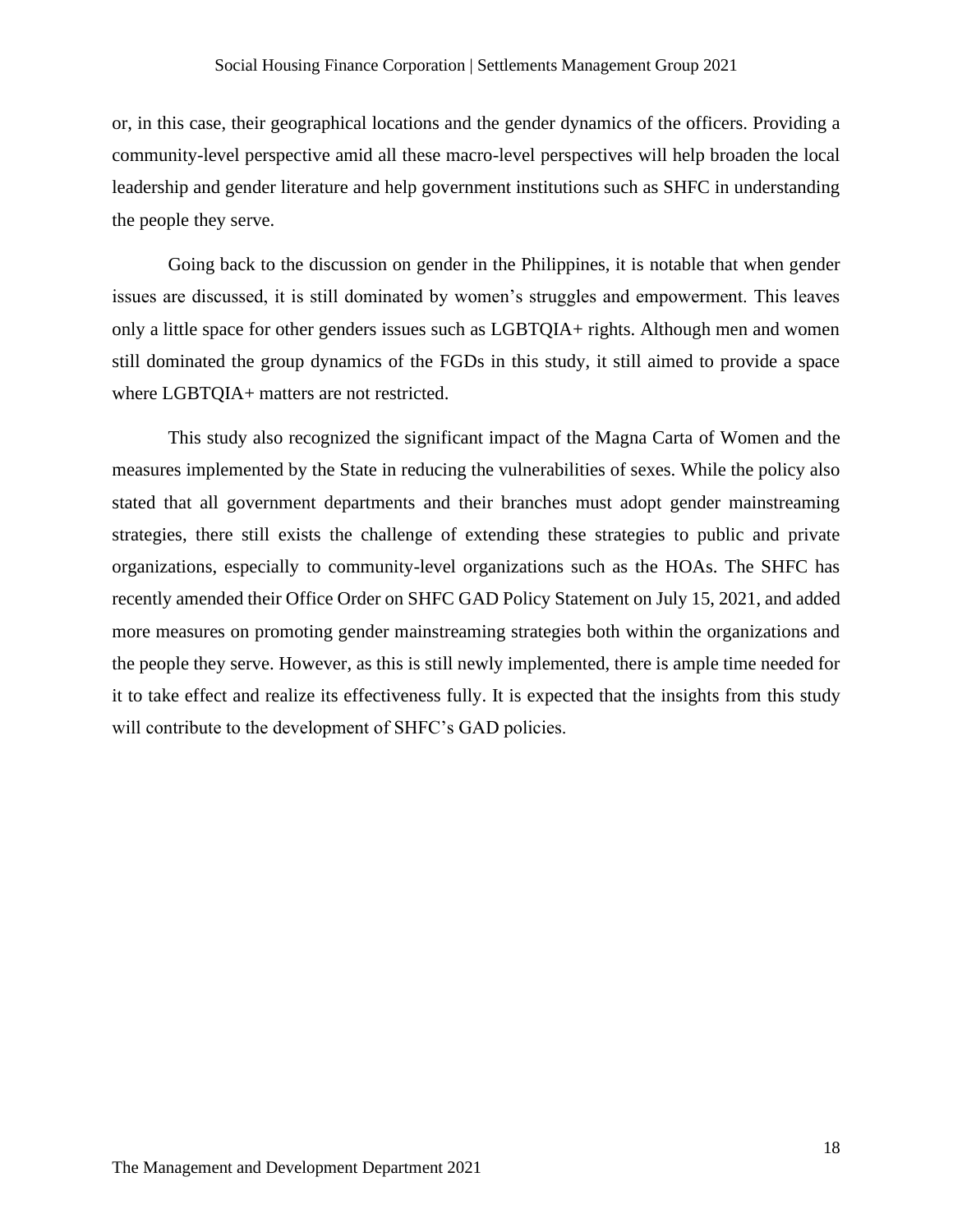## **CHAPTER 3**

## **RESEARCH METHODOLOGY**

#### <span id="page-19-1"></span><span id="page-19-0"></span>*Conceptual Framework*

This study employed a conceptual framework that incorporated the key concepts and characteristics of leadership styles and gender discussed in the review of related literature. The key concepts under leadership style included the leadership approach, goals, and expectations based on sex while the gender was categorized as masculine or feminine. This study used the key concepts as categories to guide the researchers in identifying the leadership style in the HOAs involved. It is also expected that these variables will serve as a reference in producing themes in the analysis.

The leadership styles pertain to the approaches, concepts, and theories focusing on the actions and characteristics of leaders. Leadership styles include the leader's role, approach to followers and/or tasks, and goals. This study used certain leadership styles which included the concepts of autocratic leadership, charismatic leadership, transactional leadership, transformational leadership, feminist leadership, and paternalistic leadership style.

| Leadership<br>styles | <b>Role of leader</b>                | Leadership approach                                                                                              | Leadership goal                                                                                                                                           |
|----------------------|--------------------------------------|------------------------------------------------------------------------------------------------------------------|-----------------------------------------------------------------------------------------------------------------------------------------------------------|
| Autocratic           | Supervisor and<br>decision-<br>maker | Direct control on the decision-<br>making and performance of<br>followers.                                       | Execute tasks and achieve<br>output by exercising control<br>over the processes and<br>followers involved.                                                |
| Charismatic          | Influencer and<br>decision-<br>maker | Heavily influence the decision-<br>making and performance of<br>followers by using their<br>charisma as leaders. | Execute tasks and achieve the<br>output in accordance with their<br>expectations by influencing the<br>behavior of the followers.                         |
| Transactional        | Negotiator and<br>decision-<br>maker | Lead the organization by using<br>a system of reward and<br>punishment.                                          | Execute tasks and achieve the<br>expected output in accordance<br>with the transaction and<br>motivators involved in the<br>leader-follower relationship. |

#### <span id="page-19-2"></span>*Table 1. Different leadership styles*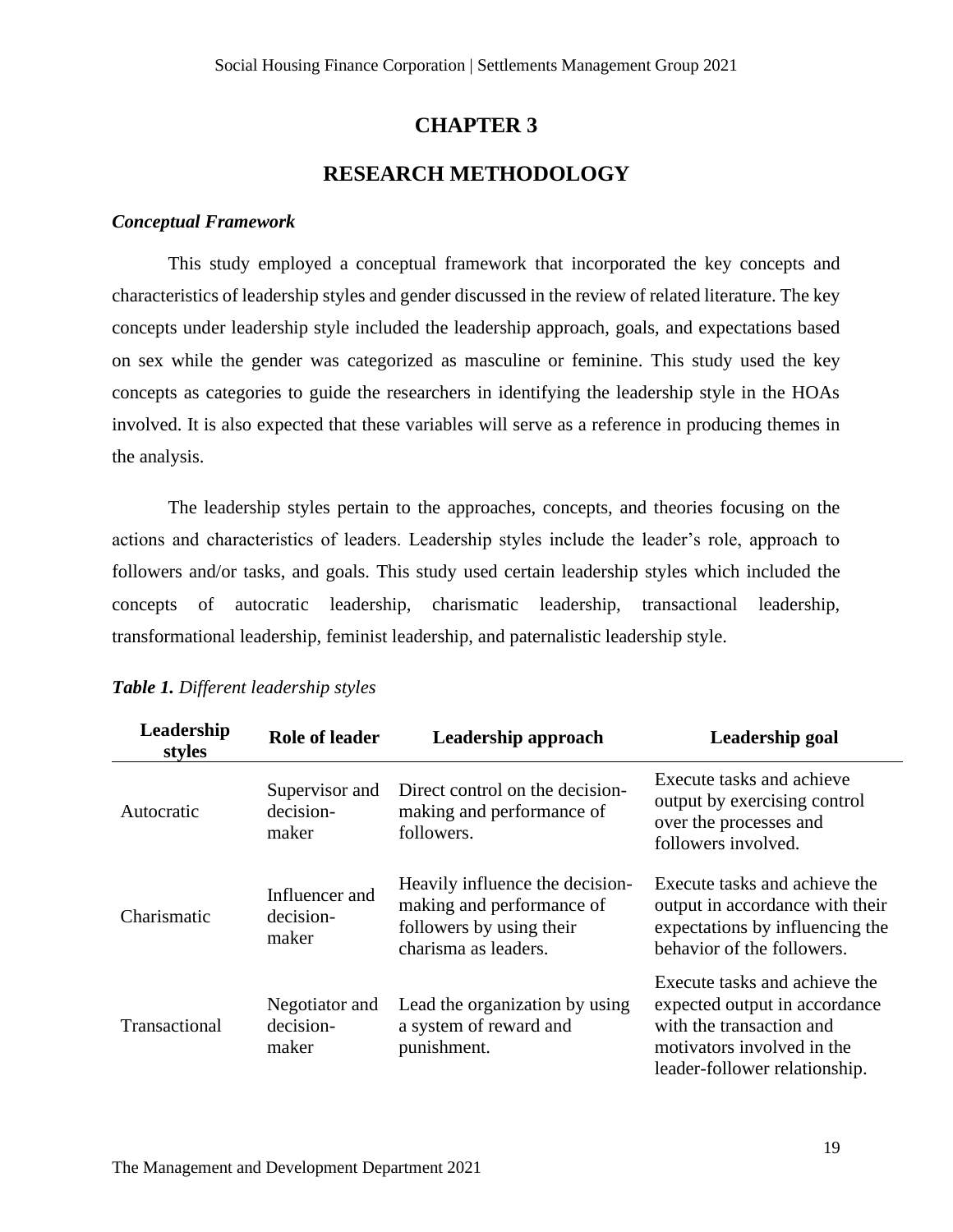| Transformational | Co-decision-<br>maker                | Encourage the followers to<br>participate in the decision-<br>making and execution of tasks.                                                                                                                  | Attempt to change the<br>organizational hierarchy as it<br>promotes cooperation and<br>collaboration within the<br>organization to achieve the<br>goals set by both the leaders<br>and followers. |
|------------------|--------------------------------------|---------------------------------------------------------------------------------------------------------------------------------------------------------------------------------------------------------------|---------------------------------------------------------------------------------------------------------------------------------------------------------------------------------------------------|
| Feminist         | Co-decision-<br>maker                | Encourage the followers to<br>participate in the decision-<br>making while also empowering<br>and emancipating them,<br>particularly women, from the<br>injustices they experienced<br>based on their gender. | Pursue change in the political<br>structure riddled with gender<br>injustices. It also promotes<br>cooperation, collaboration, and<br>empowerment between leaders<br>and followers.               |
| Paternalistic    | Supervisor and<br>decision-<br>maker | Build an environment where<br>they can exercise both authority<br>and fatherly benevolence in<br>decision-making.                                                                                             | Execute the tasks and achieve<br>output in accordance with their<br>decision through exercising<br>paternalism.                                                                                   |

On the other hand, this study define gender as the conceptualization of an individual's body based on the social and cultural gender roles whereas actions and behaviors are identified as either masculine or feminine (Appelbaum, et. al, 2003; Eklund, et. al, 2017). As the literature on leadership and gender have shown, gender is incorporated to the characteristics of leaders. Masculine and feminine characteristics pertains to social and cultural embedded behavioral expectations that are perceived to manifest naturally accordingly to their biological sex.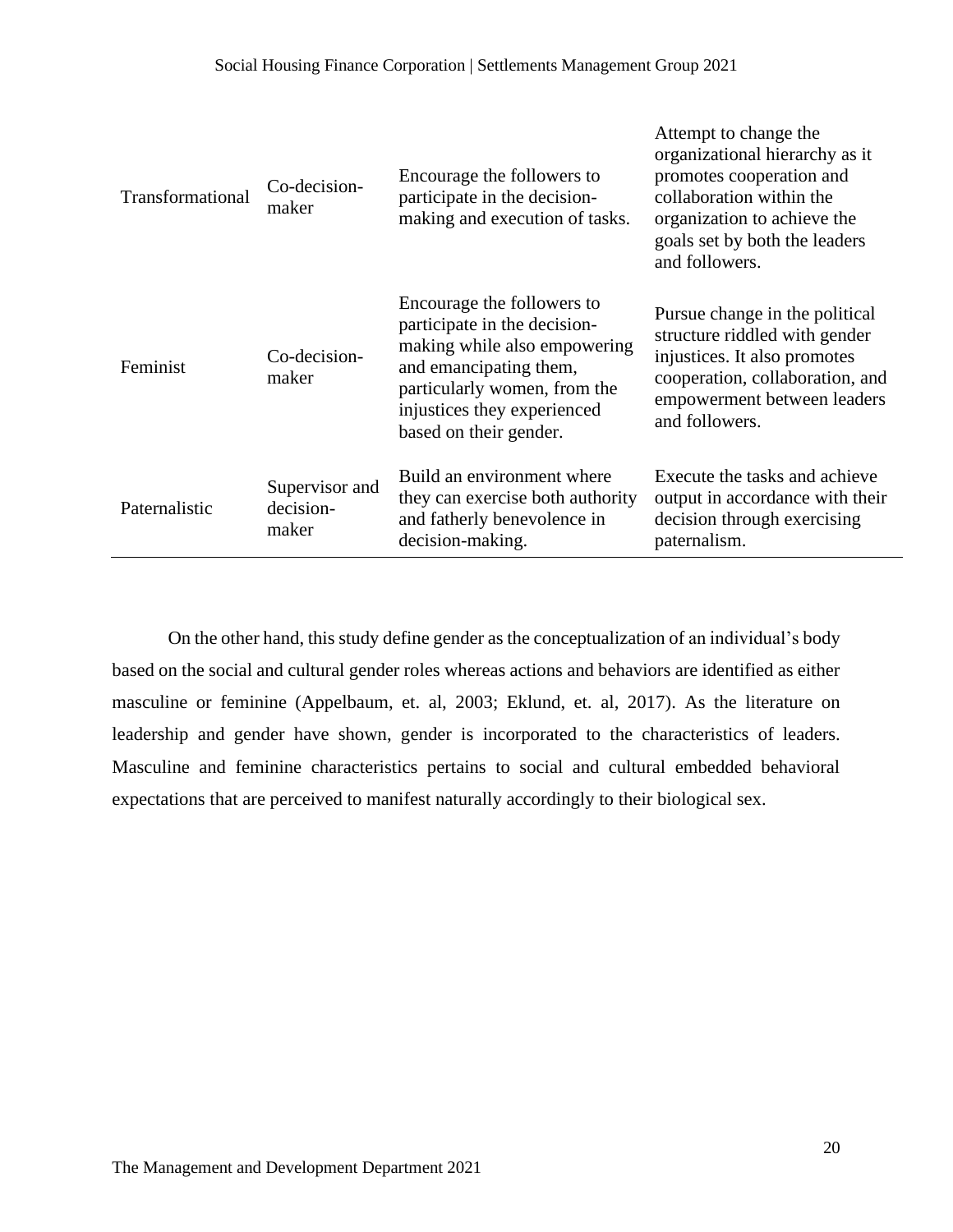<span id="page-21-0"></span>

|  |  | <b>Table 2.</b> Masculine and Feminine traits |  |
|--|--|-----------------------------------------------|--|
|--|--|-----------------------------------------------|--|

| <b>Gender</b>           |                           |  |  |
|-------------------------|---------------------------|--|--|
| <b>Masculine traits</b> | <b>Feminine Traits</b>    |  |  |
| Agentic                 | Communal                  |  |  |
| Assertive               | Compassionate             |  |  |
| Aggressive              | Understanding             |  |  |
| Self-sufficient         | Cheerful                  |  |  |
| Analytical              | Gentle and soft<br>spoken |  |  |
| Active                  | Sympathetic               |  |  |
| Adventurous             | Flexible                  |  |  |
| Ambitious               | Graceful                  |  |  |
| Courageous              | Patient                   |  |  |
| Independent             | Emotional                 |  |  |
| Firm                    | Nurturing                 |  |  |

Based on the literature and studies, the leadership styles have also been classified based on gender. This study will also use the table below as a guide to identify the leadership style based on gender.

<span id="page-21-1"></span>*Table 3. Leadership styles based on gender*

| Gender           |                         |  |
|------------------|-------------------------|--|
| <b>Masculine</b> | Feminine                |  |
| Autocratic       | <b>Transformational</b> |  |
| Transactional    | Feminist                |  |
| Paternalistic    |                         |  |

The interconnection of leadership style and gender is illustrated below where leadership style of the HOAs is assumed to be composed of duties and responsibilities, characteristics, goals of leaders which can be categorized as autocratic, transactional, paternalistic, transformational, and feminist. In addition, gender is incorporated to the leadership style in such a way that whether a style is categorized as masculine or feminine affects the orientation and perception of leadership style. It is also assumed that the gender of the officers also affects the leadership style of the HOAs in which women and LGBTQIA+ leaders are expected to encounter more challenges than men leaders. The duties and responsibilities in the HOAs correspond to the approach of leaders from the earlier section while goals pertain to the expectations to the activities and state of their community. Lastly, the characteristics here were interpreted through a gender perspective which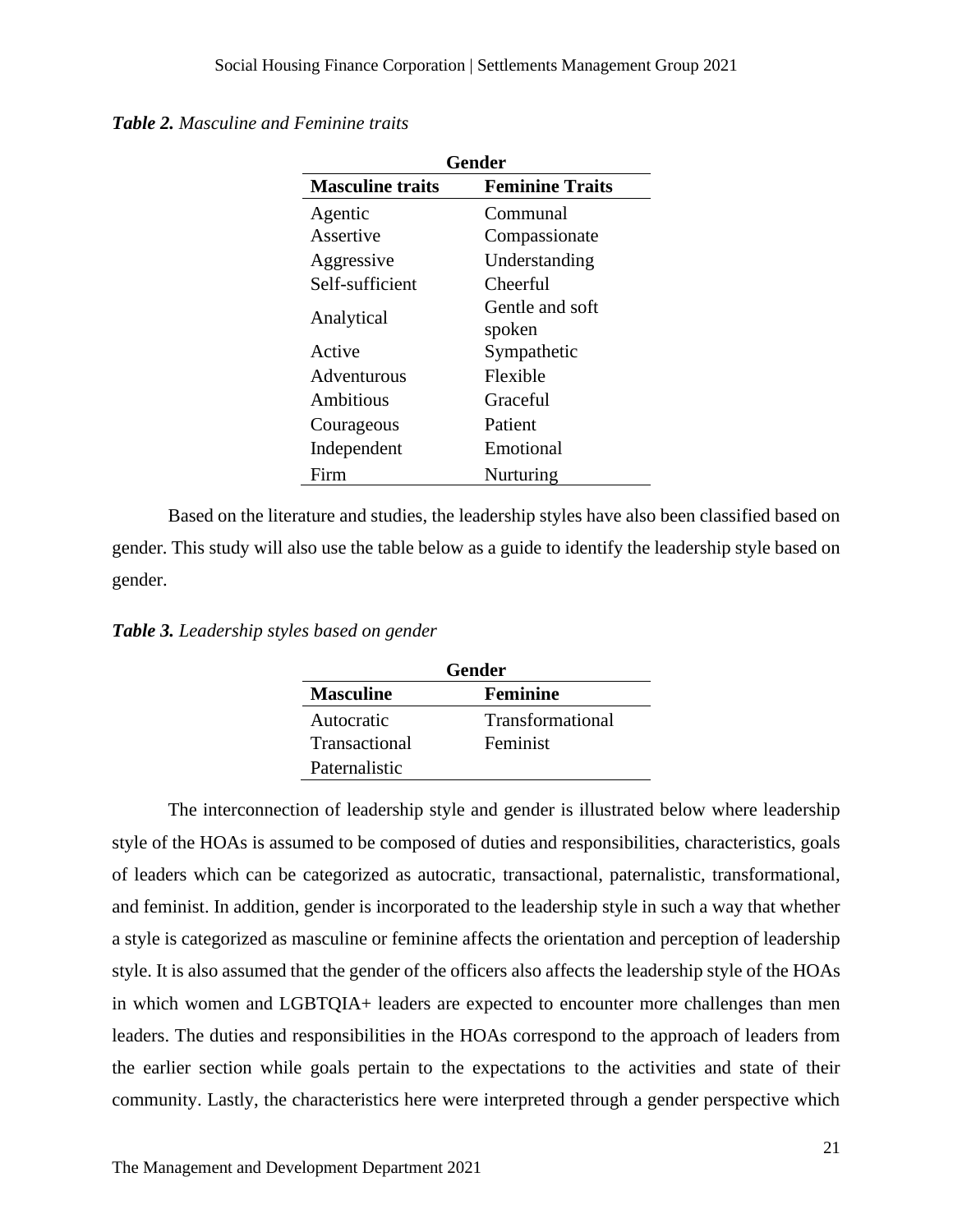can be further categorized as masculine and feminine.



<span id="page-22-1"></span>*Figure 1. Conceptual Framework on leadership style of HOAs*

#### <span id="page-22-0"></span>*Research Design*

This study applied qualitative research as it focused on understanding the beliefs, experiences, attitudes, and behavior of a particular group of individuals (Pathak, Jena, & Kalra, 2013). A purposive sampling method was initially applied to identify the qualified HOAs that possess the set characteristics. However, due to the limitations and restrictions to mobility and contact between the researchers and the HOAs, a convenience sampling was adopted.

This study first collected all HOA organizational details (e.g., association name, location, number of members and officers, and other socioeconomic profiles of the organization) from the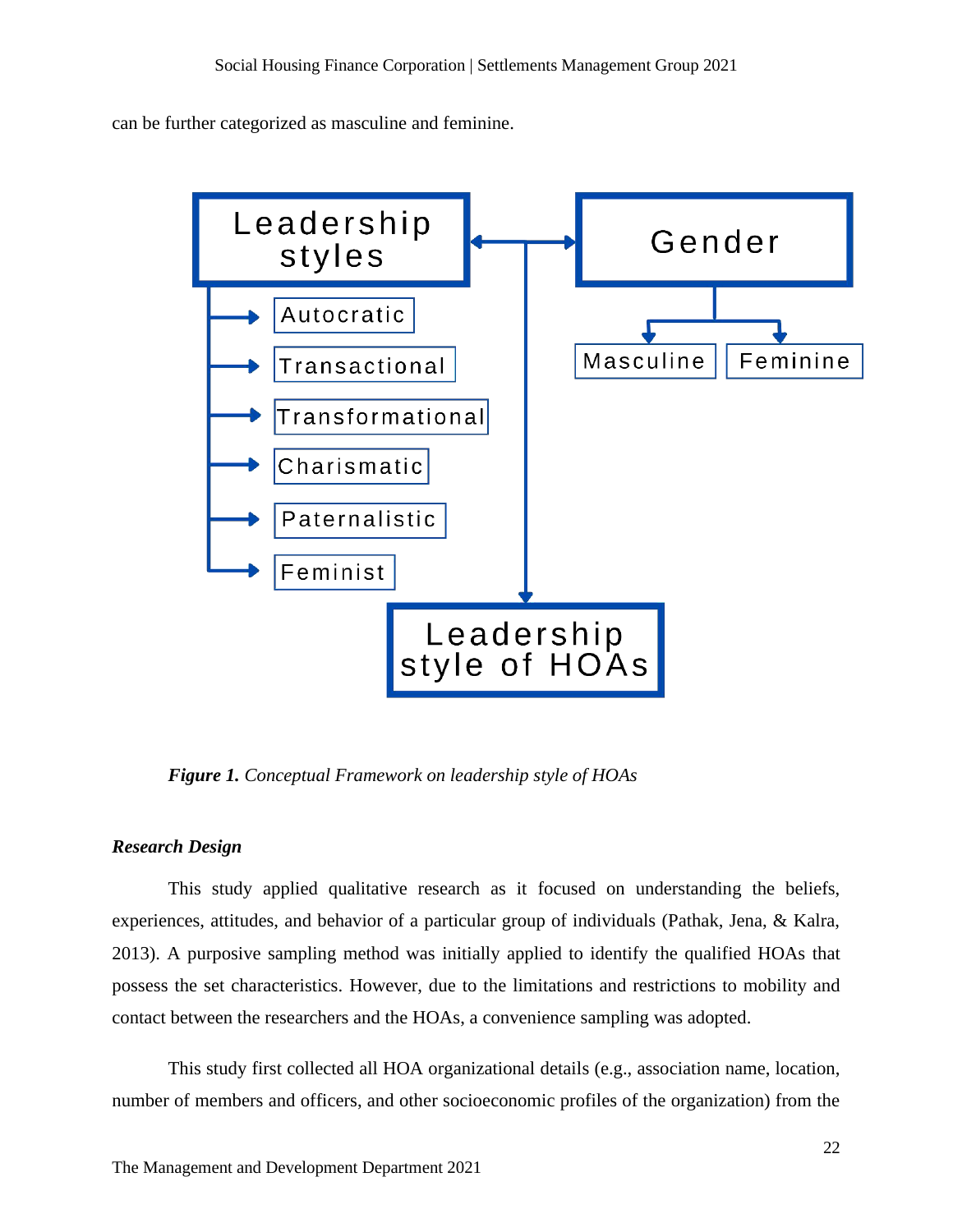General Information Sheet (GIS) nationwide. This database served as the primary source for the participants and the sex distribution among the HOA officers.

The HOAs chosen were in their post-take-out phase, with all officers and members residing in the actual site for at least three to six months. The HOAs had internet connectivity identified by the Branch Managers and updated GIS from 2019 to the present. Following the implemented COVID-19 health protocols, the researchers engaged through digital communication to ensure the safety of all parties involved in this study. This study then conducted online focus group discussions through a video conferencing platform called Zoom. Since digital data gathering techniques are still under study, it has some limitations and disadvantages such as loss of control over external factors and unstable internet connection. In this case, the researchers shifted to call the respondent who experienced slow internet to continue with the interview while the other respondents were in the group discussion.

The researchers used a set of questions that served as a guide to the focus group discussion. The guide questions were divided into two main sections. The first part discussed the duties and responsibilities and their considerations on the characteristics for HOA officers while the second part discussed the significance of gender in leadership in HOA. The questions revolved around the objectives of this study, particularly in identifying the duties and responsibilities, characteristics, and gender of the HOA officers that the participants considered.

#### <span id="page-23-0"></span>*Locale of the study*

The majority of the HOAs who participated in this study are located around the Greater Manila Area. The Goldmine HOA and Denilla Ville are in Novaliches City and Valenzuela City, respectively while the clusters of the Federation of Samahang Maralitang Pilipino (SMP) are in San Jose Del Monte, Bulacan. The only exception was the Blessed Ville which is in Cagayan de Oro.

Based on the existing data from the ZEUS record of SHFC, the qualified FGD respondents mostly came from the HOAs under HDH-Project, except for Denilla Ville which is a part of CMP. The HOAs under HDH-Project have been under the program for an average of five years, while the Denilla Ville has been under CMP for eight years.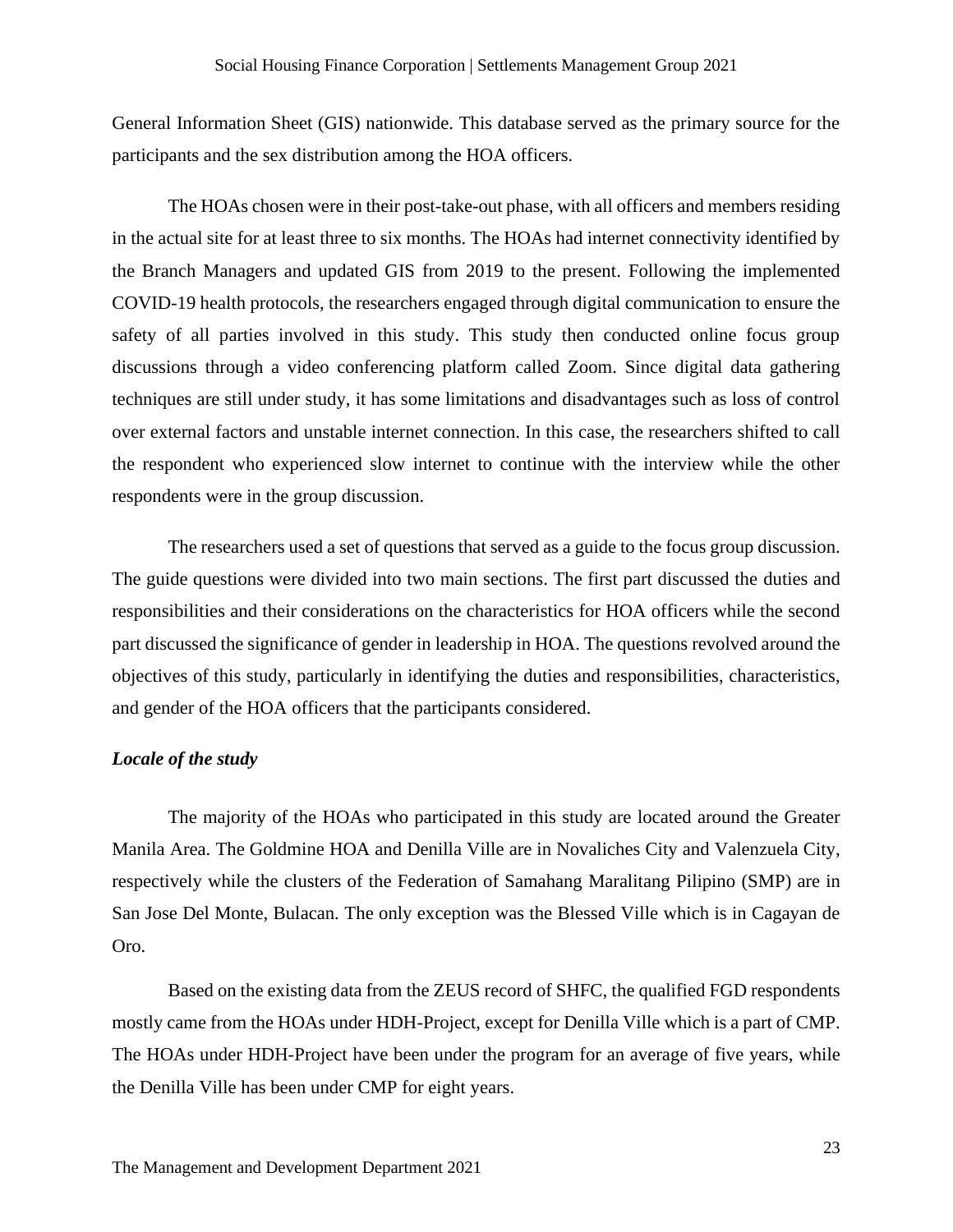These HOAs were selected through the following parameters set by the researchers, which include: 1) offsite and occupied projects under CMP and HDH-P across National Capital Region (NCR), Luzon, Visayas, and Mindanao; and 2) HOAs with updated and validated General Information Sheet (GIS) for the years 2019, 2020, and 2021.

Upon the preliminary data collection of all registered HOAs from the GIS tracker, the research team identified fifteen HOAs with an estimated population of 1,500. However, upon reviewing and validating the information from the GIS tracker, the research team only identified nine qualified HOAs of which two HOAs were unresponsive during the data gathering period and were thus eliminated. The remaining HOAs were responsive and agreed to participate in the FGD. However, during the data gathering process, the researchers discovered that one of the chosen HOAs, Blessed Ville, is not yet qualified as a post-take-out community. The researchers were only informed about this information during the actual FGD. The research team still decided to complete the FGDs, and their discussions served as a separate account in the Annex but excluded to the data analysis.

The research team followed a strict schedule and process in contacting all HOAs. Each researcher was assigned to contact two or three HOAs. They were tasked to establish initial contact with these HOAs through SMS and email, expecting to receive a reply in at least two days. In case the HOAs were unresponsive to the initial contact, the researchers were advised to reach out again through all available contacts twice. The HOAs that remained unresponsive after all communication channels had been exhausted were removed from the pool of qualified FGD participants.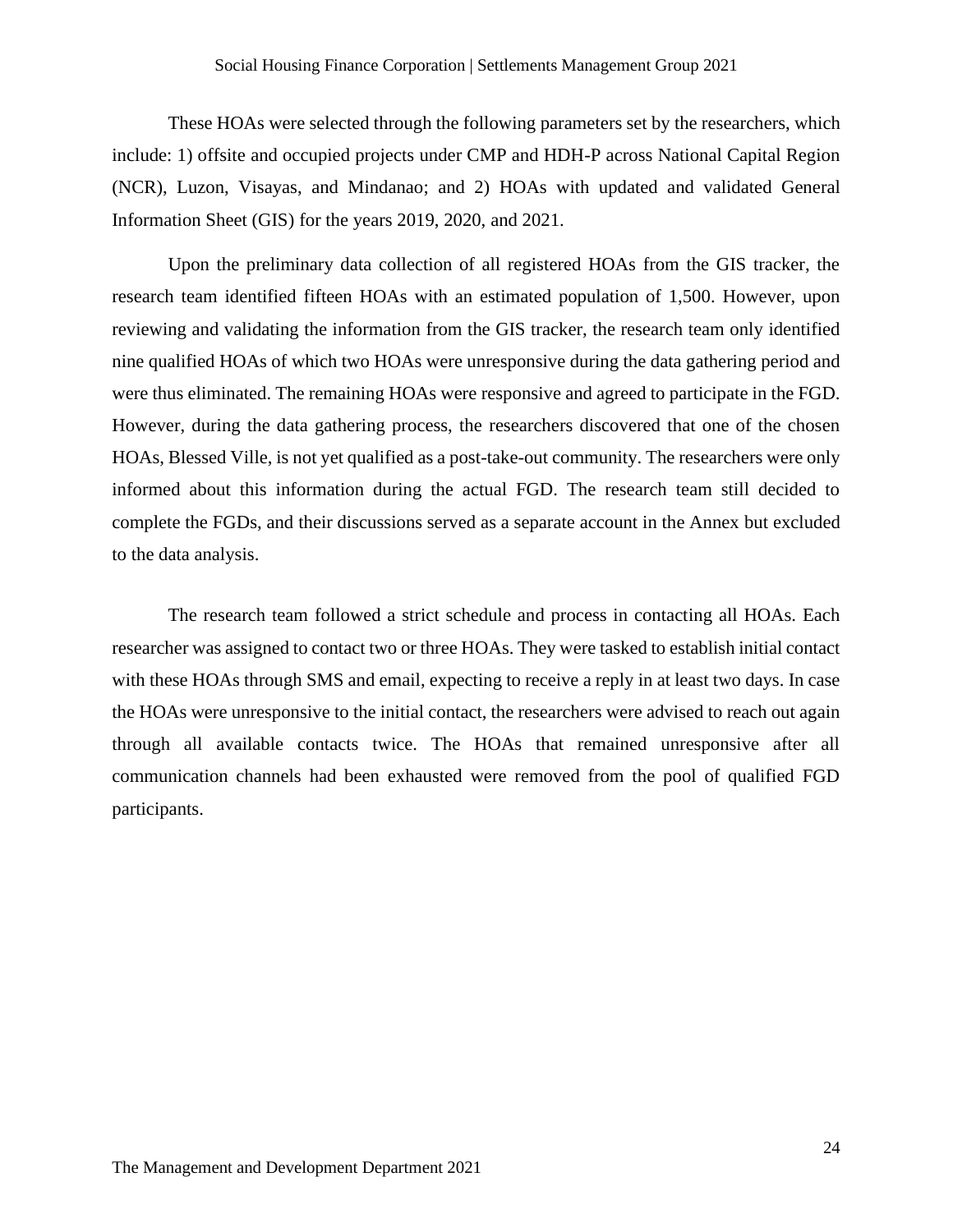

*Figure 2. Map of the HOAs which qualifies in the study*

#### <span id="page-25-1"></span><span id="page-25-0"></span>*FGD Participants*

FGDs are widely used for studies that aim to gather insights about topics best analyzed through group interpretations. To understand the actual operation and complexity of leadership and gender, this study decided that FGD is the best method to capture the factual context in which leadership and gender work.

The parameters for choosing the respondents began from considering the population of the whole HOA to selecting the qualified respondents from the clusters within HOAs. As mentioned earlier, selection of the participants leaned towards convenience sampling. This also resulted to having more female members on top of having a women-dominated officers. Although this is the case, the researchers sought to ensure that the men were not overshadowed or uncomfortable in the discussions.

After determining the participants, a separate FGD was conducted to gather responses or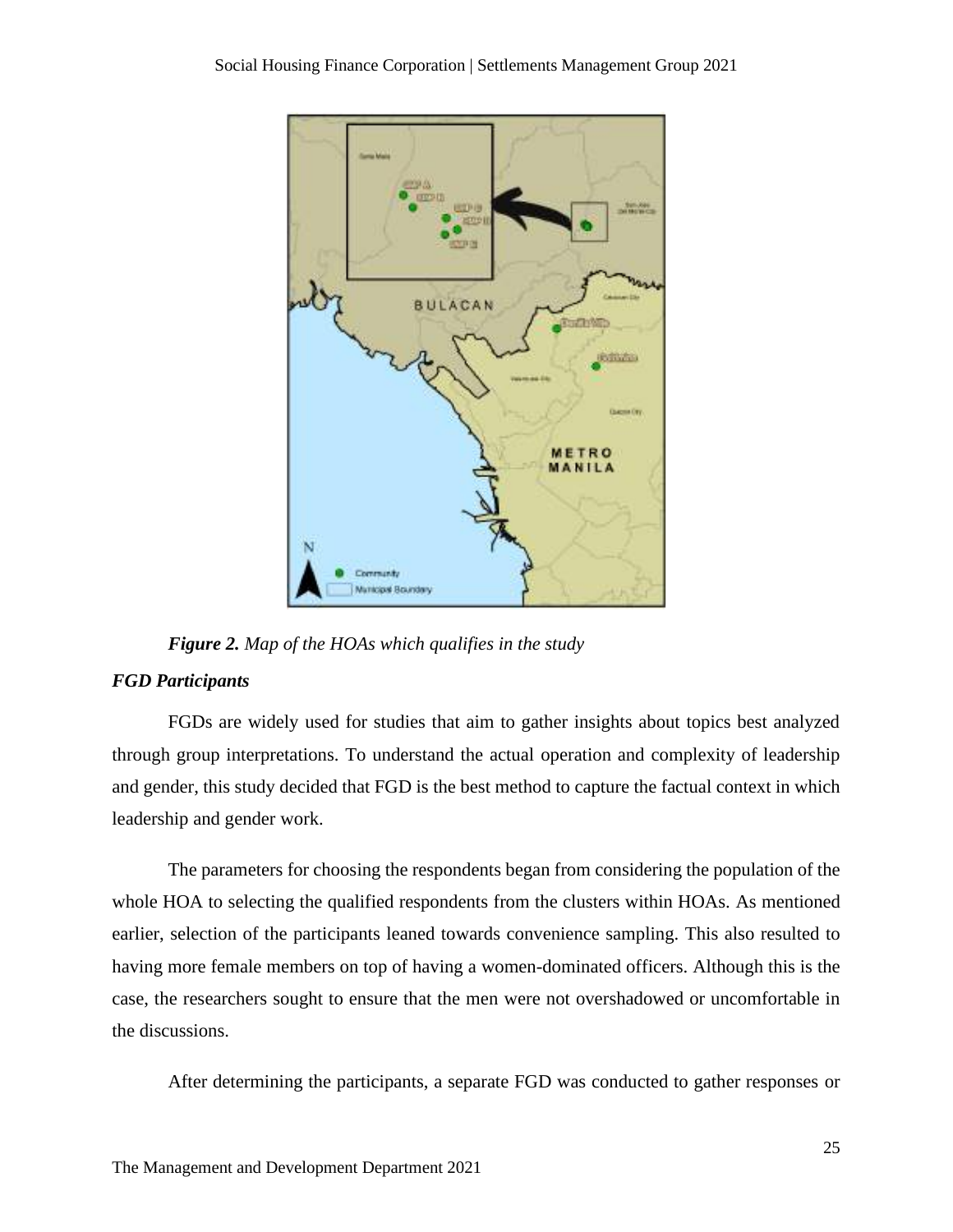information from the member-beneficiaries and the elected or appointed officers. The FGD served as a data-gathering technique that corresponded closely to the research objective on the characteristics and gender of the officers. The FGD helped identify qualitative insights into the leadership and gender dynamics from the perspectives of the groups of officers which represent the leaders and members who represent the followers. The FGDs were conducted by HOA clusters to consider the distinctiveness within HOAs.



*Figure 3***.** *Selection of participants using convenience sampling design*

<span id="page-26-0"></span>This study conducted two sets of FGDs per HOA cluster, one was composed of three to six elected and appointed officers, while the other was composed of three to six members. The selection of qualified respondents was done in coordination with an association's officer or a key informant in the community. The coordinator was asked to recruit twelve (12) initial respondents (6 officers and 6 members) and two (2) reserved respondents from their community. These reserved respondents were contacted in cases where the respondent/s from the initial twelve participants suddenly became unavailable at the time of their FGD. The designated officer was also asked to assist the researchers in providing significant documents needed in the study.

For the qualified officers, a set of characteristics were set and defined as follows:

• The group shall be composed, albeit not limited to, male, female, and LGBTQIA+ holding the following positions as defined by the Magna Carta for Homeowners and Homeowner Associations: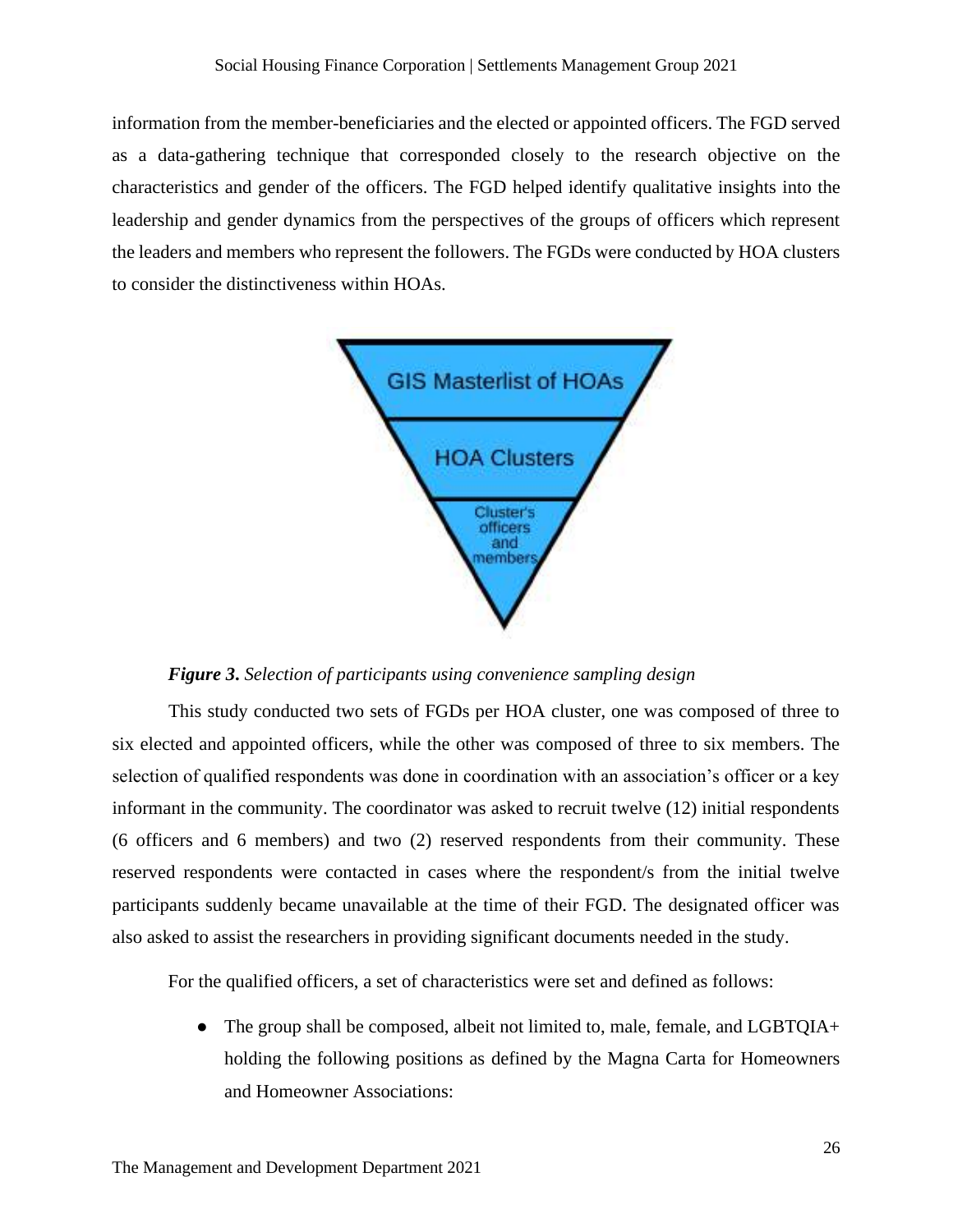- 1. (1) *Board member* which pertain to the officers that "shall act in all instances on behalf of the association, except to amend the articles of association, to dissolve the association, to elect members of the board or to determine the qualifications, powers and duties, or terms of office of the board, and- other instances that require the vote or approval of the members themselves."
- 2. (1) The *President* is an officer elected by the board of directors or trustees from their own HOA. They shall exercise and perform their duties incident to his office and indicated by the Board.
- 3. (1) The *Vice President* is an officer with the power to perform similar duties of the President particularly during the absence or incapacity of the latter. The Vice Preseident is also expected to perform other duties assigned by the board of directors or trustees.
- 4. (1) The *Treasurer* is an officer in-charge of managing the financial records of the HOA whereas they are obliged to issue receipts and financial reports.
- 5. (1) The *Secretary* is an officer responsible in keeping minutes of the meeting, submit and keep significant documents such as registration and membership of the association.
- 6. (1) The *Auditor* is an officer who serves as a chairperson of the audit and inventory committee responsible in examining all financial transactions of the association.
- 7. Other official positions as recognized by the Board Members and constitution of the association such committee heads.
- Must be a legitimate member of the association
- Must be a permanent resident in the area for at least 6 months as stated in the By-Laws provided by the HLURB
- Should be 18 years old and above
- Participated and voted in the association's election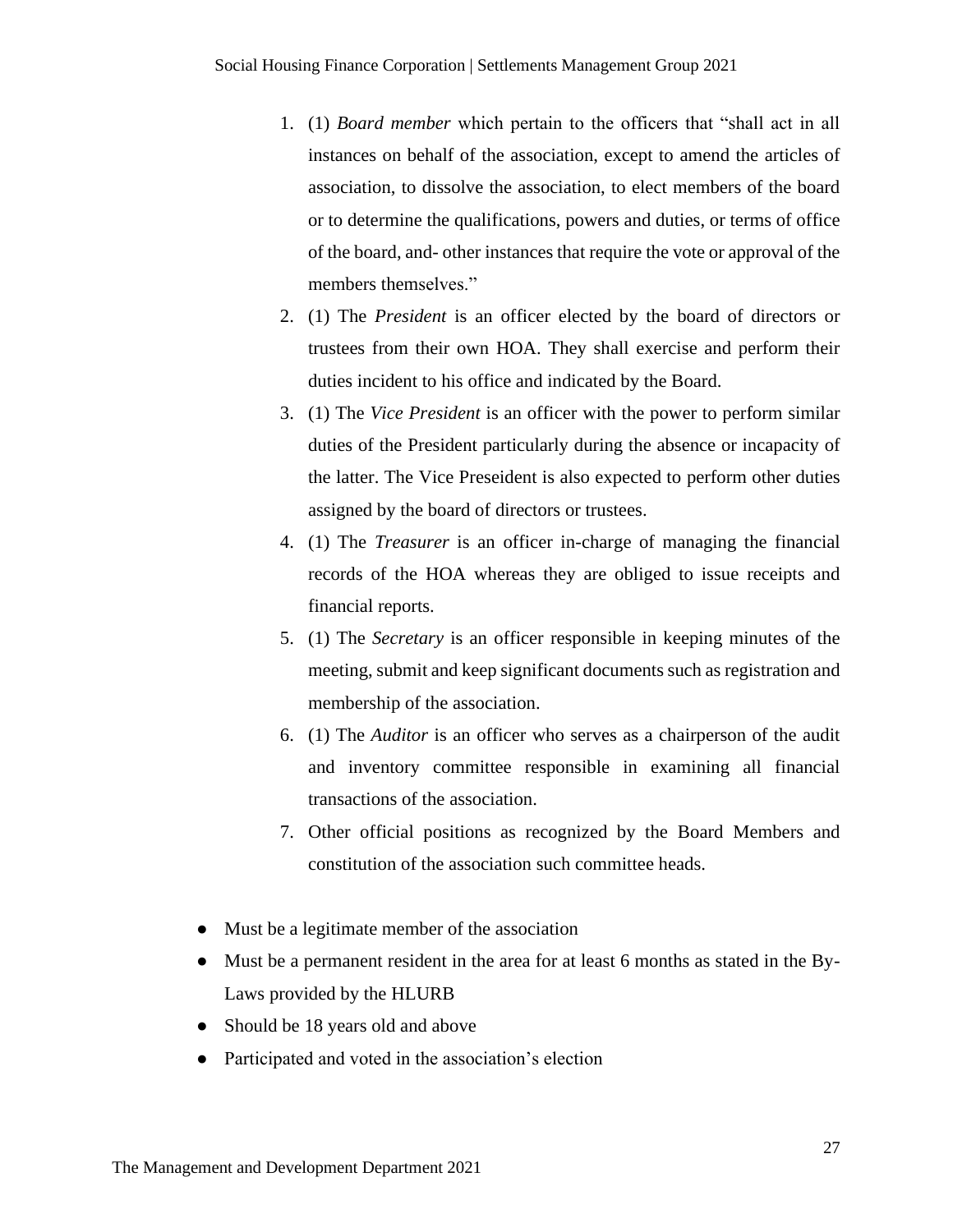For the members, another set of characteristics was set:

- Must be male, female, or identifies as LGBTOIA+
- Must be a permanent resident in the area for at least 3-6 months
- Homeowners or immediate family of the homeowners under CMP and HDH-P
- Should be 18 years old and above
- Participated and voted in the association's election

The list of the HOA officers was drawn from the validated General Information Sheet (GIS) from 2019 to 2021 acquired from the Department of Human Settlement and Urban Development (DHSUD) and the homeowners' associations. In events where a few of the acting officers are not listed in the GIS, the researchers honored them and included them in the FGD given that they have been holding the position for at least three to six months.



*Figure 4. HOA structure*

<span id="page-28-0"></span>For the FGD participants from the six HOAs, the researchers had a total of 31 officers, composed of 27 women, four (4) men, and one (1) lesbian. The total number of members is also 31 made up of 25 women and six (6) men. The age of the participants ranged from the mid-20s to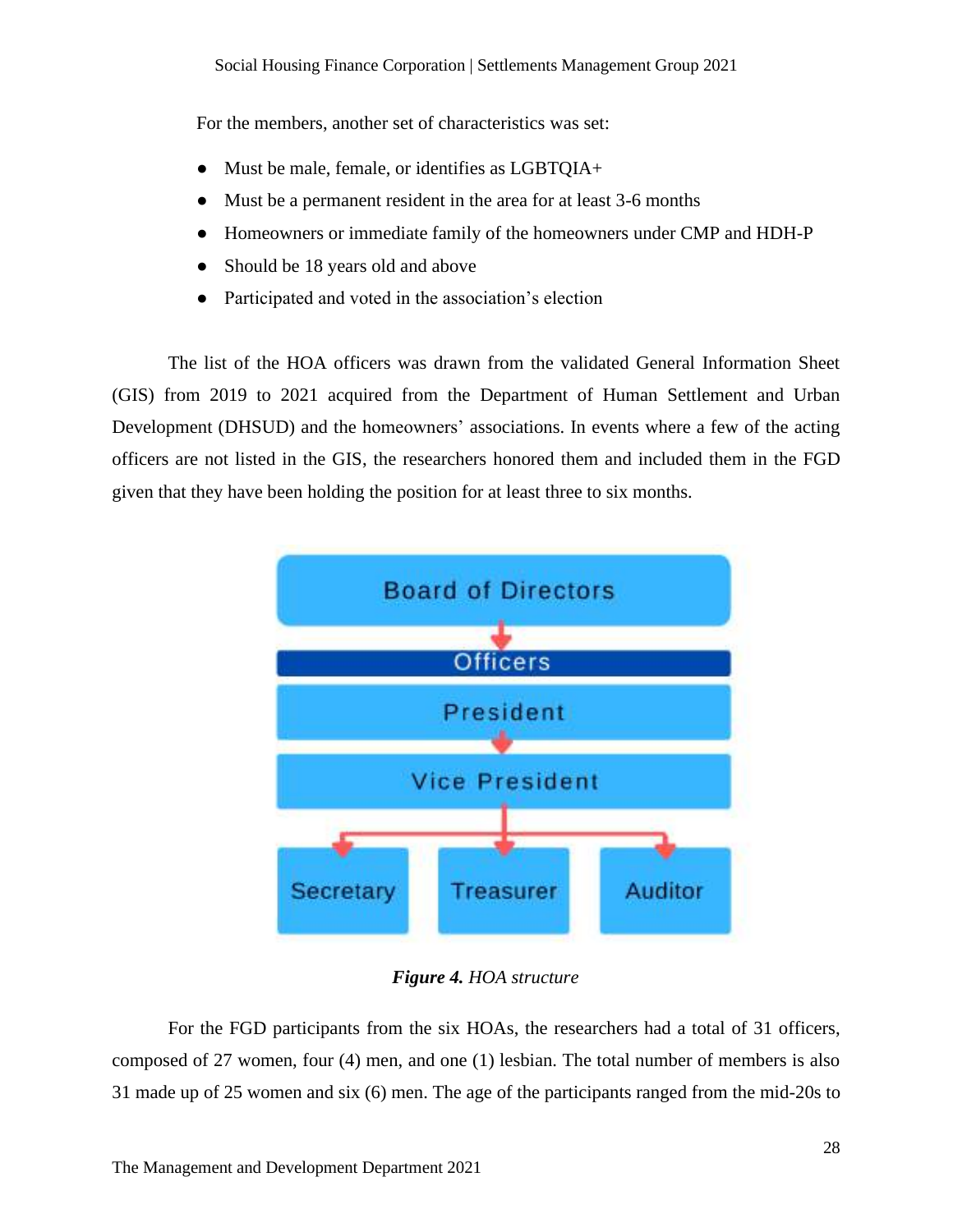the late 60s and the majority are married.

<span id="page-29-1"></span>*Table 4. Sex Distribution of Total Number of Participants*

| <b>Sex</b>   | Number of participants | Percentage |
|--------------|------------------------|------------|
| Female       | 52                     | 84         |
| Male         | 10                     | 16         |
| <b>TOTAL</b> | 62                     | 100        |

<span id="page-29-2"></span>*Table 5. Sex Distribution of Members*

| <b>Sex</b>    | Number of participants | Percentage |
|---------------|------------------------|------------|
| <b>Female</b> | 25                     | 81         |
| Male          | n                      | 19         |
| <b>TOTAL</b>  | 31                     | 100        |

<span id="page-29-3"></span>*Table 6. Sex Distribution of Officers*

| Position          | Number of participants<br>per gender |                             |
|-------------------|--------------------------------------|-----------------------------|
|                   | <b>Female</b>                        | <b>Male</b>                 |
| President         | 4                                    | 1                           |
| Vice<br>President | 4                                    | $\mathcal{D}_{\mathcal{L}}$ |
| Secretary         | 6                                    |                             |
| Treasurer         | 6                                    |                             |
| Auditor           | 6                                    |                             |
| Board<br>Member   | 1                                    |                             |
| Total             |                                      |                             |

#### <span id="page-29-0"></span>*Limitations of the Study*

As observed from the sex distribution of the participants, there are more female participants than male participants. This is due to the availability of the participants and also taking into account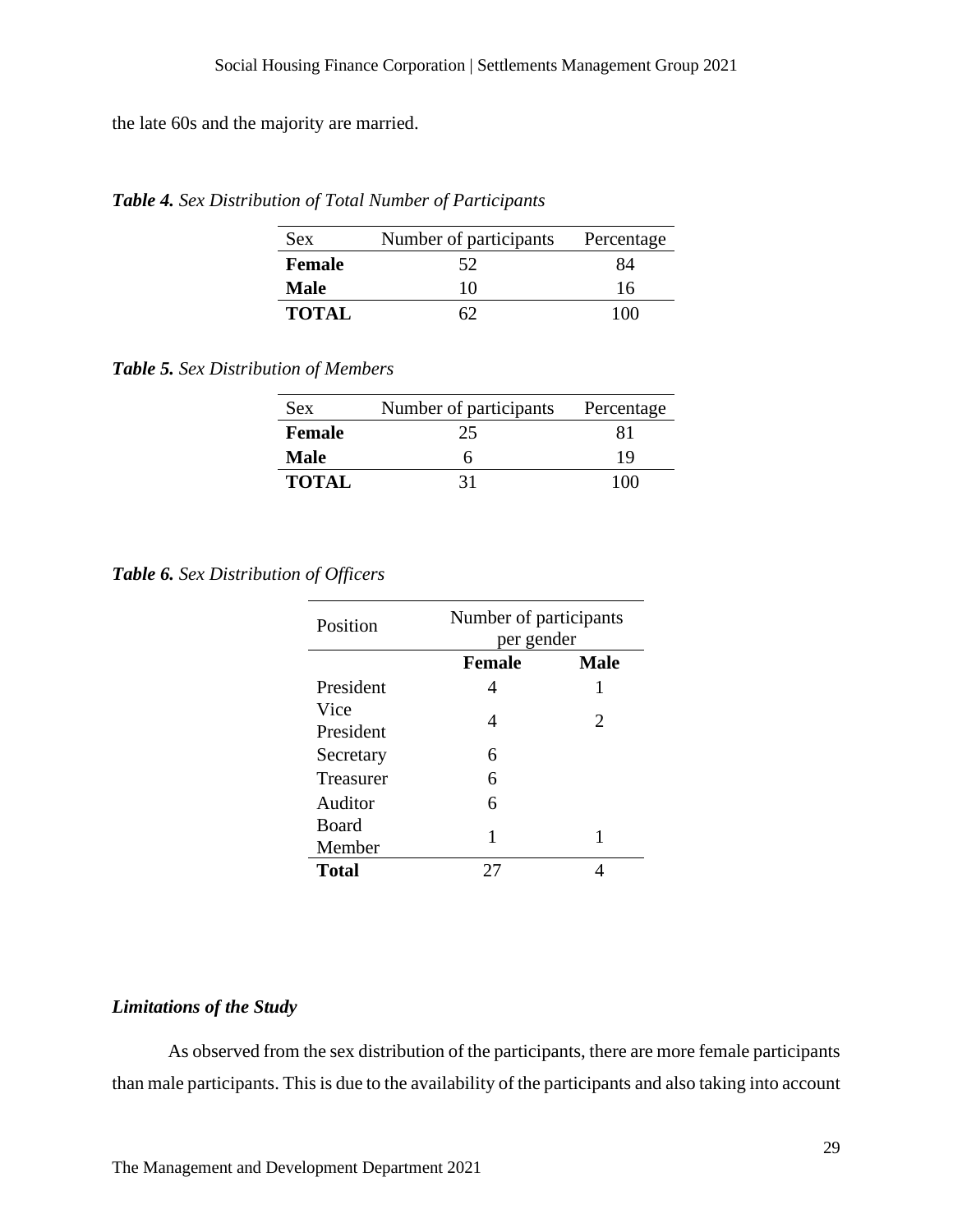that most HOAs are composed of female officers. Although this is the case, the researchers sought to ensure that discussion did not lean heavily towards the women's experiences.

The study aimed to interview the member-beneficiaries and the current elected and appointed officers of the HOAs from the off-site and occupied projects under the CMP and HDH-P across the National Capital Region, Luzon, Visayas, and Mindanao. However, due to time constraints, the limitation in the mobility due to COVID-19 protocols, as well as the internet connectivity between the research team and the communities, the research team proceeded to narrow down the scope to HOAs and FGD participants who were responsive. Most of which are in Greater Manila Area with the exception of Blessed Ville in Cagayan de Oro.

Given the limitation and communication barrier brought upon the use of a digital medium for the discussion, the researchers dealt with it by taking advantage of its feature. For instance, to encourage participation and clear connection with one another, they structured some of the topics as activities using the shared screen feature to flash a whiteboard to use. Whereas the participants were encouraged to speak individually at first to make them comfortable and then encourage group discussion afterward.

Another limitation of this study was the consideration for the official documents stored by the HOAs as one of the qualification requirements. Initially, other criteria for the qualified participants were written documents (e.g., attendance sheet, receipts, LPA, or official letters) certifying the involvement of officers and members to their HOAs and exercise of leadership by the officers. However, upon the review of the research team, concerned individuals, and the HOA coordinators, gathering these documents unsupervised by the research team, due to mobility restrictions and health threats, was proven difficult. In addition, the informality of the document management system of HOAs was also considered. As a countermeasure, the research team chose to leave this criterion as an optional requirement.

Lastly, as this is a preliminary case study which focused on the perception of leadership and gender, the results should not be taken as generalizable. This study focuses on a small sample and only provide an understanding of the situation and exchanges among HOAs. In addition,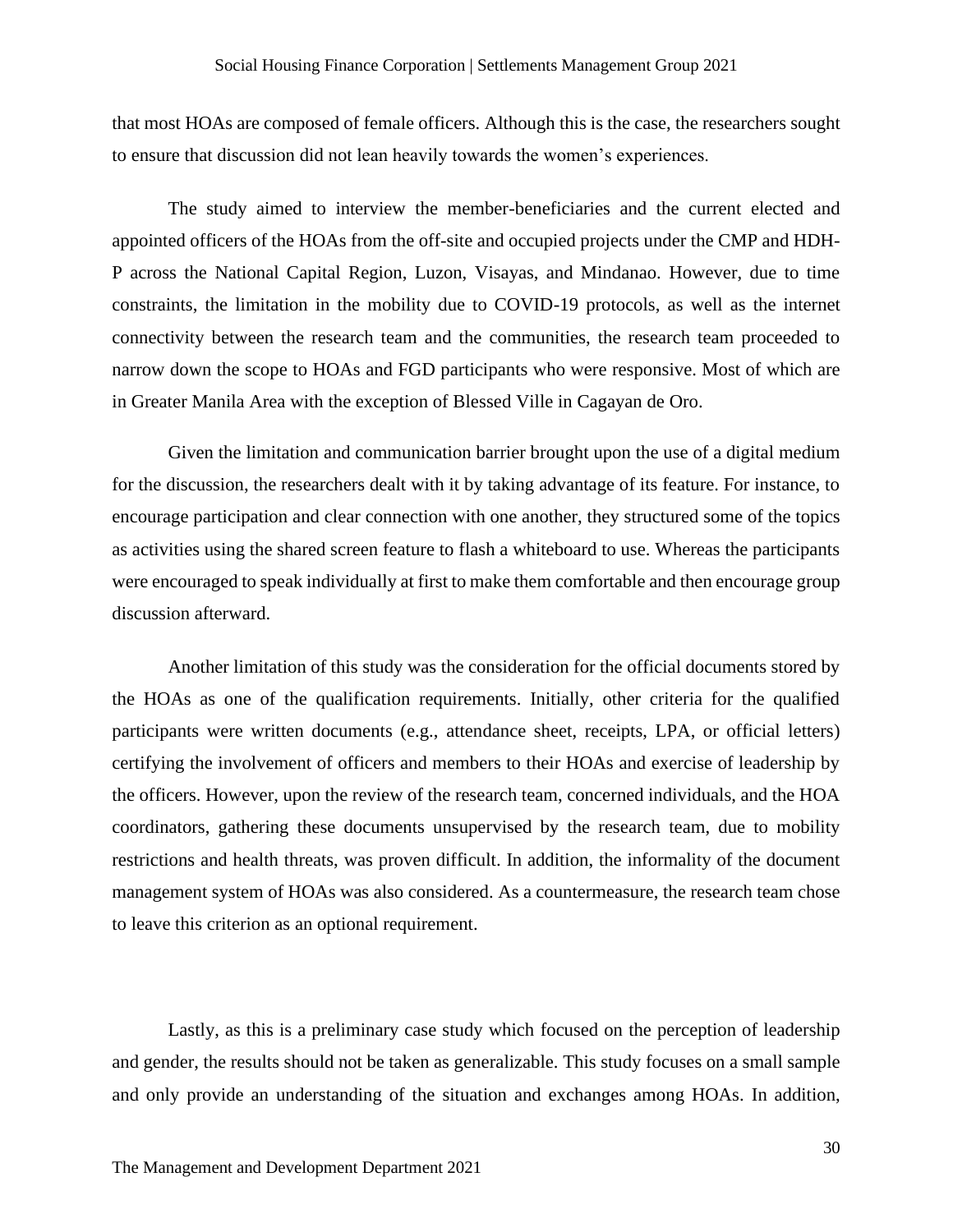perception is different from behavior in actual situations. This study allows it readers and stakeholders to realize the significance of how leadership and gender is perceived by the HOAs. Supplementary studies should still be conducted which compares the perception and actual behavior of the HOA members and officers.

#### <span id="page-31-0"></span>*Ethical Considerations*

Since gender is a private aspect of an individual's life, this study ensured that all information from the participants is held confidential. All participants were informed that the FGDs were recorded and were asked for their consent before starting the FGDs. The participants were also informed that they have the liberty to decline some questions if they deemed them too personal. Participants were free to inform the researchers about their feelings about the topics of discussion and were reassured that the FGDs served as safe spaces.

#### *Positionality of the study*

This study was conducted with the intent to explore the reality experienced by the HOAs under the leadership and gender perspective. Although this study is exploratory in nature, the researchers uphold gender awareness and sensitivity towards the topic at hand. Regardless of the policies mandated in the Magna Carta of Women which obligated the government corporations such as SHFC to uphold gender mainstreaming strategies, the researchers and the SHFC department and group behind this study believes that gender equality should be promoted and there should be no discrimination among individuals based on their social, political, psychological, biological, or ethnical differences.

This position was upheld but, at the same time, the researchers are aware of the need to be critical with regards to the analysis and presentation of the data. The researchers have objectively conducted the FGDs, ensuring that all participants are able to comfortably express their opinions and no conflict of interests took place. The data were also analyzed objectively in a way that no statements from the respondents were left unexamined or excluded due to its conflicting nature.

#### <span id="page-31-1"></span>*Data Analysis*

The data collected from group interviews about the significance of the relationship between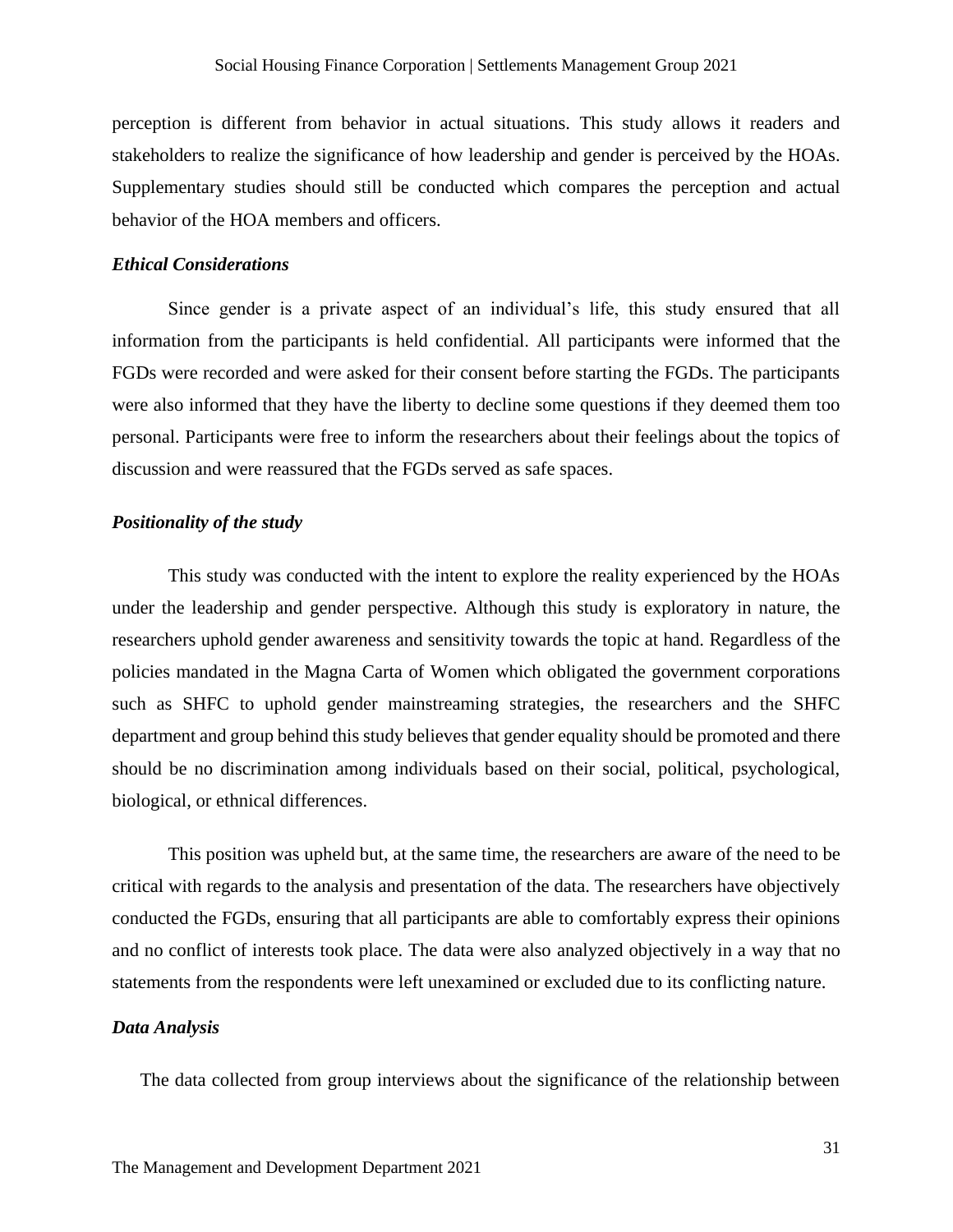leadership and gender were analyzed using thematic analysis. Thematic Analysis is a method used for examining different perspectives while highlighting similarities and (Nowell et. al, 2017). It also aided the researchers to "analyze the data for specific themes, aggregating information into a large cluster of ideas and providing details that support the theme" (Creswell, 2013).

The researchers recorded all information in a matrix and grouped similar concepts into relevant codes and themes. The themes were also analyzed with one another until the significant concepts and themes from the data were saturated and form a comprehensive network of concepts. Further, the themes were expected to reveal the significant relationship between leadership and gender of the HOA officers.

#### <span id="page-32-0"></span>*Process Flow of the Study*

The process of writing the study was divided into five parts: 1) data collection through the acquisition of validated GIS of the HOAs and focus group discussion with HOA officers and member-beneficiaries; 2) data processing and cleaning; 3) data analysis; 4) writing of the paper, and 5) data presentation. A flowchart in Figures 1 and 2 displays a picture of the processes.

The data collection began with the acquisition of the updated and validated GIS of the HOA under CMP and HDH followed by group interviews with the HOA officers and members regarding the characteristics and gender of the elective and appointive officers. The responses were transcribed to capture the entire discussion during the FGD, which were then tabulated to identify the gender and characteristics for each elective and appointive position. Afterward, the data was processed and analyzed using thematic analysis to find common themes which helped in understanding the relationship between leadership and gender. Lastly, the study was subjected to a peer review for further enhancement. The improved study was presented to the intended stakeholders.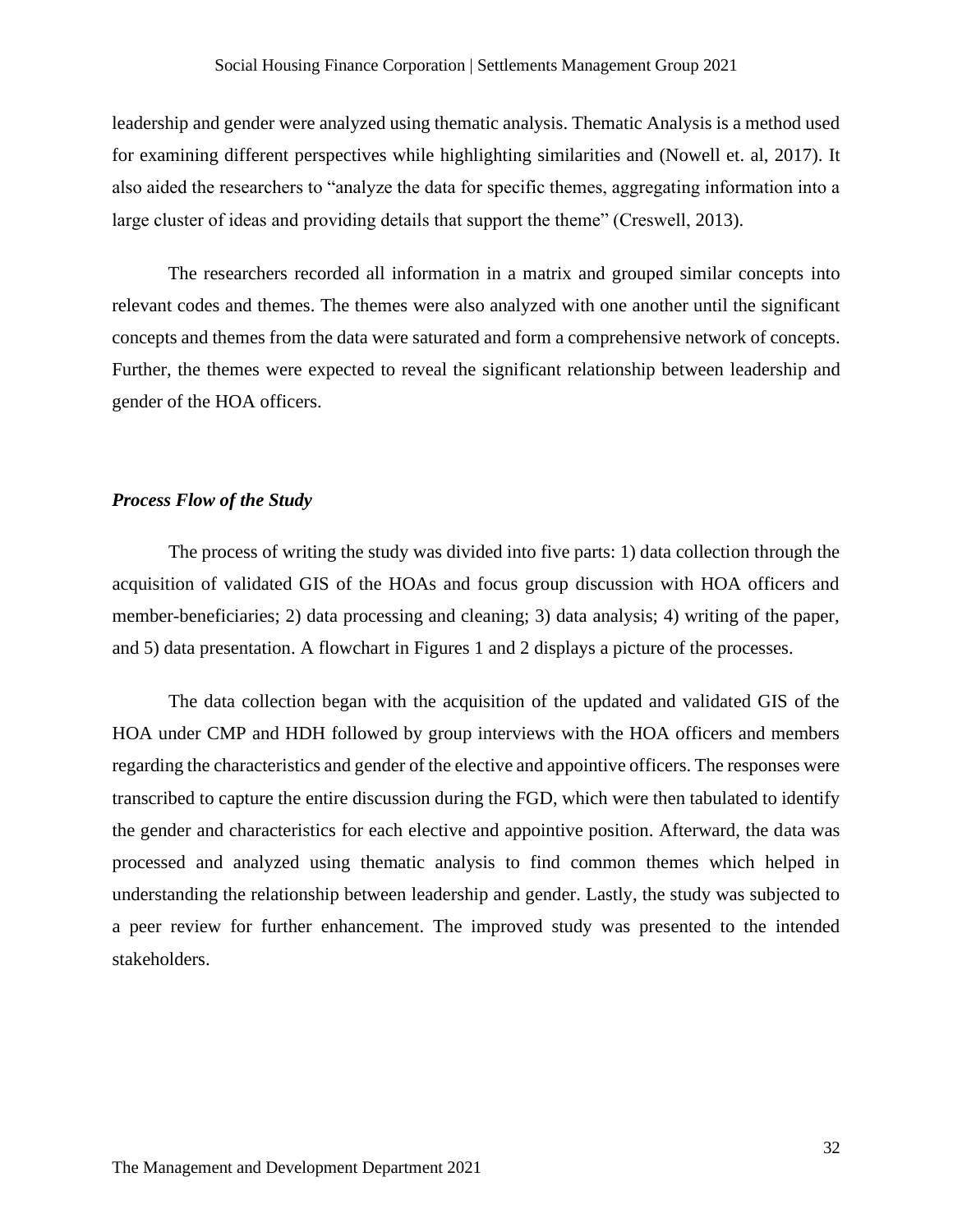

<span id="page-33-0"></span>*Figure 5. Process Flow Chart of study*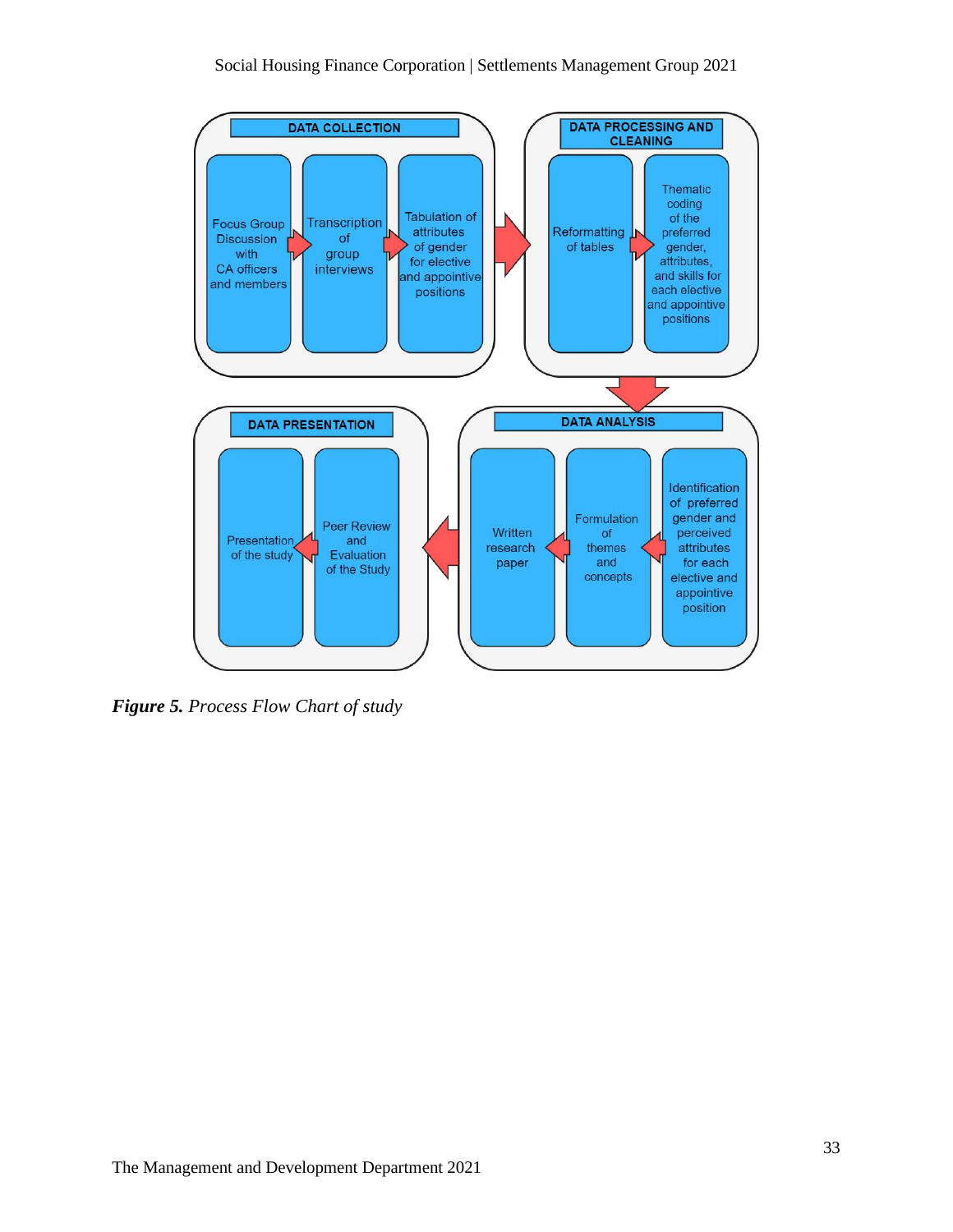# **CHAPTER 4 RESULTS AND DISCUSSION**

#### **RESULTS**

#### <span id="page-34-1"></span><span id="page-34-0"></span>*Duties and responsibilities of HOA officers*

All participants were able to determine the roles of their officers and link it to the characteristics they consider for HOA officers. The table below summarizes the duties and responsibilities of HOA officers per position.

<span id="page-34-2"></span>*Table 7. Duties and responsibilities of officers*

| <b>Position</b> | <b>Duties and responsibilities</b>                                       |
|-----------------|--------------------------------------------------------------------------|
| President       | Implements policies in the HOA to ensure safety and order, disseminates  |
|                 | information to the HOA, and monitors the activities in the HOA.          |
| Vice President  | Assists the president in their duties ("kahalili ng presidente") and     |
|                 | supports the projects in the HOA.                                        |
| Secretary       | Responsible for taking notes in meetings and disseminating information   |
|                 | to the HOA.                                                              |
| Treasurer       | Collects amortization fee and produces financial reports to be presented |
|                 | to the members.                                                          |
| Auditor         | Audits the financial records and works closely with the treasurer.       |
| Board of        | Implement laws and regulations alongside the officers, partake in        |
| directors       | decision-making in the HOA affairs, and provide advice to the officers.  |

Some of the FGD groups have expressed some confusion with duties and responsibilities and characteristics of the HOA officers often overlapping or interchanging the characteristics as duties and responsibilities. This finding may reflect how strong the interpersonal aspect of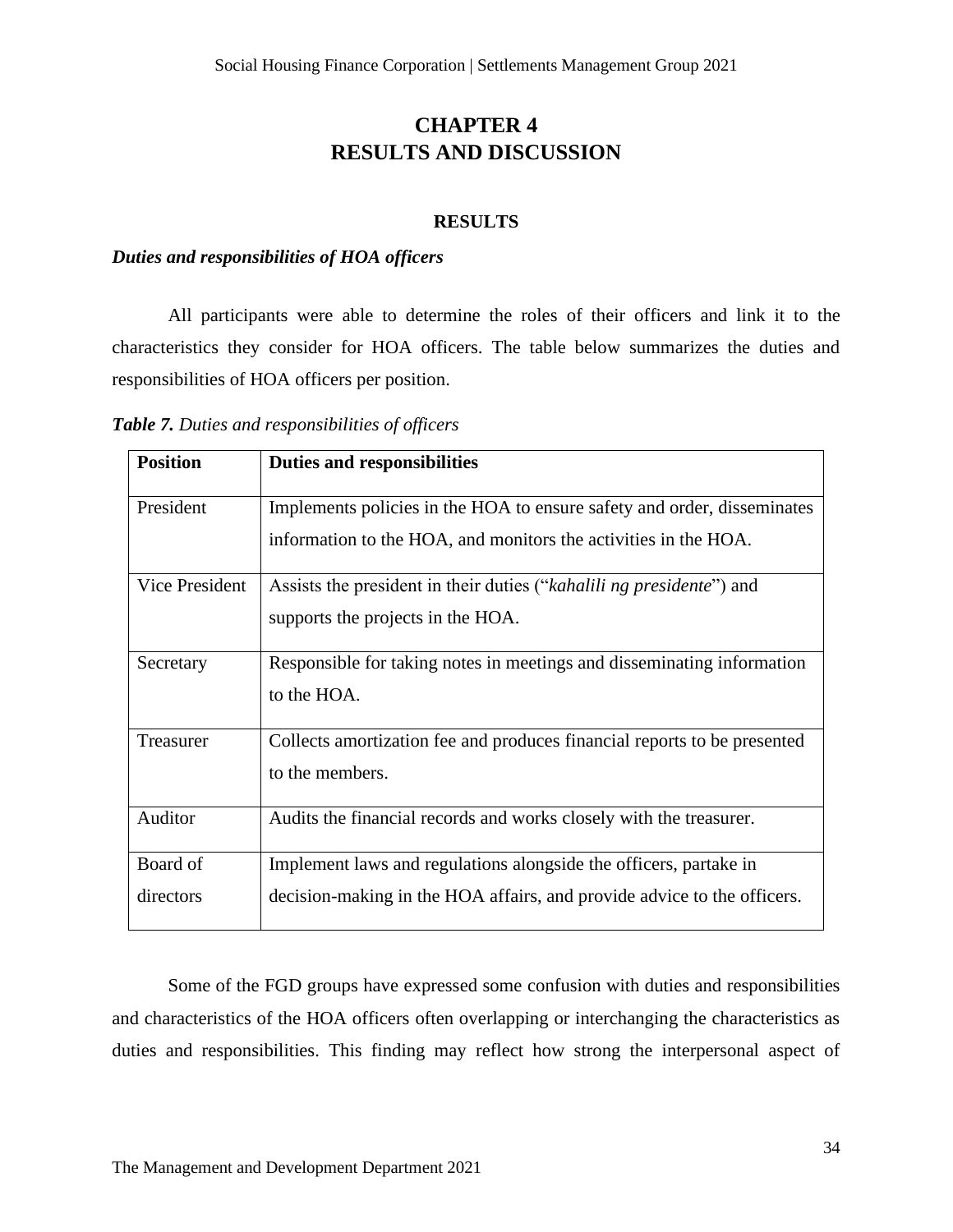leadership dynamic in the HOAs. However, further investigation must be conducted to prove the causality or correlation of this observation.

Aside from the exclusive duties and responsibilities, the common responsibility in all positions was to serve as proactive source of information to everyone in the HOA. The members expect the officers to inform them any important information about their community and the officers must relay this information in a transparent and friendly way. The officers also took it upon themselves to inform the members about any activities and updates on their community using different channels such as social media and posting agenda on their bulletin.

#### <span id="page-35-0"></span>*Characteristics of HOA officers*

Upon conducting a constant comparative method of analyzing the data from the FGDs, the study revealed several common characteristics of HOA officers. The table below lists down the characteristics they consider for an officer per position:

| <b>Position</b> | <b>Characteristics</b>                                                                                                                                                |
|-----------------|-----------------------------------------------------------------------------------------------------------------------------------------------------------------------|
| President       | Knowledgeable, helpful, humble, honest, patient, and understanding<br>(may mahabang pasensya at malalim na pang-unawa), hardworking,<br>approachable, and responsible |
| Vice President  | Knowledgeable, patient and understanding (may mahabang pasensya at<br><i>malalim na pang-unawa</i> ), hardworking, helpful, approachable, and kind                    |
| Secretary       | Reliable, kind, patient and understanding (may mahabang pasensya at<br><i>malalim na pang-unawa</i> ), hardworking, approachable, helpful,<br>organized, and punctual |
| Treasurer       | Reliable, patient and understanding (may mahabang pasensya at<br><i>malalim na pang-unawa</i> ), hardworking, honest, approachable, and<br>organized                  |

<span id="page-35-1"></span>*Table 8. Leadership characteristics the participants have considered for their officers*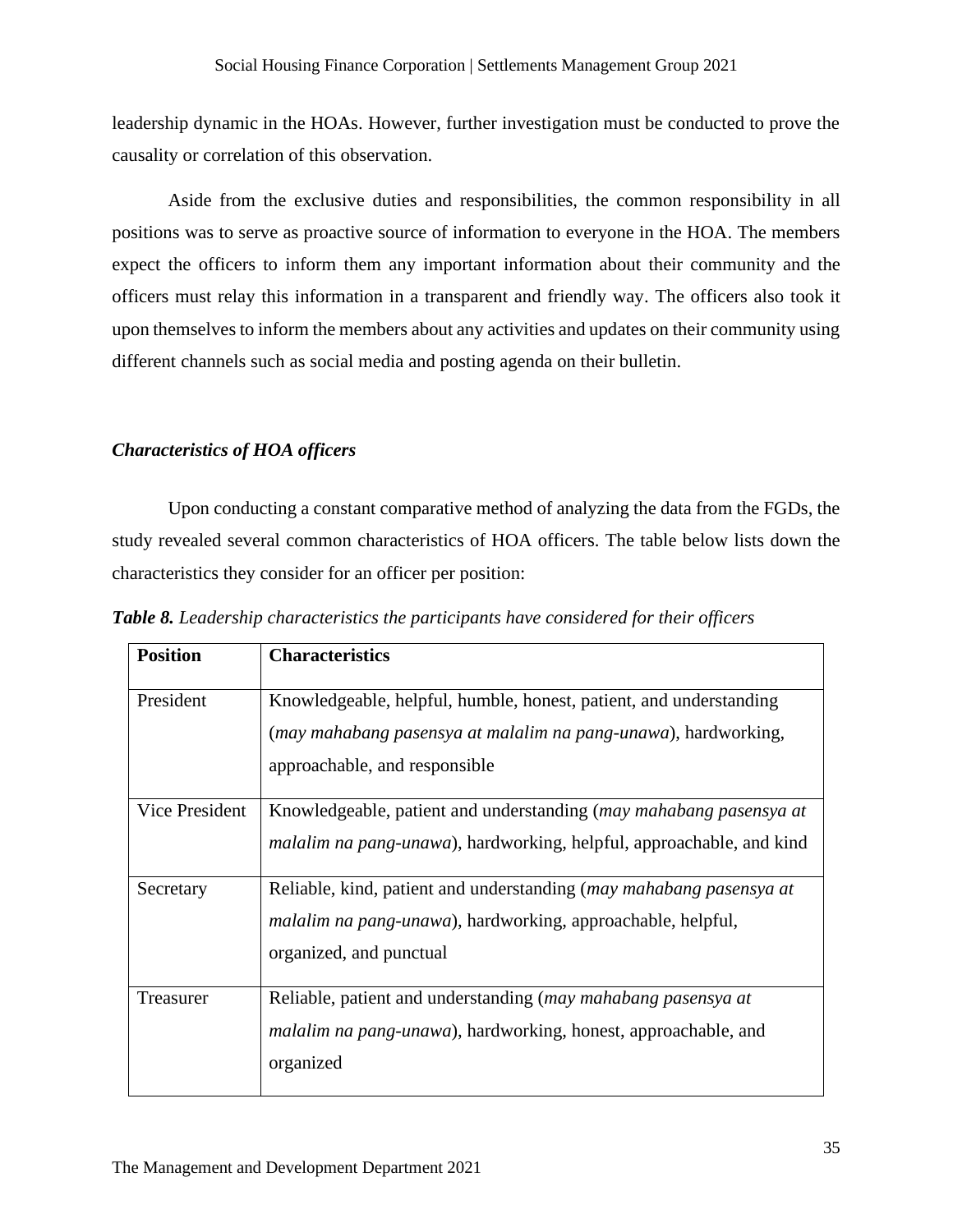| Auditor   | Kind, helpful, honest, hardworking, and patient and understanding (may |
|-----------|------------------------------------------------------------------------|
|           | mahabang pasensya at malalim na pang-unawa)                            |
|           |                                                                        |
| Board of  | Knowledgeable, hardworking, kind, patient and understanding (may       |
| directors | mahabang pasensya at malalim na pang-unawa)                            |
|           |                                                                        |

Most groups have chosen respect, knowledge, responsibility, patience, hard work, and honesty as values that any officer, regardless of position, must possess. According to the gathered data, these values are given priority since they are essential in establishing trust among individuals and in maintaining peace and order in the community. For the participants, it is more important to ensure a good relationship with everyone to make any matter associated with the community easier to deal with.

#### <span id="page-36-0"></span>*Characteristics and gender of HOA officers*

Majority of the FGD groups have expressed that gender is not the main driving factor for the characteristics they considered for HOA officers. This was evident in the activity in the FGD where the groups were asked to name and choose among their own nominated popular figures or personalities (e.g., Manny Pacquiao, Isko Moreno, President Rodrigo Duterte, Leni Robredo, and Vico Sotto) that they wish to be their officers. Even though most of the participants chose male personalities to be their president and female personalities to be their secretaries and treasurers, they explained that they still considered the merits and accomplishments of the individuals, not their genders. Despite the personalities they chose, it was rare for them to incorporate perceived masculine and feminine values to the figures they have chosen.

However, when faced with a situation where they can only rely on gender as a basis to elect their officers, the two top positions of president and vice president were chosen as men while the rest of the positions were women. The participants stated that male presidents are more likely to be strong both in physical and cognitive terms which are important in dealing with problems and making decisions for the HOA.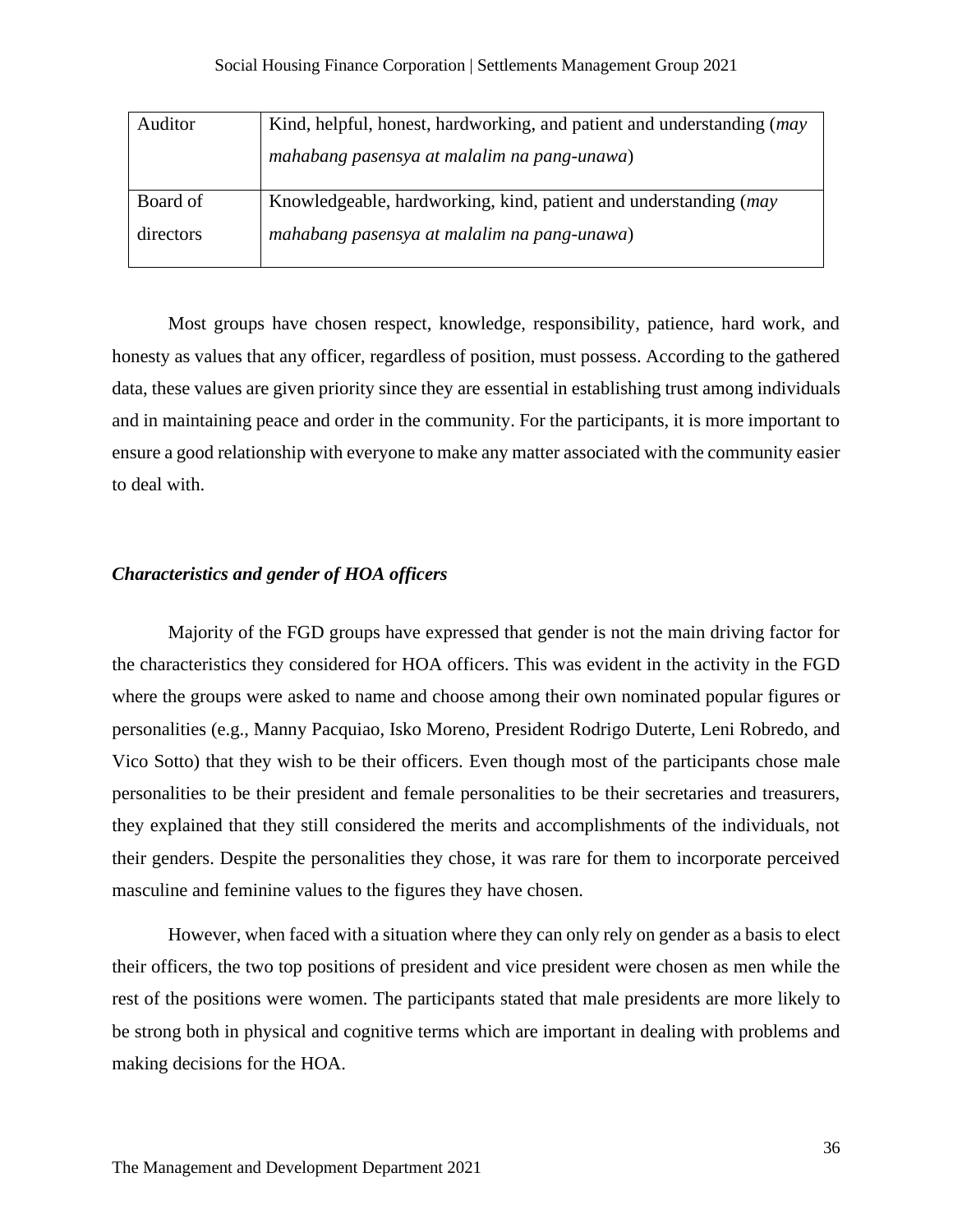*"Sa physical ay medyo mas karapat dapat siya kaysa babae kasi kapag lalake kahit anong oras pwede kaso kapag babae medyo mabagal ng konti." (Male member, SMP-B)*

*"May paninindigan, malakas, astig, matapang, may palabra de honor, matapat, matalino, multi-knowledge." (Female officers, SMP-E)*

*"Firm ang desisyon kapag lalaki, matibay at sandigan ng mga tao. Simbolo ng kalakasan." (Female officers, Goldmine HOA)*

|                  |               |                | <b>Officers</b> |                | <b>Members</b> |                |
|------------------|---------------|----------------|-----------------|----------------|----------------|----------------|
|                  |               | *Mixed         | $*Female$       | *Mixed         | $*Female$      |                |
| <b>Position</b>  | <b>Gender</b> | <b>FGD</b>     | <b>FGD</b>      | <b>FGD</b>     | <b>FGD</b>     | <b>Total</b>   |
|                  |               | groups         | groups          | groups         | groups         |                |
| <b>President</b> | Women         |                |                 |                |                | $\mathbf{1}$   |
|                  | Men           | $\overline{4}$ | $\mathbf{1}$    | $\overline{2}$ | $\overline{4}$ | 11             |
|                  | LGBTQIA+      |                |                 |                |                |                |
| <b>Vice</b>      |               |                |                 |                |                |                |
| <b>President</b> | Women         | 3              |                 | $\mathbf{1}$   | $\overline{2}$ | 6              |
|                  | Men           | $\overline{2}$ | 1               | $\mathbf{1}$   | 3              | $\overline{7}$ |
|                  | LGBTQIA+      |                |                 |                |                |                |
| <b>Secretary</b> | Women         | 5              | $\mathbf{1}$    | $\overline{2}$ | 3              | 11             |
|                  | Men           | 1              |                 |                |                | $\mathbf{1}$   |
|                  | LGBTQIA+      | 1              |                 |                | $\mathbf{1}$   | $\overline{2}$ |
| <b>Treasurer</b> | Women         | $\overline{2}$ | $\mathbf{1}$    | $\mathbf{1}$   | $\overline{4}$ | 8              |
|                  | Men           | 3              |                 | 1              |                | $\overline{4}$ |
|                  | LGBTQIA+      | 3              |                 |                |                | 3              |
| <b>Auditor</b>   | Women         | $\overline{4}$ | $\mathbf{1}$    | $\overline{2}$ | $\mathbf{1}$   | 8              |
|                  | Men           | $\overline{2}$ |                 | $\mathbf{1}$   |                | 3              |
|                  | LGBTQIA+      | 1              |                 |                | $\overline{4}$ | 5              |
|                  |               |                |                 |                |                |                |

<span id="page-37-0"></span>*Table 9. Chosen gender of officers*

*\*Mixed groups are those with male or LGBTQIA+ participants*

*\*Female FGD groups are those groups who are only females*

*Note: The question asked was "Kung kunyari tayo ay nasa eleksyon at ang impormasyon na mayroon kayo sa kandidato ay yung kasarian lang nila, sino ang uunahin mong tingnan o pipiliin? FGD groups are allowed to vote more than one gender for the officer.*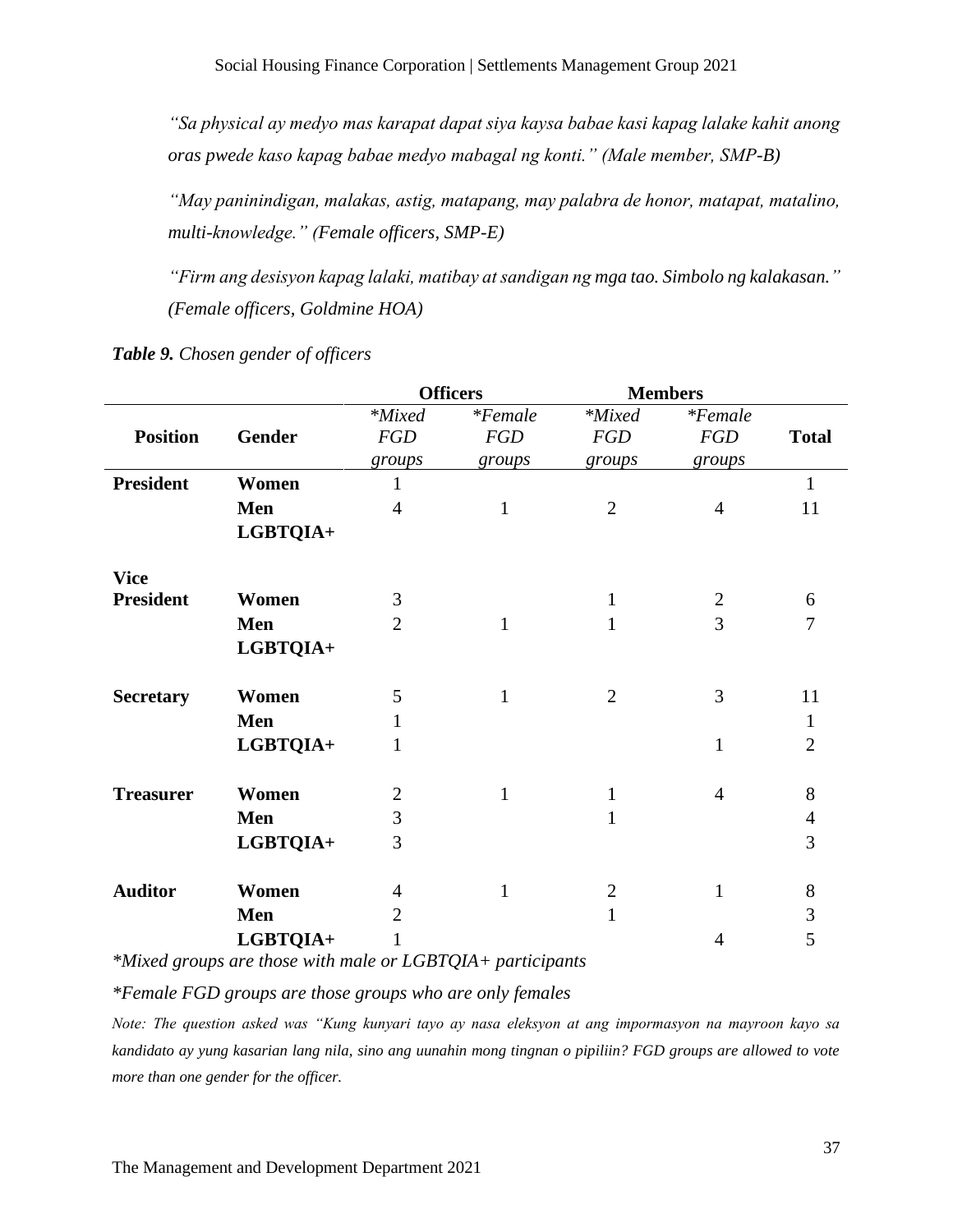In addition, the FGD participants were also aware that some officers in different positions may have different characteristics based on their gender. Following the literature on leadership and gender, men were described as strong, firm, assertive, and knowledgeable leaders, while women are open-minded, hardworking, and a good support. The LGBTQIA+ members were described as creative, smart, and hardworking. As for the weaknesses of gender, men are associated with their indulgence in vices such as romantic affairs and alcohols, as well as their inability to communicate their emotions. Women officers were described as emotional and sensitive, while LGBTQIA+ members were described as carefree and sometimes vulnerable. On the other hand, the weaknesses of all genders are overlapping at some aspects such as vulnerable to problems in the family, love, and bullying.

**Group dynamics**

|                                 |               | Group aynamics                                                         |                                                                                       |  |
|---------------------------------|---------------|------------------------------------------------------------------------|---------------------------------------------------------------------------------------|--|
| <b>Position</b>                 | <b>Gender</b> | Mixed FGD groups                                                       | Female<br>FGD groups                                                                  |  |
| <b>President</b>                | Women         | Hardworking, and dedicated                                             | Approachable                                                                          |  |
|                                 | Men           | Firm, brave, strong, has the<br>authority in the decision<br>making    | Firm, brave, strong, has<br>principles, responsible                                   |  |
|                                 | LGBTQIA+      | Friendly and has good<br>communication skills                          | Friendly and has good<br>communication skills                                         |  |
| <b>Vice</b><br><b>President</b> | Women         | Hardworking, dedicated,<br>patient, and has high emotional<br>quotient | Patient                                                                               |  |
|                                 | Men           | Strong support                                                         | Brave and works well with the<br>president particularly if the<br>president is a male |  |
|                                 | LGBTQIA+      | Friendly and has good<br>communication skills                          | <b>Brave</b>                                                                          |  |
| <b>Secretary</b>                | Women         | Hardworking, patient, and<br>organized                                 | Knowledgeable, organized,<br>and hardworking                                          |  |
|                                 | Men           | Can socialize well in the<br>association                               |                                                                                       |  |
|                                 | LGBTQIA+      | Flexible, organized, and<br>creative                                   | Flexible, organized, and<br>creative                                                  |  |
|                                 |               |                                                                        |                                                                                       |  |

#### <span id="page-38-0"></span>*Table 10. Perceived strengths of officers based on gender*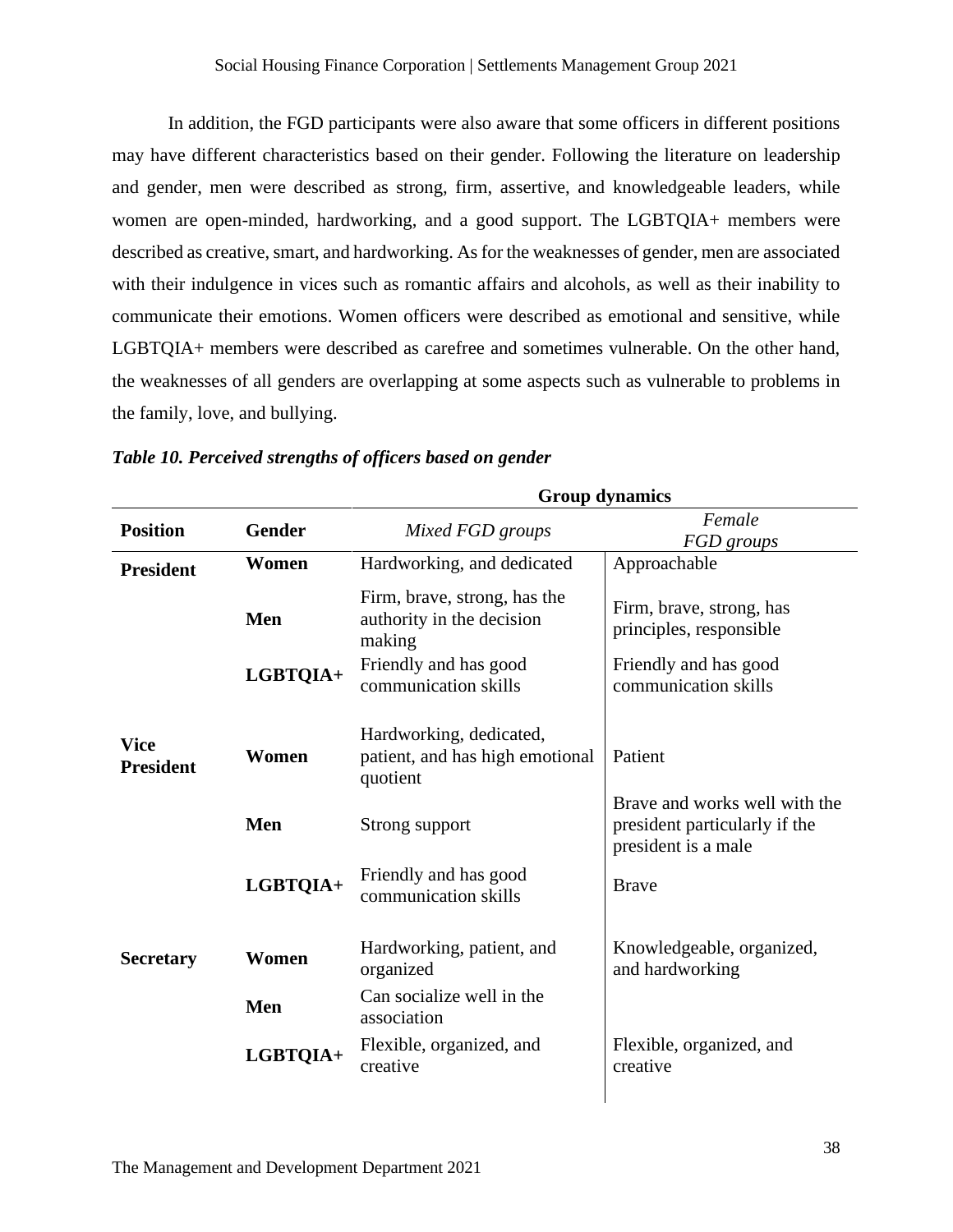| <b>Treasurer</b>              | Women<br>Men<br><b>LGBTQIA+</b> | Soft hearted, approachable,<br>and organized<br>Good at math and focused<br>Open-minded and organized | Hardworking, knowledgeable<br>in budgeting as per household<br>role, trustworthy, and<br>organized |
|-------------------------------|---------------------------------|-------------------------------------------------------------------------------------------------------|----------------------------------------------------------------------------------------------------|
| <b>Auditor</b>                | Women                           | Strict, meticulous, and has<br>confidence                                                             | Hardworking                                                                                        |
|                               | Men                             | Good at math and strict                                                                               | Not bias to the treasurer when<br>auditing                                                         |
|                               | LGBTQIA+                        | Meticulous                                                                                            | Hardworking, strict,<br>meticulous, patient                                                        |
| <b>Board</b><br><b>Member</b> | Women                           | Opinionated and<br>knowledgeable                                                                      | Patient, humble, and calm                                                                          |
|                               | Men                             | Firm and knowledgeable                                                                                | Good at decision making                                                                            |
|                               | LGBTQIA+                        |                                                                                                       | Has self-confidence and good<br>at socializing                                                     |

#### **DISCUSSION**

The following section discussed one central theme that correspond to the conceptual framework on the leadership style of the HOAs under study and then two themes that emerged from the discussion on the perception of gender from the FGD participants.

#### **Leaders as authoritative and interactional mediators**

The FGD participants were quite clear on the duties and responsibilities of their officers as lawmakers, enforcers, decision-makers, and sources of official information. The president, vice president, and board members have the highest impression as lawmakers while the rest are seen as auxiliary authorities with their own roles. Although the FGD participants understood that the officers are figures of authority that pursue peace and order, the members emphasized that they expect the officers, particularly the president and board members, to be wise and lenient in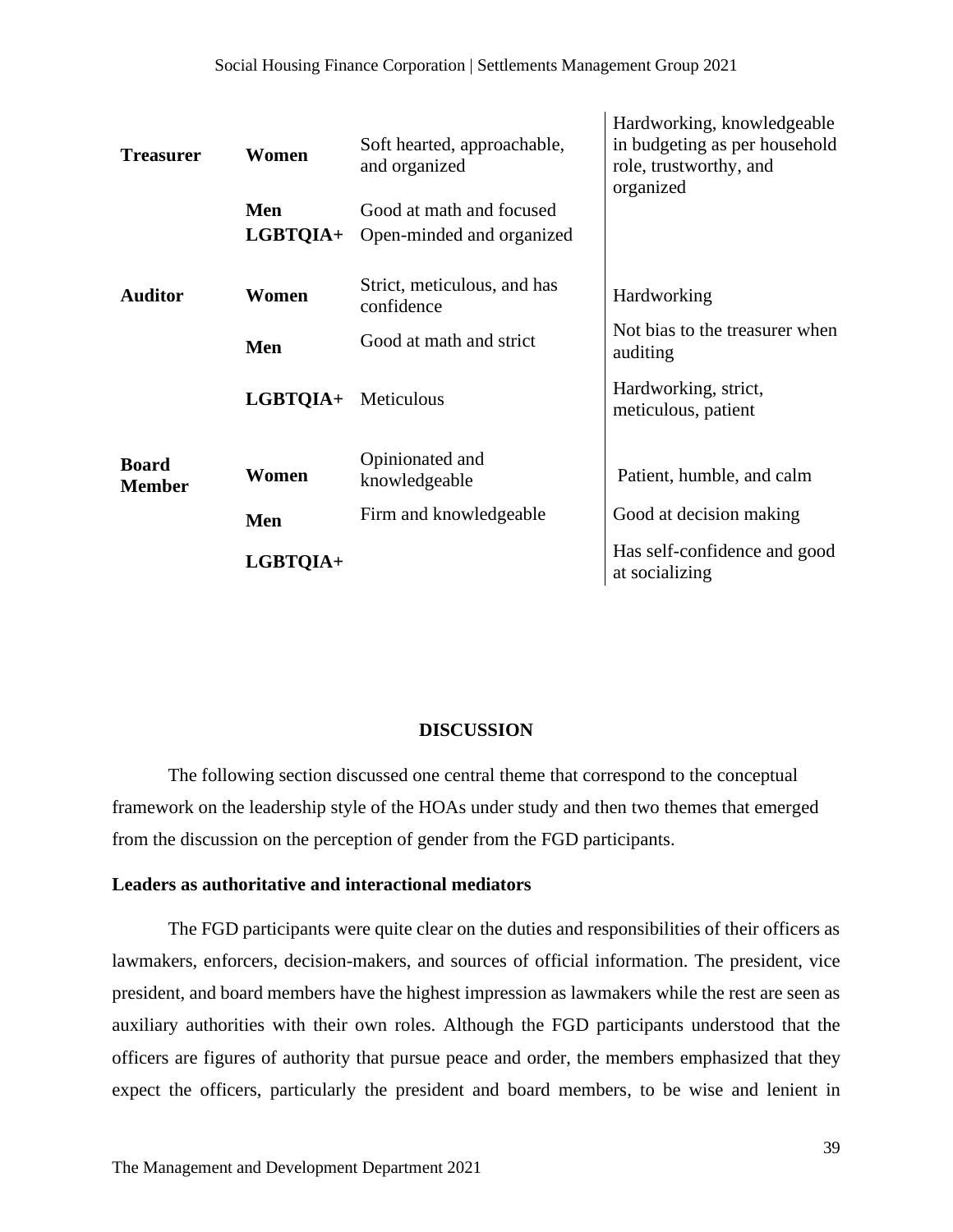resolving conflicts or implementing order in their community. The members expect their leaders to enforce control over their community as they see it necessary for their security however, they do not wish to be totally controlled. Some of the participants from the FGD for members expressed satisfaction to their officers who remain approachable and open-minded to their opinions.

When it comes to other characteristics, it is understandable that the participants have chosen those that work well in negotiations as the officers are expected to act as mediators between members and institutions. According to the officers themselves, they must be knowledgeable and organized when dealing with official meetings and documents concerning different institutions. As for the members, the officers must act as a primary source of reliable information and updates. The information must also be relayed to the members in a friendly manner. In addition, the officers are also expected to have good interpersonal skills to act as mediators in conflicts or problems in the community. According to some participants, different individuals have different personalities, and a leader must have the characteristics that can adapt to this to solve conflicts more conveniently. Other members also expressed that it makes them feel comfortable and relieved when there are officers who give time to know the actual circumstances of the members and are ready to help.

Based on the conceptual framework for this study, the participants had showed that the leadership style they envision in their communities is a mixture of autocratic, transactional, and transformational leadership. The officers attend to their duties as lawmakers and having the ultimate power in decision-making but at the same time they do not exercise their full authority and disregard the members. They act as mediators who remain approachable to all members while encouraging peace and stability in the community. The relationship between the officers and members can be described as transactional as it is hinged on reward (access to information and resources) and punishment (delinquency may be subjected to disciplinary sanctions) on both sides. It may also be transformational as members are encouraged to participate in decision-making through General Assemblies (GAs). However, contrary to transformational leadership, the goal of the officers is not to change the current arrangement in their community by engaging their members but to achieve stability in their community.

When incorporating the characteristics of the HOA officers, the characteristics that the FGD groups have come up with exhibit certain masculine and feminine traits. The participants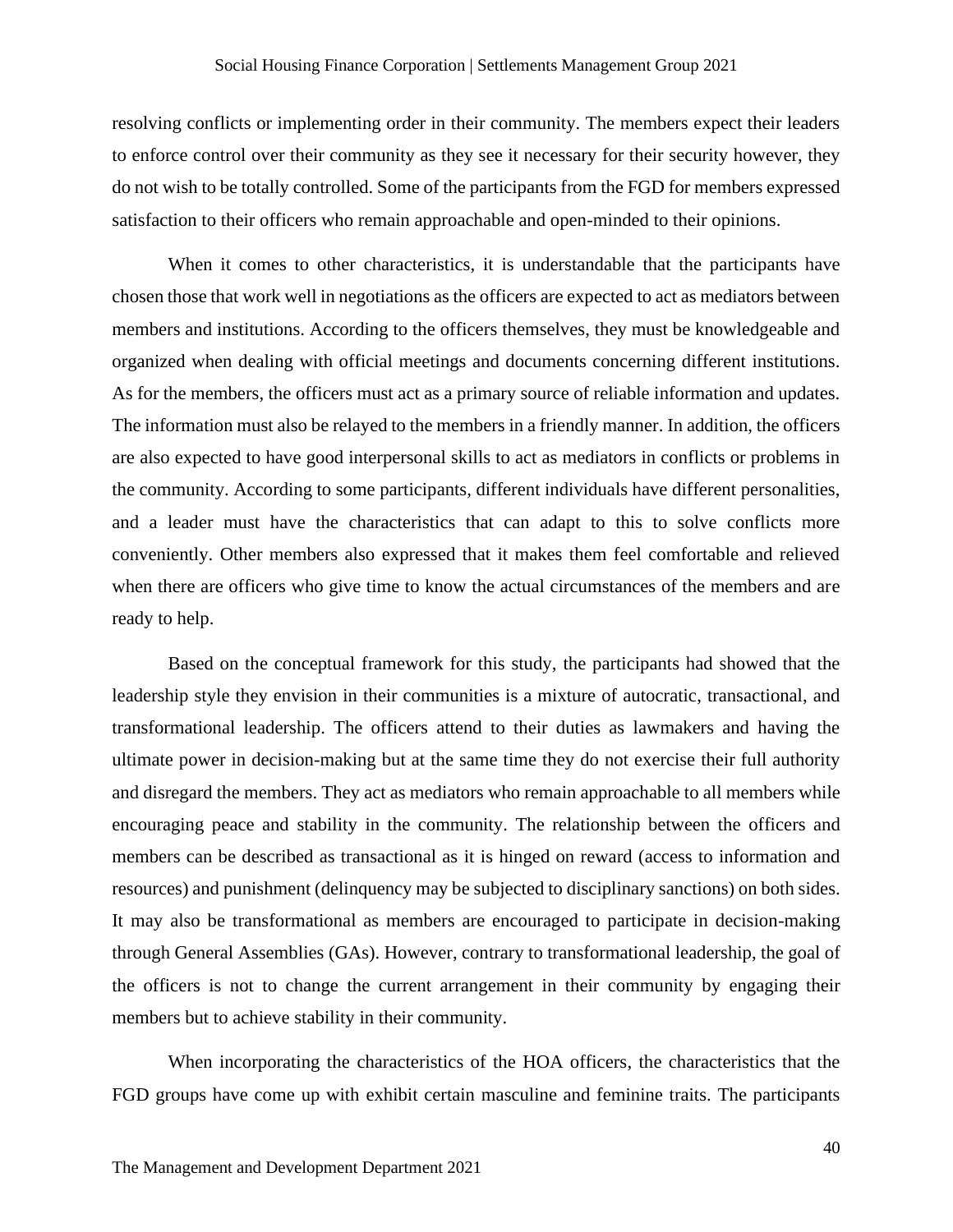have also stated that they do not look into the gender of the officer but their capability to lead. However, looking at their consideration on the gender of HOA officers, contrary to their current arrangement where majority are women officers, the participants prefer their president and vice president to be men as they see them to possess more authority and capability to attend to communal and organizational problems. The characteristics such as aggressiveness, firmness, strength, and being knowledgeable are mentioned as strength of men leaders. On the other hand, women are more accepted as supportive roles as they can balance the emotional aspect in leadership, and they are more apt with administrative tasks.

Based on the discussion from the FGDs and conceptual framework, the leadership style of the HOAs under this study can be described as a leadership which balance authority and interaction between its officers and leaders in an attempt to achieve stability for their community. Contrary to their current arrangement where most officers are women, they prefer to have some men officers in higher positions who they deemed to possess stronger leadership traits. Most of the traits they have mentioned are associated to masculine leadership. This does not mean that their preference on masculine traits and men officers can be interpreted as seeing their own gender as weaker. On the other hand, they based their preference for men officers on the necessity demanded by their current situation. Women are still vulnerable to conflicts even if they view themselves as empowered. HOAs under CMP and HDH-project still tackle conflicts within and outside threat and challenges. The participants showed that they welcome men who understand their circumstances, limitations, and support them.

#### **All genders, but especially LGBTQIA+, must be respected**

It is interesting to observe that in almost all FGD groups, gender is defined by simply translating it to "*kasarian*" or by enumerating *babae, lalake, bakla*, and *tomboy*. This is understandable, of course, since gender is originally a foreign term brought about by the developing and reemerging discussion on sexuality and has no known equivalent Filipino word. One participant has even admitted that they haven't so much heard about gender and LGBTQIA+. Hence, it is interesting to see how another recurring theme in this study is the recognition that all genders, male (*lalake*), female (*babae*), gay (*bakla*), or lesbian (*tomboy*), must be respected.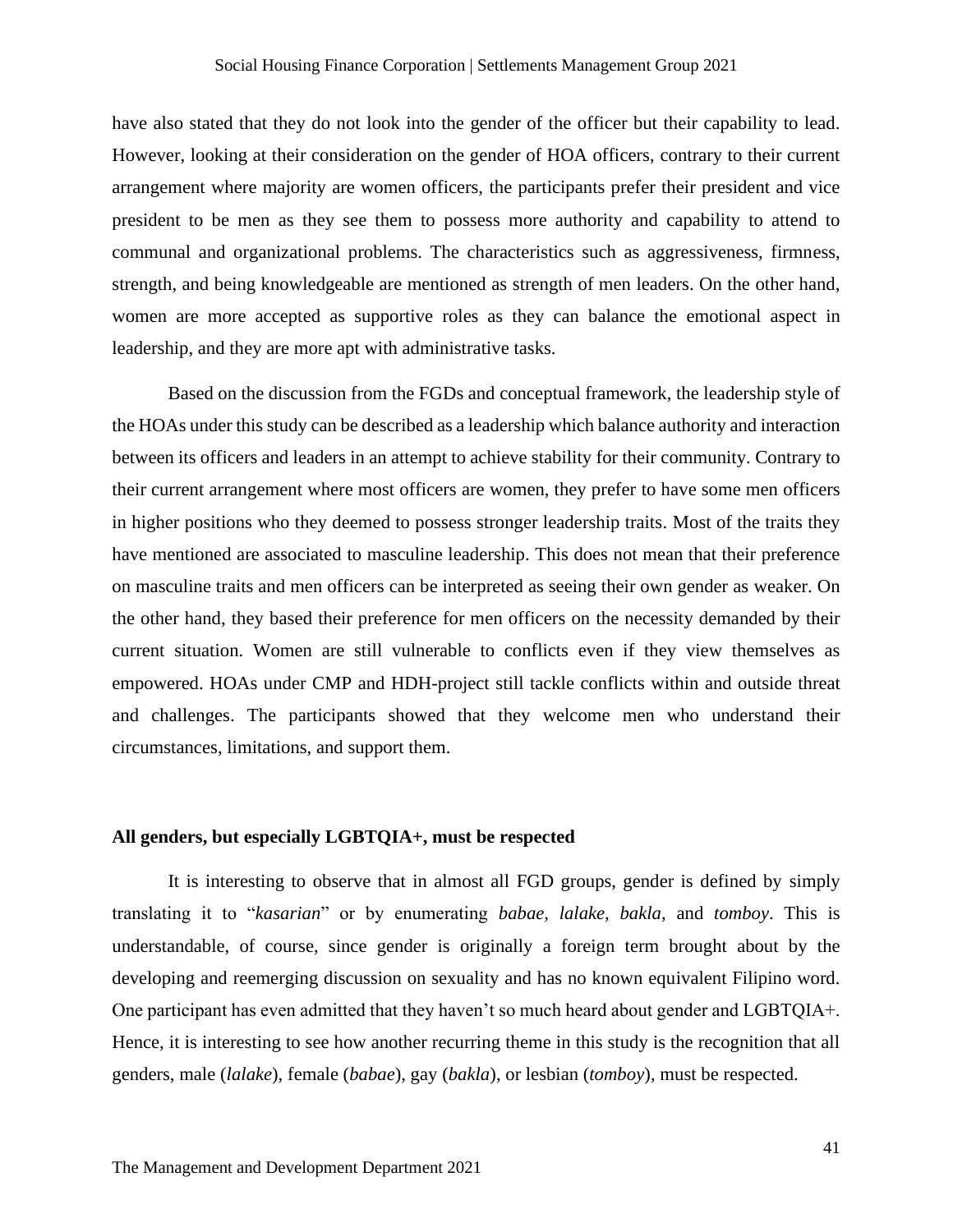As for the basis of respect, there are two ways of interpreting it which depend on who is the recipient of such values. The first one is the respect bestowed to men and women which they earned for their almost equal capabilities. According to the FGD participants, what a man can do, a woman can also do. Since they achieved success and are now a figure of authority, they must be respected. In a way, respect here is also a reflection of respect to power.

*"Dati ang presidente namin lalaki, ngayon naman babae ang presidente namin. Hindi naman kami tumitingin sa gender. 'Yung respeto namin, pareho pa din kahit ano pa man ang gender. Basta gampanan lang ang tungkulin." (Female officer, SMP-B)*

*"Pantay-pantay sa pag-iisip at sa katalinuhan." (Male member, SMP-E)*

On the other hand, respect bestowed to the LGBTQIA+ community is respect induced because of the sensitivity of the topic and conflict aversion shown by the participants. In addition, it is also a reflection of the scarce understanding of the topic. When the participants were asked to define the LGBTQIA+, some of the participants would almost immediately say that members of this community must be respected regardless of who they are or what they want to be. They would not define the term but would express their opinion and feelings on the topic. Some participants also admitted that their respect is due to the sensitivity of the topic whereas one should use respectful terms lest they say anything inappropriate.

*"May kanya-kanya tayong gusto sa buhay. Hindi pwedeng kontrolin. Buntot mo hila mo. Kung ano ang desisyon mo ikaw lang din naman ang magbe-benefit o magreresulta. Irespeto na lang kung ano ang gusto nila pero kung sa pamilya mayroon kang anak na lalake na ganoon, i-advise mo kung ano ang tama pero hindi mo naman sila makakasama 24/7, desisyon pa rin nila." (Male officer, DenillaVille HOA)*

*"Pagiging sensitibo sa mga usapin. Pag-iwas sa mga salitang kanto kapag kaharap sila. Dapat alam mo yung tamang pag-approach. Hindi namin tino-tolerate ang bullying dito at bawal magsalita ng masama sa kanila." (Female officer, SMP-A)*

As can be observed with the first statement, respect also shrouds the complicated opinions they have with regards to LGBTQIA+. Respecting individuals regardless of their circumstances is an admirable disposition. However, a basic understanding of the actual circumstances, especially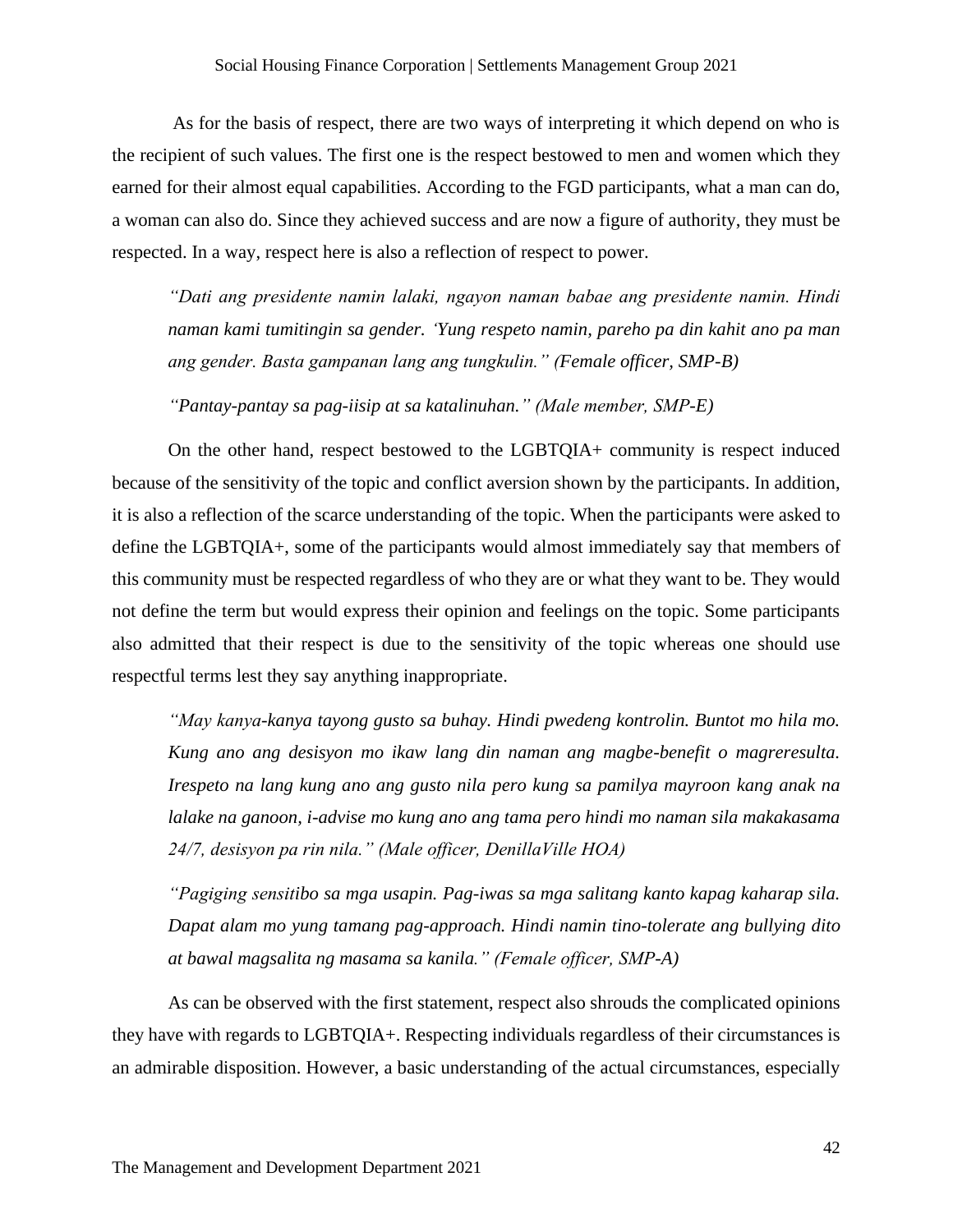with regards to sensitive aspects such as gender should still be pursued. Respect is not an answer to the gender-related issues that may emerge in the community.

#### **Individuals regardless of gender are all equal**

This theme is interrelated with the previous theme on respect. This entails that anyone is capable to be a leader regardless of their gender because, according to the participants, everyone is equal, or more specifically everyone is equal in terms of their capabilities to lead in this day and age.

The premise for equality based on capabilities is the perception that everyone received equal opportunities and access to education, work, and abilities for leadership. The Philippines' social and political structures do not so much restrict female leaders and that the participants have not so much encountered any problems on gender discrimination in their communities. In addition, the characteristics of leaders are perceived to be genderless. In a sense, regardless of their sexual identity and preference, if a potential candidate showed the characteristics befitting of a leader and convinced the participants about their capabilities to lead then the participants will equally treat the individuals as leaders.

This embedded perception of equal capabilities has convinced the participants that they would not prioritize gender as a criterion for choosing a leader. In most FGDs, this was reflected in their scarce answers when asked to share their perception of the strengths and weaknesses of officers based on gender. However, this does not dismiss the underlying stereotypes on leaders based on their genders. As observed in Table 7 and 8, gender roles and stereotypes still manifest in some aspect of the perceived characteristics and skills of officers. Noticeably, men are still associated with the image of a father who should be firm, strong, and authoritative leader who has the final say while women are seen as emotional but hardworking support for the community.

*"Sa paglilingkod, hindi masusukat ang abilidad ng isang tao sa kasarian. Pero sa pamamalakad sa bahay, nasa lalake ang pagdedesisyon sa huli pero kukunin niya ang opinion ng mga kasama niya sa bahay pero ang final say, sa lalake. Parang sa HOA, walang gender pero parang sa president ang huling desisyon." (Male officer, DenillaVille HOA)*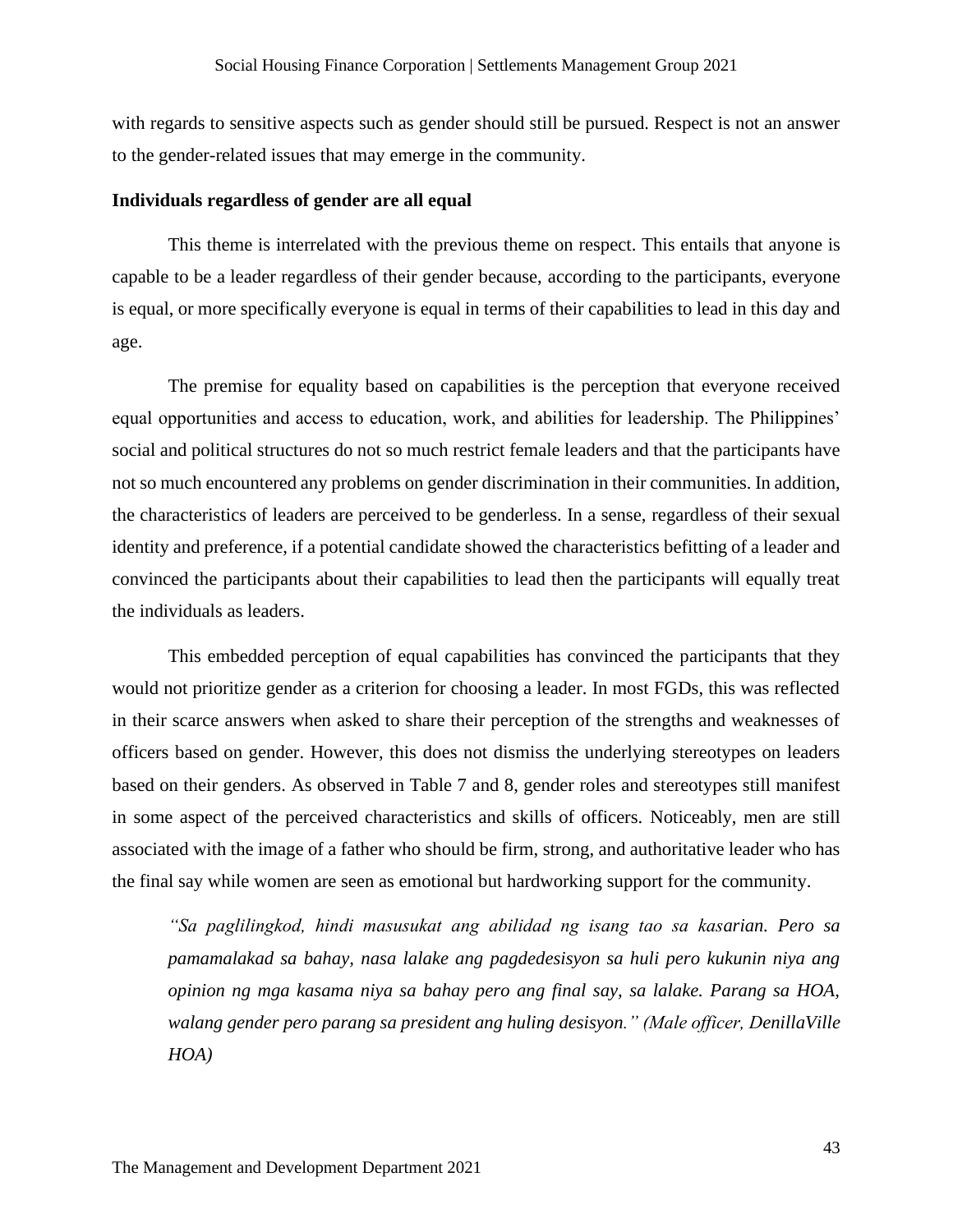*"May kaguluhan o threat sa samahan, mas okay na lalaki ang haharap as officer dahil sila ay matapang. Ang LGBTQIA ay creative sa pag-iisip ng mga proyekto na ikauunlad ng pamayanan. Sa pagiging secretary, babae ang naiisip kaagad dahil mas masipag magsulat. Sa mga suliranin sa bahay, mas okay ang babae ang haharap dahil may mas puso siya at naiintindihan ang sitwasyon ng bawat households." (Female member, SMP-D)*

The Goldmine HOA's vice president also shared that she experienced discrimination which pushed her to overburden herself as a vice president for a period of time. She needed to work not just to fulfil her duties and responsibilities but to prove to the members that she deserved the position.

*"Noong first year ko sa pagiging vice president, parang ayaw nila na ako yung nanalo kasi babae ako. Dahil sa nakikita nila na may maganda yung rapport namin ni presidente at nagagawa ko naman yung mga kailangan kong gawin, minsan parang sinasabi nila na in-o-overpower ko yung pangulo. Hindi ko naman po pinapabayaan ang pagiging vice president ko dahil lang sa babae ako. Hindi mo talaga matatanggal yung hindi mo mapiplease yung tao sa pamumuno. Kailangan mo talagang maipakita sa kanila o hindi ka nila ma-a-appreciate." (Female officer, Goldmine HOA)*

On the other hand, most of female officers expressed that they did not particularly experience the burden of their gender. However, this finding should still be investigated further as this aspect of leadership and gender needs a more intimate setting to discuss. In addition, based on the responses we have gathered in the study, female officers did not necessarily feel the burden of their gender in respect with leader-follower dynamic because there were not so much of a competition in the leadership in HOA. The HOAs do not provide any honorarium to their officers and their involvement is voluntary and unpaid. With this, women are mostly elected as officers because they have more time to attend to the duties of HOA while men are most likely to focus on their job as providers in the families.

*"Yung mga lalaki po kasi sa amin dito, may mga trabaho, hindi nila magagampanan ang mga gawain sa HOA." (Female officer, SMP-E)*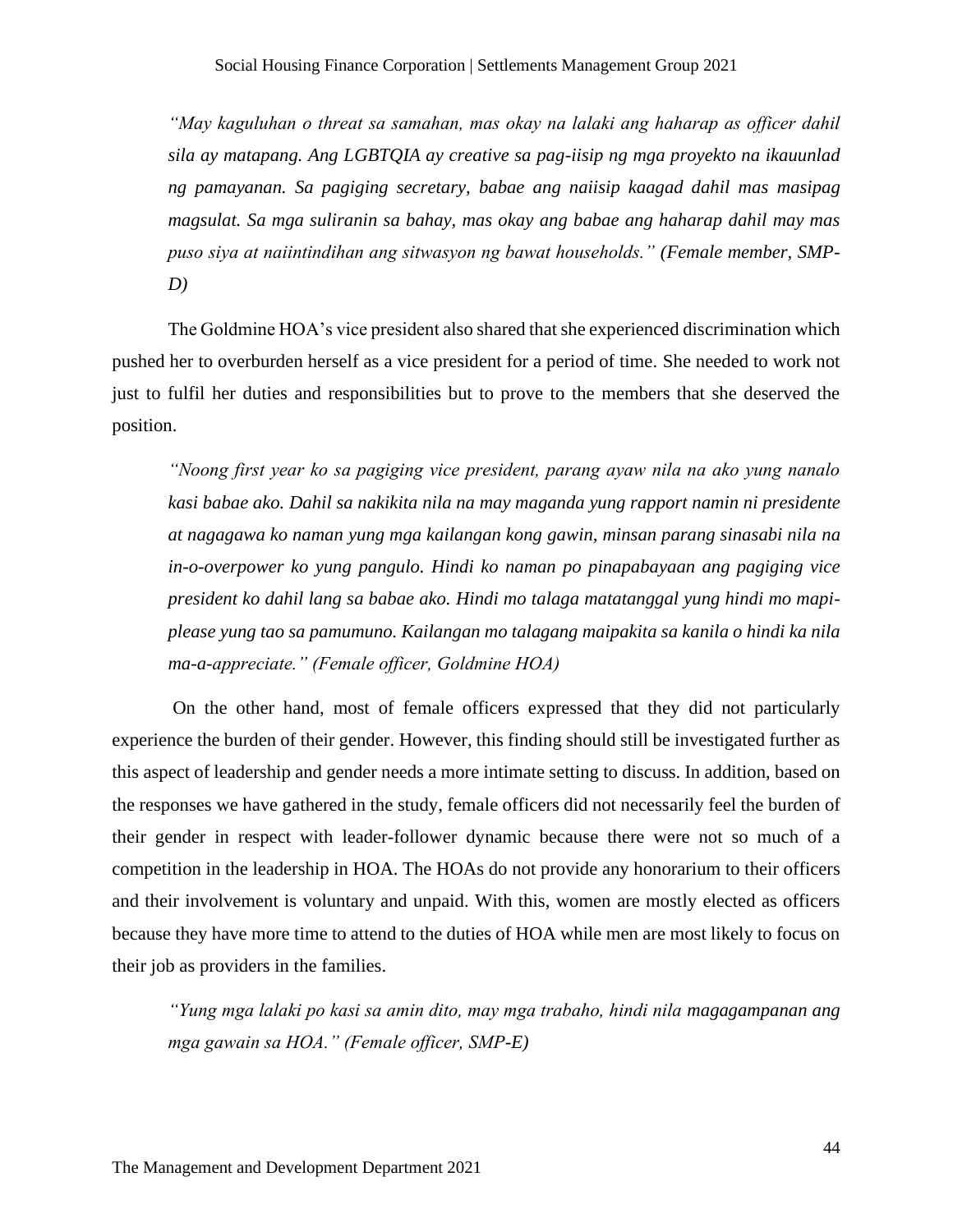In addition, the embedded perception that individuals have equal capabilities to lead dismisses the burden of managing time experienced by the officers particularly for those with families. It is understood that since the leaders took their posts as officers, their personal matters should be managed by themselves. As a result, most of the officers, particularly mothers, end up compromising between household and HOA affairs. Most mothers expressed that they would ask for understanding from their spouses and would do their best in managing their time, just so they won't miss their duties in both domains.

## **CHAPTER 5**

## **SUMMARY AND CONCLUSION**

<span id="page-45-0"></span>The ideal leadership style of the FGD participants is a composition of both authoritative and interactional leadership style. The officers are seen as mediator between members and institutions. They are expected to be strict and strong but also patient, kind, and humble displaying both authoritative and compassionate persona.

The characteristics of leaders are a mixture of both masculine and feminine, however, it is noticeable that masculine leadership traits are emphasized. In addition, when encountering situations where they are forced to consider gender, participants are more inclined towards considering masculine traits. The FGD participants expressed that they prefer men as president and vice president while the rest of the officers are mixed among genders. This preference on men in the higher positions shows that the FGD participants acknowledge the masculine traits attached to males as essential to these positions. However, as majority of the participants were women, they also expressed that this choice is based on the necessity and demand to maintain security in their community and not necessarily because they see themselves as weaker.

On the surface, the participants claim that gender does not matter in the leadership of their HOAs. All individuals are equal based on their access to opportunities and capabilities to lead. Men, women, and LGBTQIA+ can handle tasks and activities on their own. However, this study showed that leadership style and gender are interconnected with one another whereas certain masculine traits and perceived advantages of males are seen as necessary for the leadership in their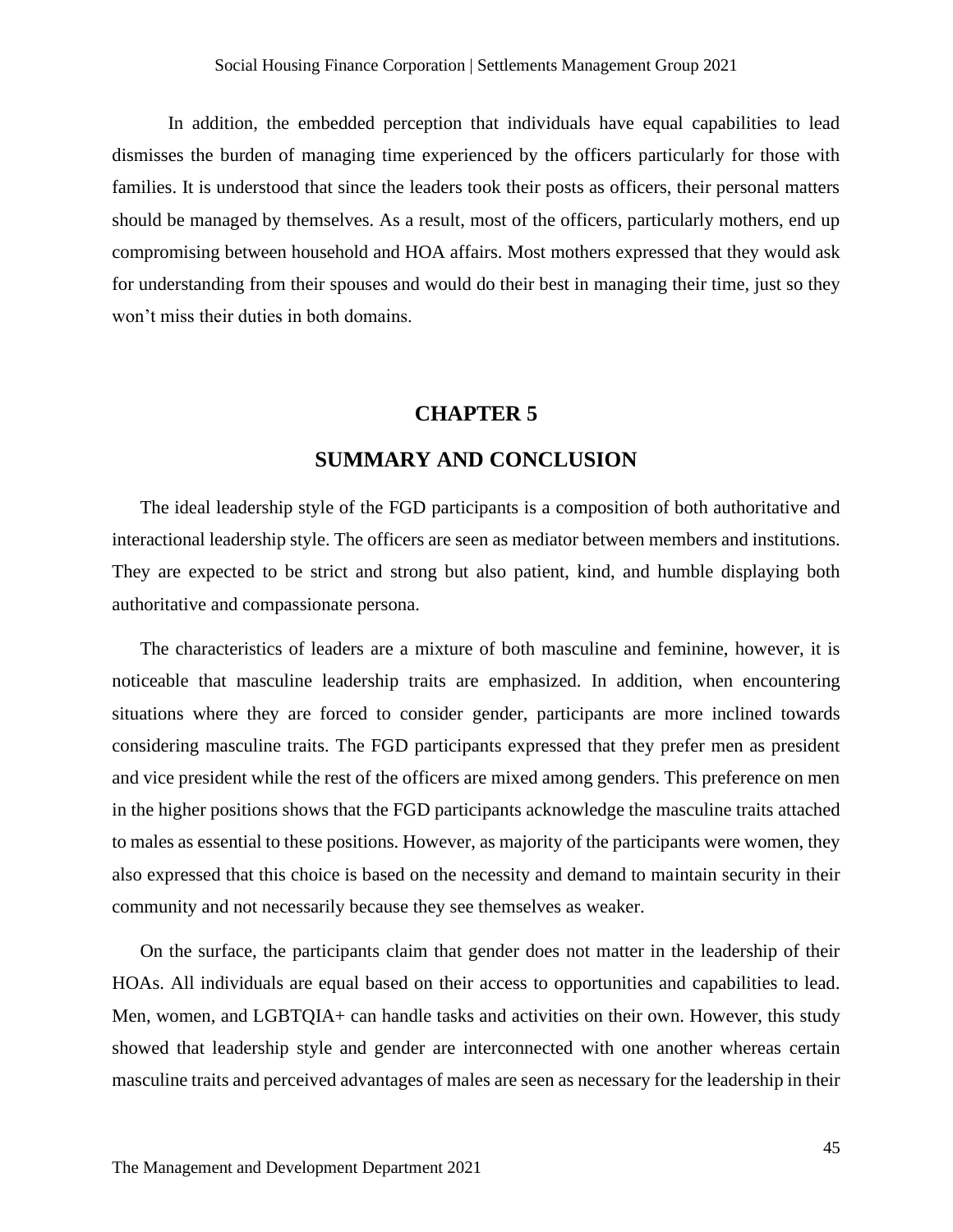community. Feminine traits are also perceived as useful for leadership, however, due to the nature of some activities such as dealing with disputes, patrolling, and implementing laws and policies, masculine traits reflected towards men officers are still perceived to be more necessary for the leadership in the community. To look into another angle, it is also the social and cultural limitations impose on women which set the grounds for the preference on masculine traits.

#### **CHAPTER 6**

#### **RECOMMENDATIONS**

<span id="page-46-0"></span>The findings of this study have also provided general insights that institutions such as SHFC can consider when it comes to the community management activities with the HOAs. As this is preliminary research on this topic, it is noticeable how it only grazed the surface and induced more questions than answers. The insights provided by this research only tackle the perception and interpretation of the participants regarding characteristics of leaders in relation with gender which leaves ample opportunities to investigate the actual reality experienced by the communities.

It is also noticeable that although the study is able to determine the leadership style and its relation to gender by looking into the perspectives of the participants, there is still a great need to understand the underlying context from which such discussion on leadership style and gender emerge. For instance, although the participants showed more interest in the masculine leadership style, this does not mean that the projects by the SHFC and other stakeholders should lean on promoting a masculine leadership style to the HOAs as this will take for granted other underlying context present in the HOA such as gender role in the family and its reflection to community management.

What this study has shown is the many other angles in which future projects can take in order to improve the community management-related services under CMP and HDH-Projects. The following are also some recommendations and arguments which may help in future projects: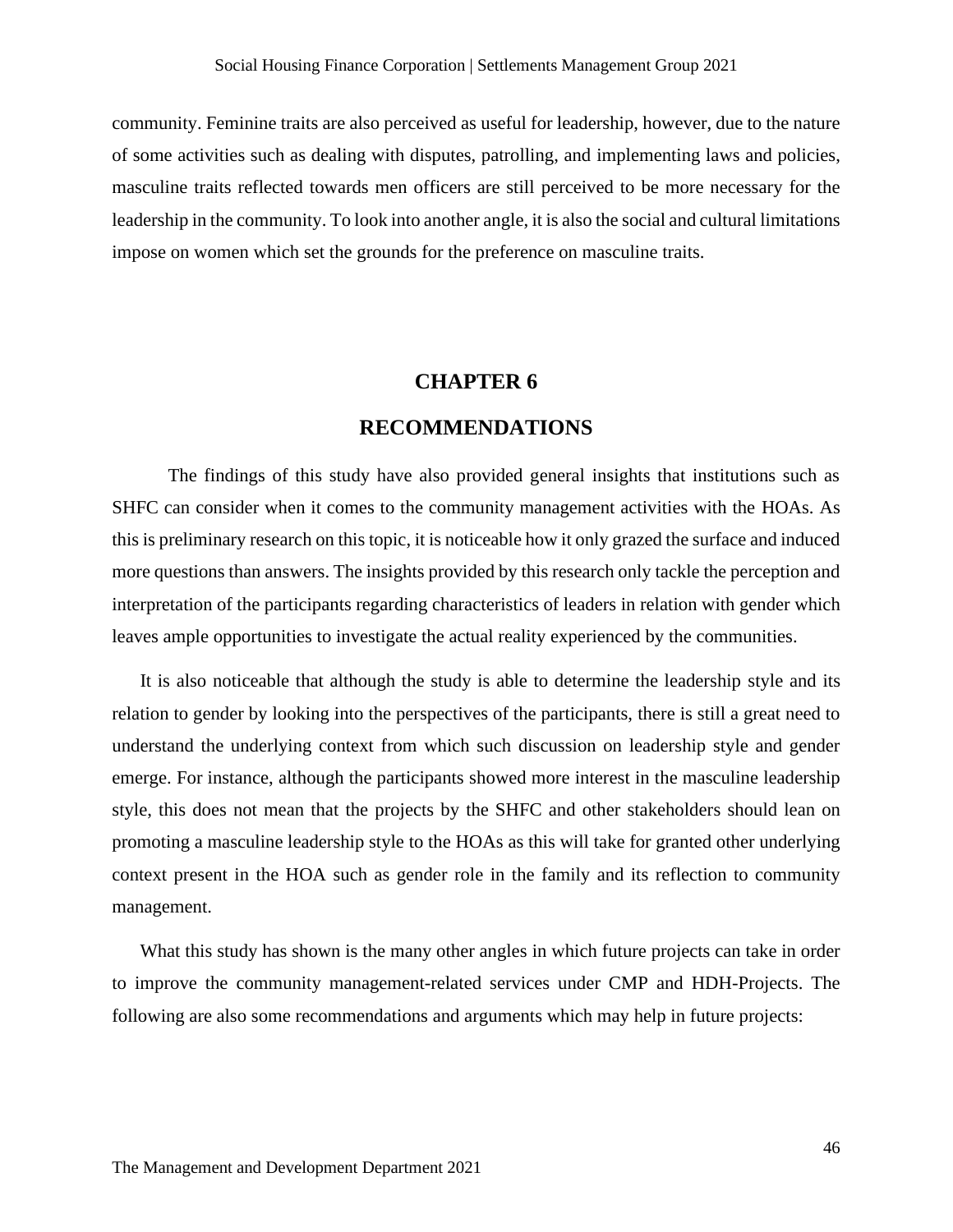#### **For SHFC's GAD Committee**:

Factors to consider in the Basic Gender and Development Orientation to the HOAs

● Given that the participants automatically define gender by simply translating it to "*kasarian*" or by enumerating *babae, lalake, bakla*, and *tomboy,* and relating the LGBTQIA+ to respect, it clearly shows the necessity to impart knowledge on the definition of sex and gender and promote gender awareness, sensitivity, and development in the local language and context. This is to ensure proper acknowledgment and treatment to all gender types in the HOA.

Further, it is also recommended trainings that touch upon the nuances of the terms that the participants have encountered such as LGBTQIA+, respect, and equality. For instance, one must observe that treating everyone as equal based on the understanding that everyone has equal access to knowledge, work, and rights dismisses any criticisms and critical reflections that can be directed to the structures and systems present in our society. It may then lead to helplessness and an apathetic attitude when faced with actual gender-related problems.

It is also recommended to combine the GAD projects with livelihood-related projects as most of the FGD groups have expressed that rather than gender, what they need more is livelihood. The FGD groups mentioned that they can participate in vocational trainings such as soap-making, rag-making, sewing, and gardening; majority of which are expressed by women who wish to contribute to their family income.

#### **For future research and projects**

#### *Research topics on leadership style*

● Given the significance of relations in leadership, it is important to investigate how the leadership dynamic between the officers and members takes place in the communities. Future research may focus on specific aspects of community development such as conflict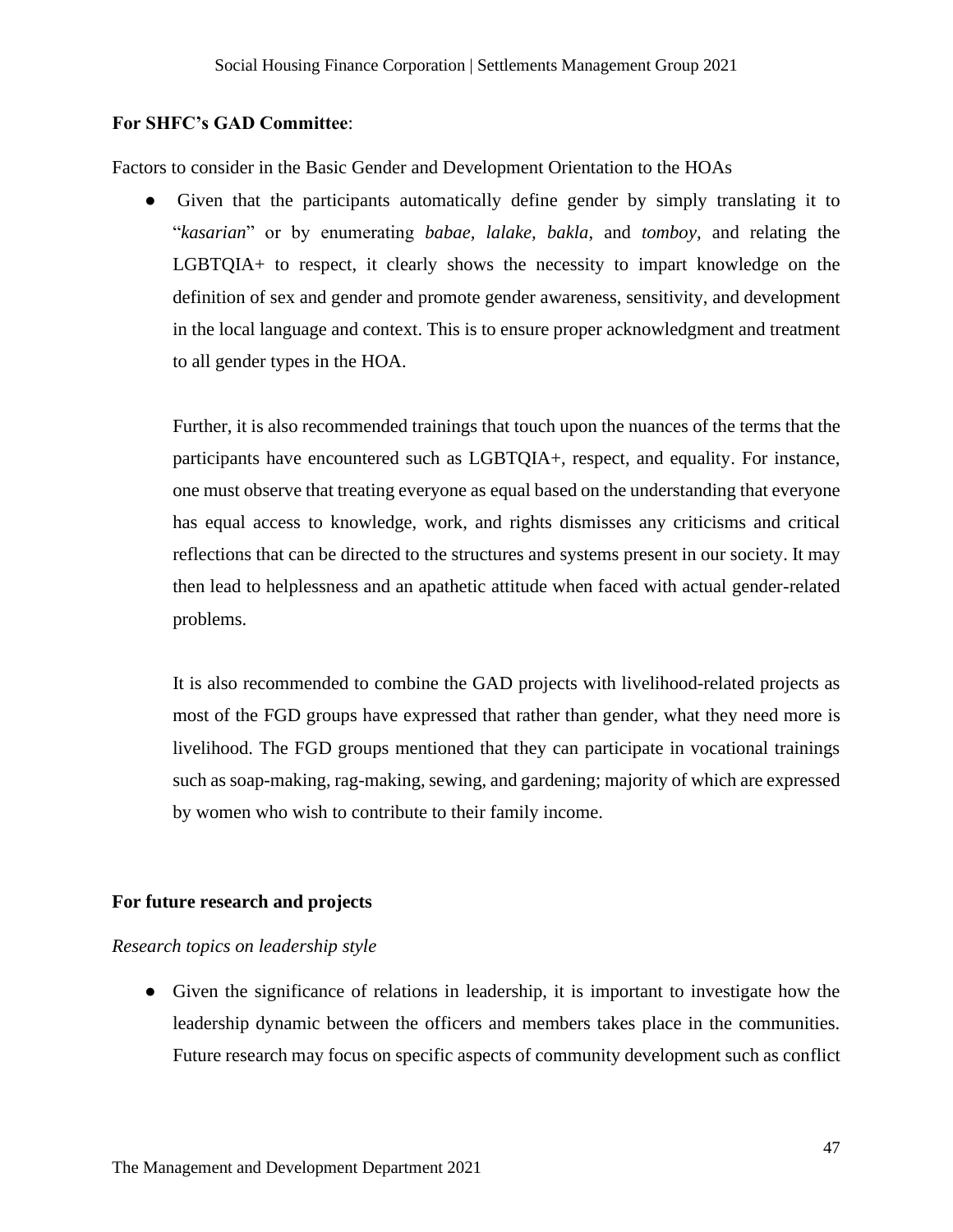resolution, processes involved in the maintenance of the environment, and responses and behaviors of members against different leadership styles in HOAs.

#### *Framework on effective leadership*

- The findings of this research can also be used as a reference in conducting succeeding studies or manuals pertaining effective leadership approaches between HOAs and SHFC.
- A comprehensive framework for evaluating effective leadership in the communities should be constructed as this, in turn, will be beneficial in constructing an effective way of communication between the HOAs and institutions such as SHFC.

#### *In-depth research on gender issues on individual level*

- There is a need to conduct more in-depth research which focuses on investigating the struggles and challenges faced by officers based on their gender. As this topic is more personal and private, the FGD method used in this study is inappropriate in addressing such an objective.
- It is also advised to conduct supplementary survey which ensures equal sex distribution of sample and focuses on the actual behavior of the respondents more than perception.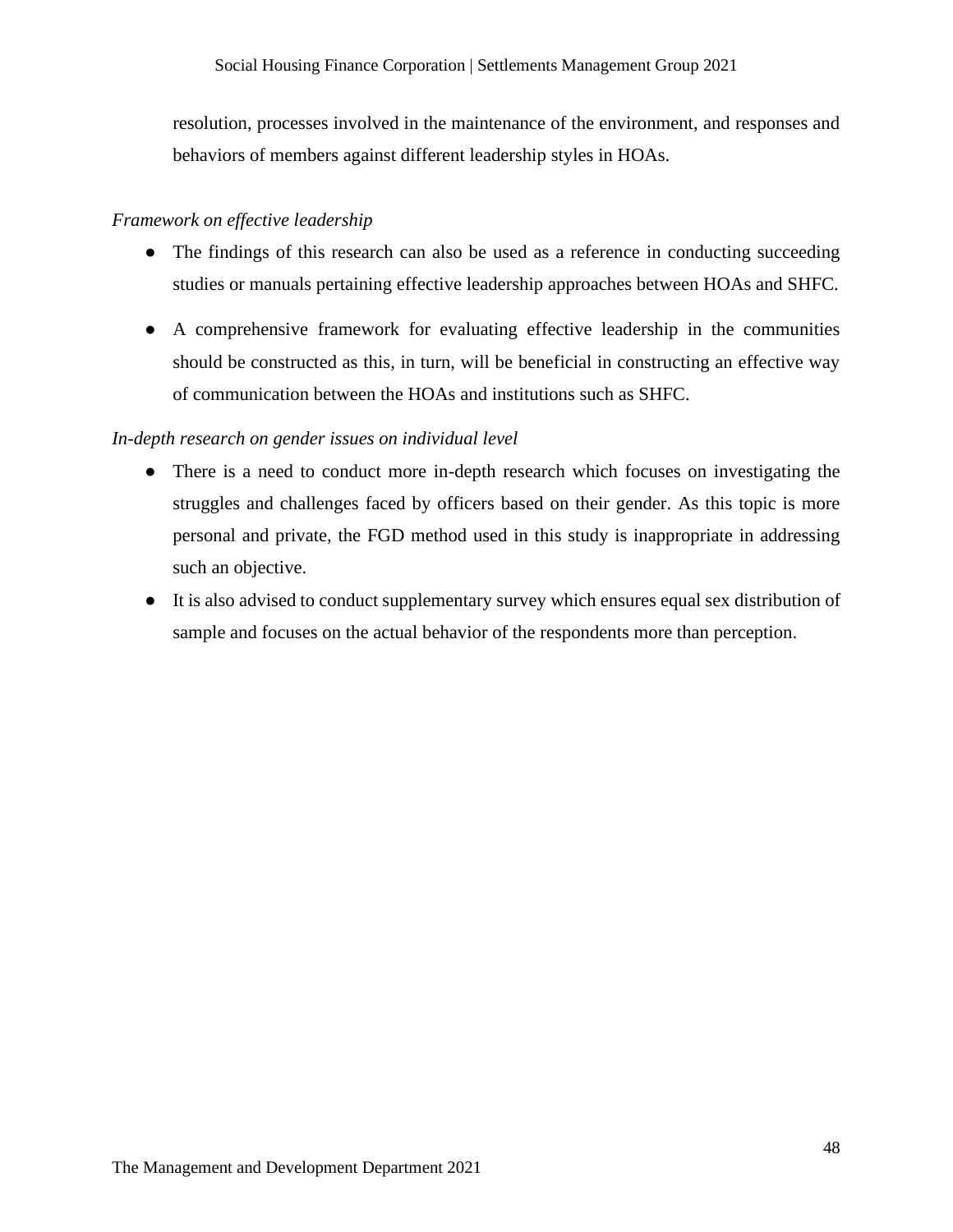# **REFERENCES**

<span id="page-49-0"></span>Appelbaum, S., Audet, L. and Miller, J. (2003). "Gender and Leadership? Leadership and Gender? A journey through the landscape of theories". Leadership and Organization Development Journal. Vol. 24. Pp. 43-51. Retrieved from<http://dx.doi.org/10.1108/01437730310457320>

Batliwala, S. (2011). *Feminist Leadership for Social Transformation: Clearing the Conceptual Cloud.* CREA

Beh, L-S. and Kennan, W. (2013). Chapter 1. Leadership in the East: A Social Capital Perspective. In J. Rajasekar and L-S. Beh. (Ed.). *Culture and Gender in Leadership: Perspectives from the Middle East and Asia* (p. 9-36). Palgrave Macmillan

Bilon, J. and De Leon, C. (2018). With no national law, can we rely on local ordinances to protect LGBTQs against discrimination?. Retrieved from <https://cnnphilippines.com/life/culture/2018/06/25/antidiscrimination-bill-lgbtq.html>

Bowen, G. (2006). Grounded Theory and Sensitizing Concepts. Retrieved from <https://journals.sagepub.com/doi/10.1177/160940690600500304>

Casal, C. (2018). Survey finds that Filipino companies are not accepting of LGBTQ+. Retrieved from [https://cnnphilippines.com/life/culture/2018/11/14/Filipino-companies-not-accepting-](https://cnnphilippines.com/life/culture/2018/11/14/Filipino-companies-not-accepting-LGBTQ.html)[LGBTQ.html](https://cnnphilippines.com/life/culture/2018/11/14/Filipino-companies-not-accepting-LGBTQ.html)

Cimene, F. and Aladano, A. (2013). Chapter 3. Leadership Perspective from the Philippines: Its Implications for Theory, Research and Practice. In J. Rajasekar and L-S. Beh. (Ed.). *Culture and Gender in Leadership: Perspectives from the Middle East and Asia* (p. 48-63). Palgrave Macmillan

Chun, T. et. al. (2019). Grounded theory research: A design framework for novice researchers. SAGE Open Medicine Volume 7: 1–8. Retrieved from DOI: 10.1177/2050312118822927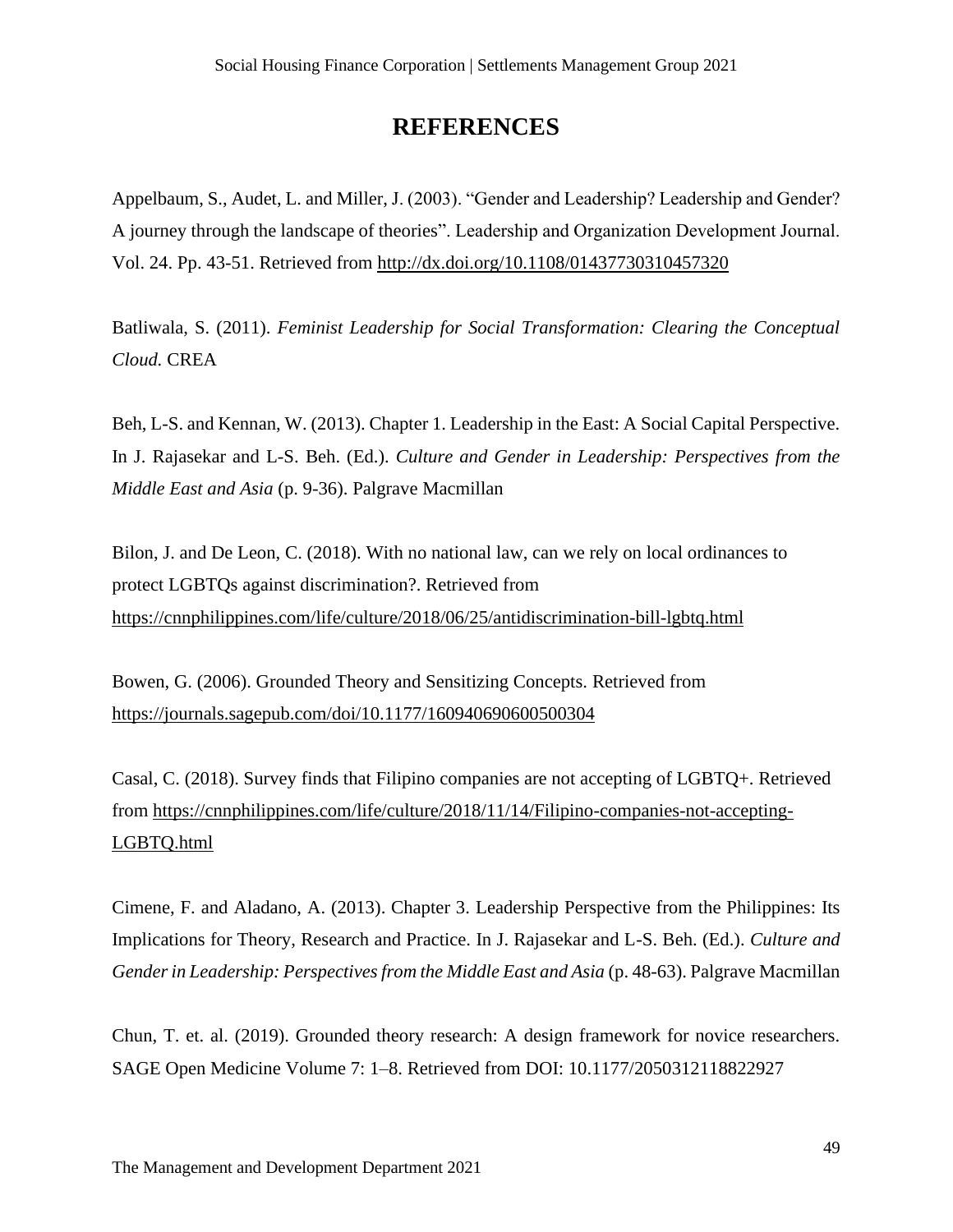Creswell, J. (2013). *Research Design: Qualitative, Quantitative, and Mixed Method Approaches*. SAGE Publications

David, C. et. al. (2017). Filipino women in leadership: Government and industry. *Philippine Institute for Development Studies. Policy Notes.* No. 2017-22 (November 2017). ISSN 2508-0865

Deslate, M.J.B. (n.d.). The SOGIE Equality Bill. Retrieved from <https://www.divinalaw.com/news-and-updates/sogie-equality-bill/>

Efianda, A. and Iswahyuni. (2021). Political Leadership and Transactional Leadership. International Journal of Multicultural and Multireligious Understanding. Volume 8, Issue 9 September, 2021 Pages: 238-243.<http://dx.doi.org/10.18415/ijmmu.v8i9.3020>

Eklund, K., Barry, E., Grunberg, N. (2017). Gender and Leadership. Licensee InTech. Grunberg. <http://dx.doi.org/10.5772/65457>

Emmerick, I.J.H., Euwema, M., Wendt, H. (2008). Leadership Behaviors around the World: The Relative Importance of Gender versus Cultural Background. SAGE Publications. DOI: 10.1177/1470595808096671

Franco, E. (2020). The Preferred Filipino Leader: How do our current leaders measure up?. Retrieved from [https://www.ateneo.edu/cord/news/preferred-filipino-leader-how-do-our-current](https://www.ateneo.edu/cord/news/preferred-filipino-leader-how-do-our-current-leaders-measure)[leaders-measure](https://www.ateneo.edu/cord/news/preferred-filipino-leader-how-do-our-current-leaders-measure)

Gamboa, L., Ilac, E.J., Carangan, A.M.J, and Agida, J. (2021). Queering public leadership: The case of lesbian, gay, bisexual and transgender leaders in the Philippines. Leadership 2021. Vol. 17(2). pp.191–211. https://doi.org/10.1177/1742715020953273

Gibson G, Timlin A, Curran S, Wattis J. The scope for qualitative methods in research and clinical trials in dementia. Age Ageing. 2004. P. 33:422–6.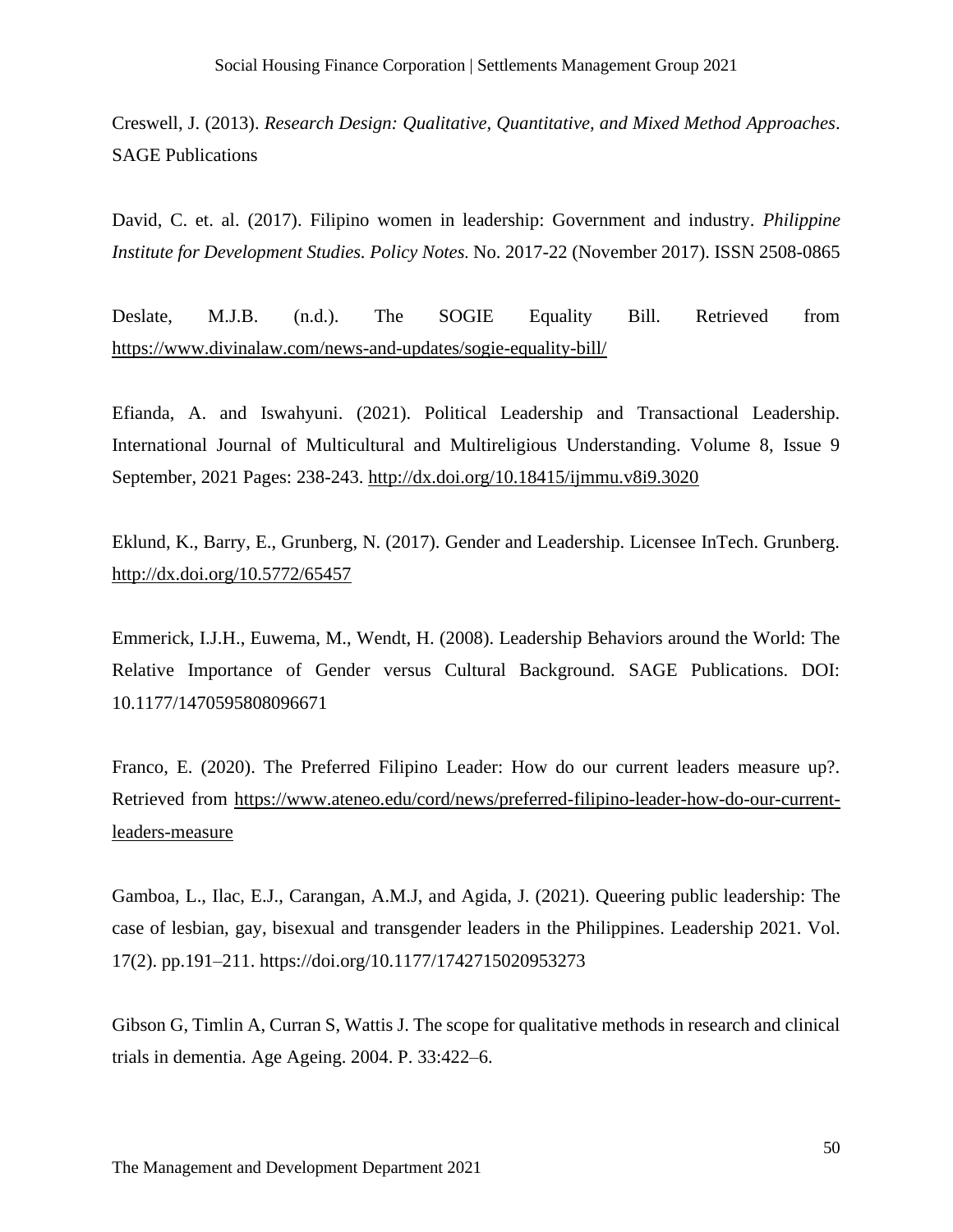Gipson, A., Pfaff, D., Mendelson, D., Catenacci, L., Burke, W. (2017). Women and Leadership Selection, Development, Leadership Style, and Performance. *The Journal of Applied Behavioral Science* 2017, Vol. 53(1) 32–65. DOI: 10.1177/0021886316687247 Groves, K. (2005). Gender Differences in Social and Emotional Skills and Charismatic Leadership. *Journal of Leadership & Organizational Studies* 2005 11: 30

HLURB. (2011). *Magna Carta for Homeowners Association* (Board Resolution No. 877, Sec. 4). HLURB. Retrieved from https://hlurb.gov.ph/wp-content/uploads/IRR/IRR\_RA\_9904.pdf

Holmes, J. (2017). Chapter 2: Leadership and Change Management: Examining Gender, Cultural and 'Hero Leader' Stereotypes. In C. Ilie and S. Schnurr. (Ed.). *Challenging Leadership Stereotypes Through Discourse: Power, Management and Gender.* (p. 15-44). Springer Nature Singapore

Ilie, C. and Schnurr, Stephanie. (2017). Chapter 1: Scrutinizing Recurrent Stereotypes in Leadership Discourse Practices. In C. Ilie and S. Schnurr. (Ed.). *Challenging Leadership Stereotypes Through Discourse: Power, Management and Gender.* (p. 1-11). Springer Nature Singapore

Kim, H. (2013). Chapter 12: Glass Fence Thicker than Glass Ceiling: The Puzzling Gaps of Women's Leadership in Korea. In J. Rajasekar and L-S. Beh. (Ed.). *Culture and Gender in Leadership: Perspectives from the Middle East and Asia* (p. 253-274). Palgrave Macmillan

Morland, P., and Werhane, P. (2011). Leadership, Gender, and Organization. Chapter 1 in *Leadership, Gender, and Organization.* Edited by P. Werhane and P. Morland. Springer

Nowell, L. et. al. (2017). Thematic Analysis: Striving to Meet the Trustworthiness Criteria. *International Journal of Qualitative Methods*. Volume 16: 1–13. Retrieved from https://journals.sagepub.com/doi/full/10.1177/1609406917733847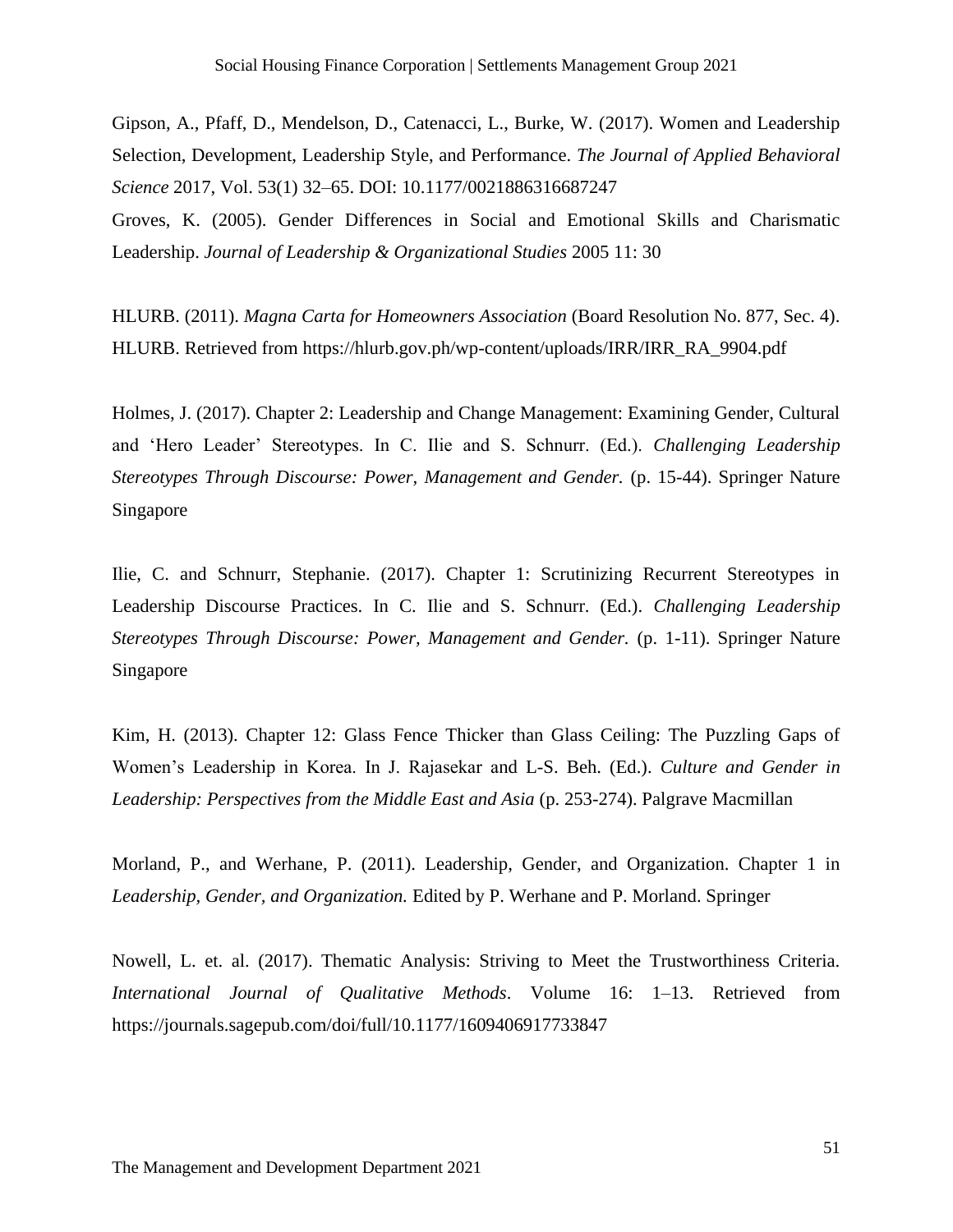Official Gazette. (2009). *Magna Carta of Women, MCW* (Republic Act 9710). OG. Retrieved from https://www.officialgazette.gov.ph/downloads/2009/08aug/20090814-RA-9710-GMA.pdf

Pathak V, Jena B, Kalra S. (2013). *Qualitative research*. Perspect Clin Res. DOI: 10.4103/2229- 3485.115389

PCW. (n.d.). Philippines drops 8 places in gender equality, remains top in Asia. Retrieved from <https://pcw.gov.ph/philippines-drops-8-places-in-gender-equality-remains-top-in-asia/>

PCW. (2019). *Monitoring and Evaluation of Gender Equality and Women's Empowerment in the Philippines: A Compendium of Indicators Volume I*. PCW. Philippine Commission on Women Bureau of Communications Services

Pew Research Center. (2015). Chapter 2: What Makes a Good Leader, and Does Gender Matter? Who Has the Right Stuff to Lead—Men or Women?

Rey, A. (2019). Sotto: At least 15 senators oppose SOGIE equality bill. Retrieved from <https://www.rappler.com/nation/sotto-says-senators-oppose-sogie-equality-bill>

Rowley, S. (2010). Leadership Through A Gender Lens: How Cultural Environments and Theoretical Perspectives Interact with Gender. International Journal of Public Administration, 33:81–87, 2010. DOI: 10.1080/01900690903241757

Selvarajah, C., Meyer, D., and Dahanayake, P. (2020). Profiling the paternalistic manager: leadership excellence in the Philippines. Asia Pacific Business Review 26:4. pp. 425-452. DOI: 10.1080/13602381.2020.1770467

Schnurr, S., Chan, A., Loew, J., and Zayts, O. (2017). Chapter 5: Leadership and Culture: When Stereotypes Meet Actual Workplace Practice. In C. Ilie and S. Schnurr. (Ed.). *Challenging Leadership Stereotypes Through Discourse: Power, Management and Gender.* (p. 95-118). Springer Nature Singapore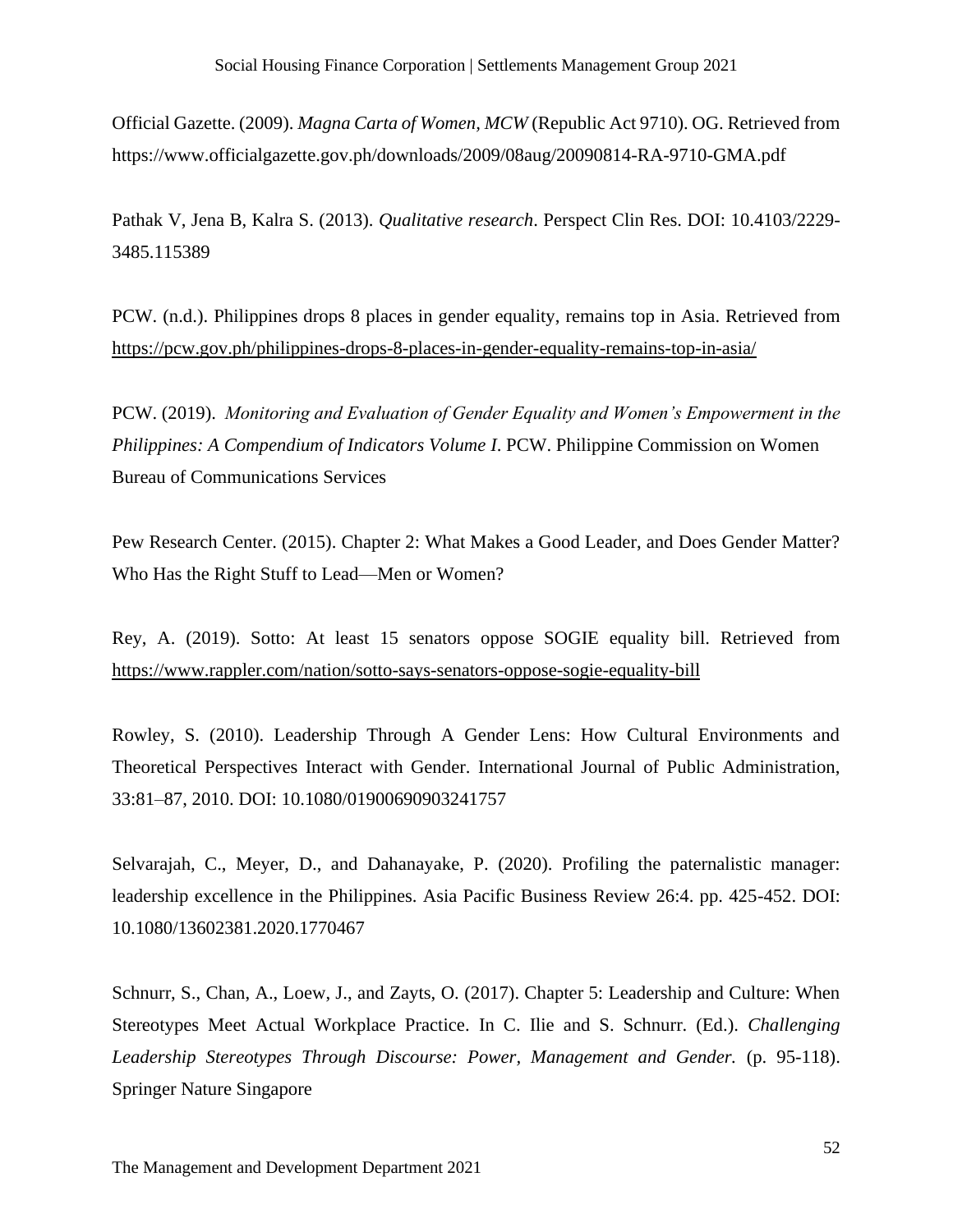SHFC. (n.d.). Community Mortgage Program (CMP). Retrieved from [https://www.shfc.dhsud.gov.ph/Community\\_Mortgage\\_Program.html](https://www.shfc.dhsud.gov.ph/Community_Mortgage_Program.html)

SHFC. (n.d.). High Density Housing Program (HDH). Retrieved from https://www.shfc.dhsud.gov.ph/High\_Density\_Housing\_Program\_.html

SHFC. (2021). *SHFC GAD Policy Statement* (Officer Order 21-1209).

Tyssen, A., Wald, A., Spieth, P. (2013). Leadership in Temporary Organizations: A Review of Leadership Theories and a Research Agenda. *Project Management Journal*, Vol. 44, No. 6, 52– 67. DOI: 10.1002/pmj.21380

UN Women. (2021). Facts and figures: Women's leadership and political participation. Retrieved from [https://www.unwomen.org/en/what-we-do/leadership-and-political-participation/facts-and](https://www.unwomen.org/en/what-we-do/leadership-and-political-participation/facts-and-figures)[figures](https://www.unwomen.org/en/what-we-do/leadership-and-political-participation/facts-and-figures)

UN Women. (2021). COVID-19 and women's leadership: From an effective response to building back better. Retrieved from https://www.unwomen.org/en/digitallibrary/publications/2020/06/policy-brief-covid-19-and-womens-leadership

Vliert, E. (2006). Autocratic leadership around the globe: Do Climate and Wealth Drive Leadership Culture?. Journal of Cross-Cultural Psychology, Vol. 37 No. 1, January 2006 42-59. DOI: 10.1177/0022022105282294

Walker, R. and Aritz, J. (2015). Women Doing Leadership: Leadership Styles and Organizational Culture. International Journal of Business Communication 2015, Vol. 52(4) 452– 478. DOI: 10.1177/2329488415598429

Wolfram, H. and Gratton, L. (2014). Gender Role Self-Concept, Categorical Gender, and Transactional-Transformational Leadership: Implications for Perceived Workgroup Performance.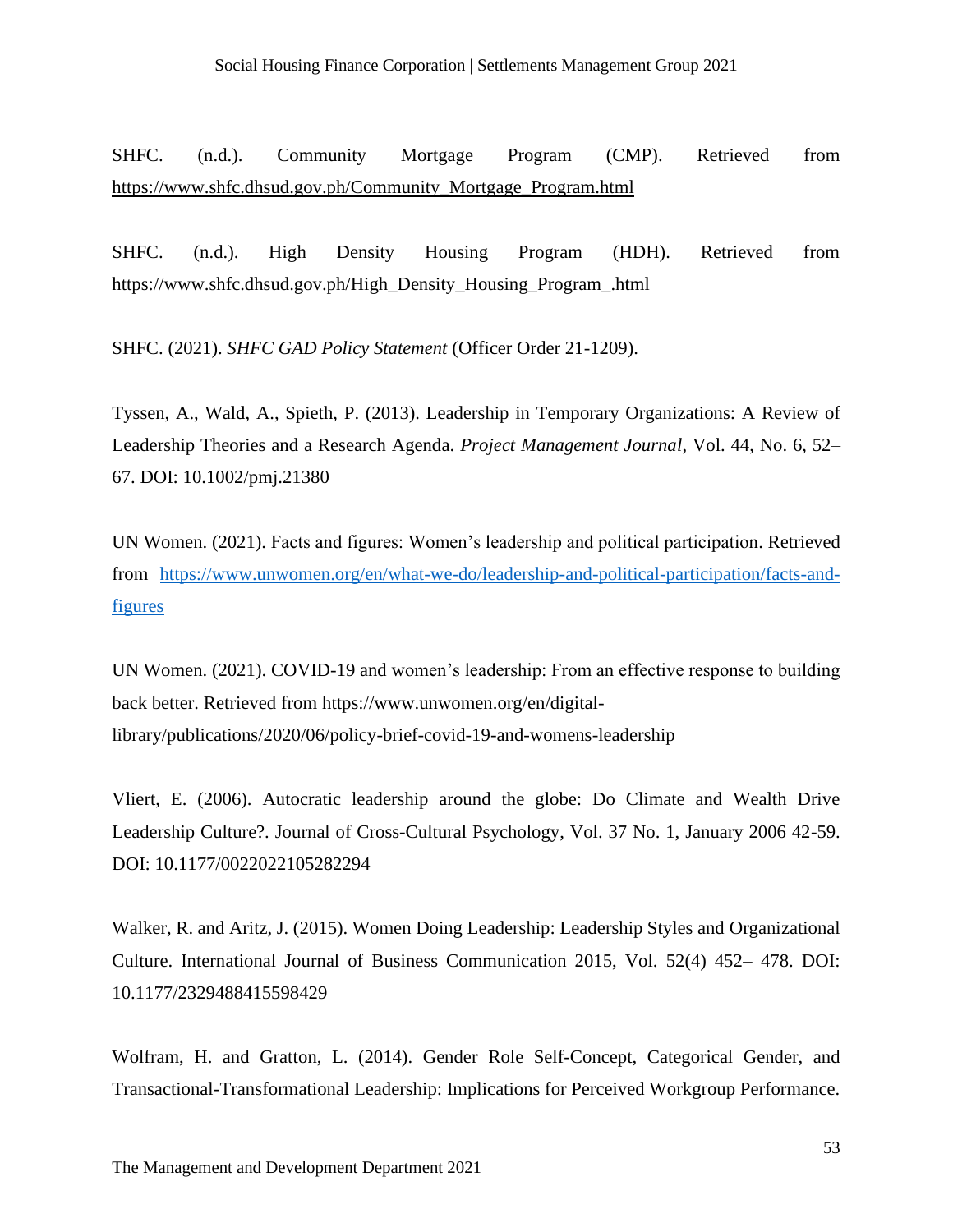Journal of Leadership & Organizational Studies 2014. Vol. 21(4) 338–353. DOI: 10.1177/1548051813498421

Yadav, L. and Yadav, N. (2018). Gender Stereotyping of Leadership: A Study of Transformational Leadership and Commitment in Public Sector Banks in India. Paradigm. 22(1) 30–45. DOI: 10.1177/0971890718758199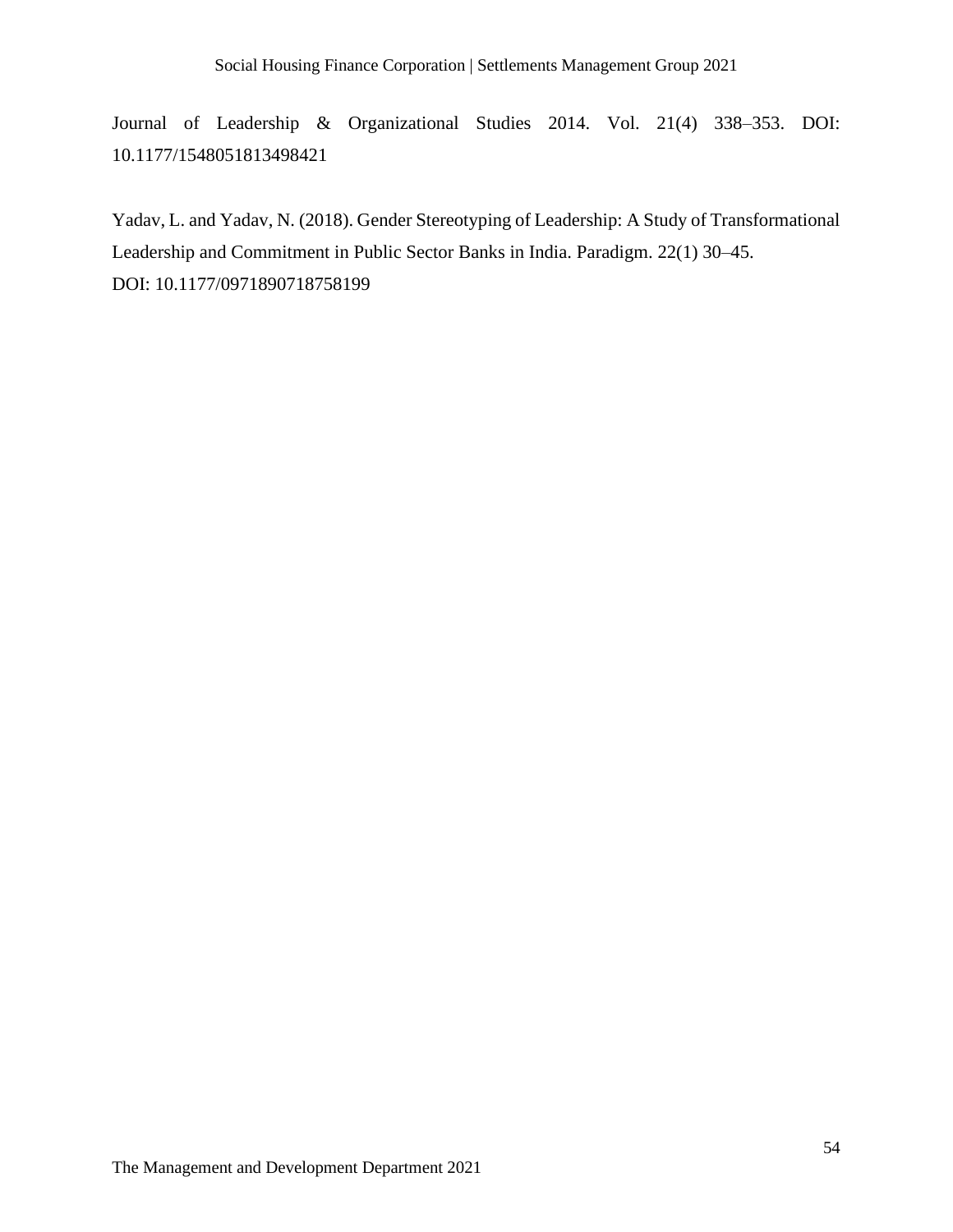# **ANNEXES**

#### <span id="page-55-1"></span><span id="page-55-0"></span>**GOLDMINE HOA**

#### **Characteristics of Officers**

The participants stated that the presidency and vice presidency in their HOA are serviceoriented, while the remaining positions focus more on hard skills. They see their president and vice president as role models who concentrate on assisting and protecting the residents. Additionally, they emphasized how Goldmine's female vice president is a proponent of women's empowerment due to her active participation in community activities. On the other hand, the secretary, treasurers, and auditors oversee the technicalities of the association. The secretary is perceived to be in charge of administrative writing, record-keeping, and information dissemination, while the treasurer and auditor are responsible for general financial oversight. Lastly, the board of directors is seen as a support system.

Apart from the general responsibilities, the participants added they also have different qualities to look for in an officer. For them, they value good leadership, devotion to responsibility, knowledge, and the qualities of being patient, understanding, unbiased, firm, dependable, and helpful.

*"Kung walang dedication sa leadership, hindi magiging maayos ang pagpapatakbo sa samahan" (Female officer, Goldmine HOA)*

*"Maging responsable sa bawat kilos dahil ikaw 'yung pinagkatiwalaan ng mga tao na siyang magbigay or tumutok sa mga bagay na ini-implement sa pamayanan." (Male officer, Goldmine HOA)*

As the majority of the officers of the HOA are women, they also spoke openly about how their jobs require them to give up part of their time as wives and mothers. They, nevertheless, agreed that time management is essential for them to do their jobs well. They stated that regardless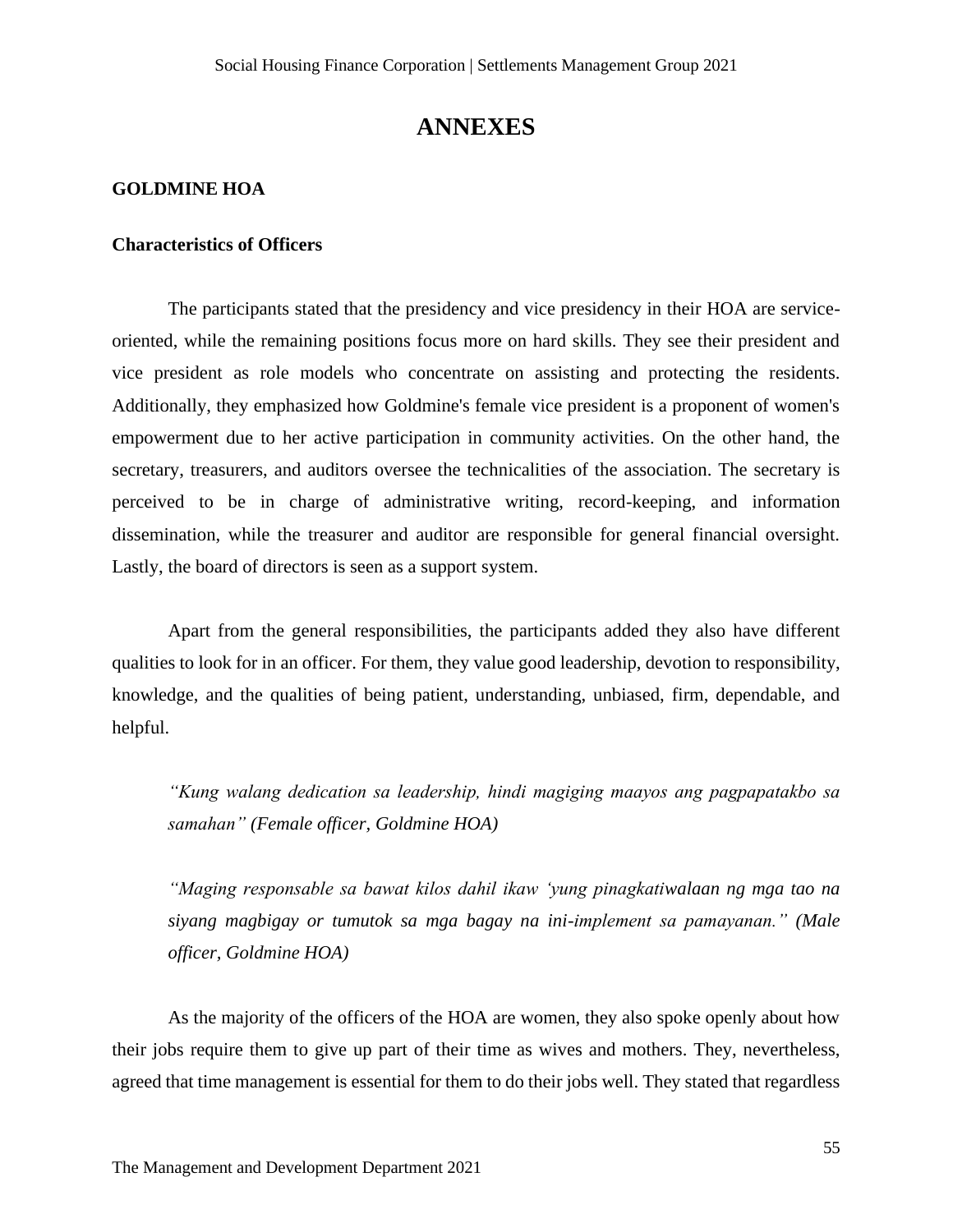of their gender-based obligations at home, they just need to prioritize what they must accomplish to serve the community.

#### **Leadership and Gender**

In both roles and characteristics, an interesting finding is that the participants never mentioned any gender-related qualities. For them, it is because each individual has their own characteristics. They also don't see a specific gender in a particular role.

For the participants, gender is all about respect and equality. With regards to the LGBTQIA+, they simply characterized it as a group of people who do not adhere to the norms of heterosexuality. However, they view this topic as sensitive and something that is not openly discussed often.

*"Pagdating sa mga kasarian, maselan siya kaya minsan iniiwasan na lang." (Male officer, Goldmine HOA)*

*"Pantay-pantay pero may pinagkaiba sila. Kahit ano mang kasarian nila, kailangan pa rin natin silang respetuhin." (Female member, Goldmine HOA)*

In terms of leadership, the participants, however, still stated that there are gender-based advantages and disadvantages. For example, men are associated with strength and strong leadership but they are weak-willed and easily influenced. Whereas female leaders are admired for their maternal qualities, patience, and meticulousness, but their emotions are seen as a sign of weakness.

It is also worth noting that the participants understand the importance of women's efforts when it comes to having a position in their HOA, especially since their incumbent vice president is a woman who has done her job competently.

*"Kayang palinawin ang HOA parang ilaw ng tahanan" (Male officer, Goldmine HOA)*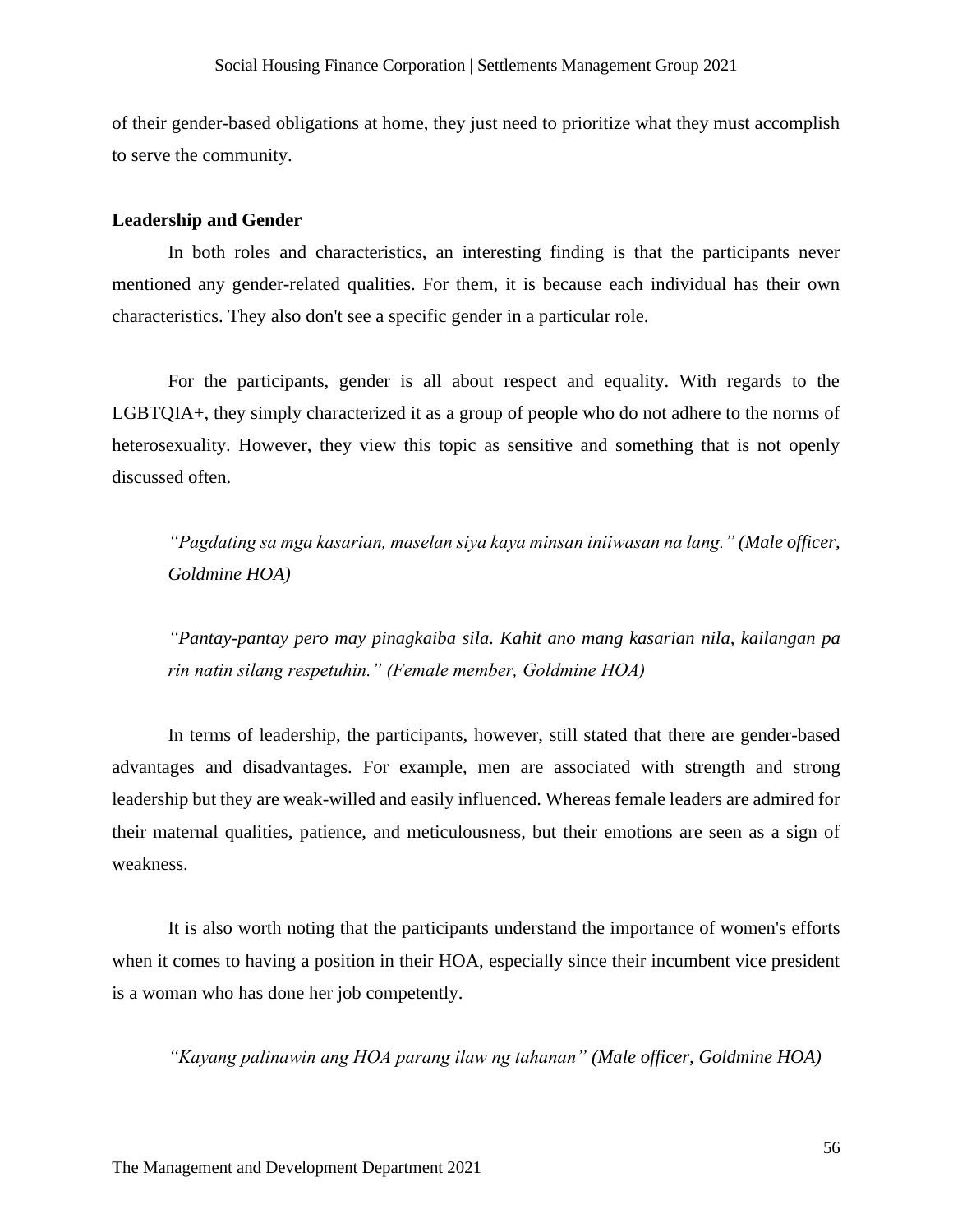*"Kaya niyang mamuno bilang VP, magagampanan ang lahat ng kakayanan bilang VP sa taumbayan." (Female officer, Goldmine HOA)*

Despite this, the vice president herself said she still faces prejudice and increased expectations just because she is a woman. She said that there was pressure to perform, but to not overdo it because it might belittle their male president. Nevertheless, she feels she is exempt from proving herself to anyone simply because she is a female elected official. She would instead just perform her job, which is to serve the people. She was able to spearhead different livelihood projects and chair WAIS, the association's committee on women that is accredited by the CSO and DSWD. Through this committee, they were able to hold medical missions to address the health needs of female residents.

Members, for their part, expressed gratitude for the vice president's efforts. They stated that working with her on initiatives aimed at women makes them feel more at ease. The participants also expressed their interest in future gender-related activities to make the community more inclusive and to provide benefits to more residents.

#### <span id="page-57-0"></span>**DENILLA VILLE HOA**

#### **Characteristics of Officers**

The participants from Denilla Ville had a clear understanding on the roles of the officers and easily agreed on the specific functions of each position.

For them, the president is the first person to approach whenever there are tasks that need to be accomplished in the HOA or if there are problems within their community. They are responsible for leading and listening to different opinions and concerns. On the other hand, the participants see the vice president as an aide to the president. While the vice president is still expected to be an active leader in the community, he or she, according to the participants, mainly provides support and suggestions for the betterment of the HOA. The vice president also takes the place of the president whenever the latter is busy or preoccupied. Moreover, the secretary is expected to take note of the minutes of the meeting and other important records and documents;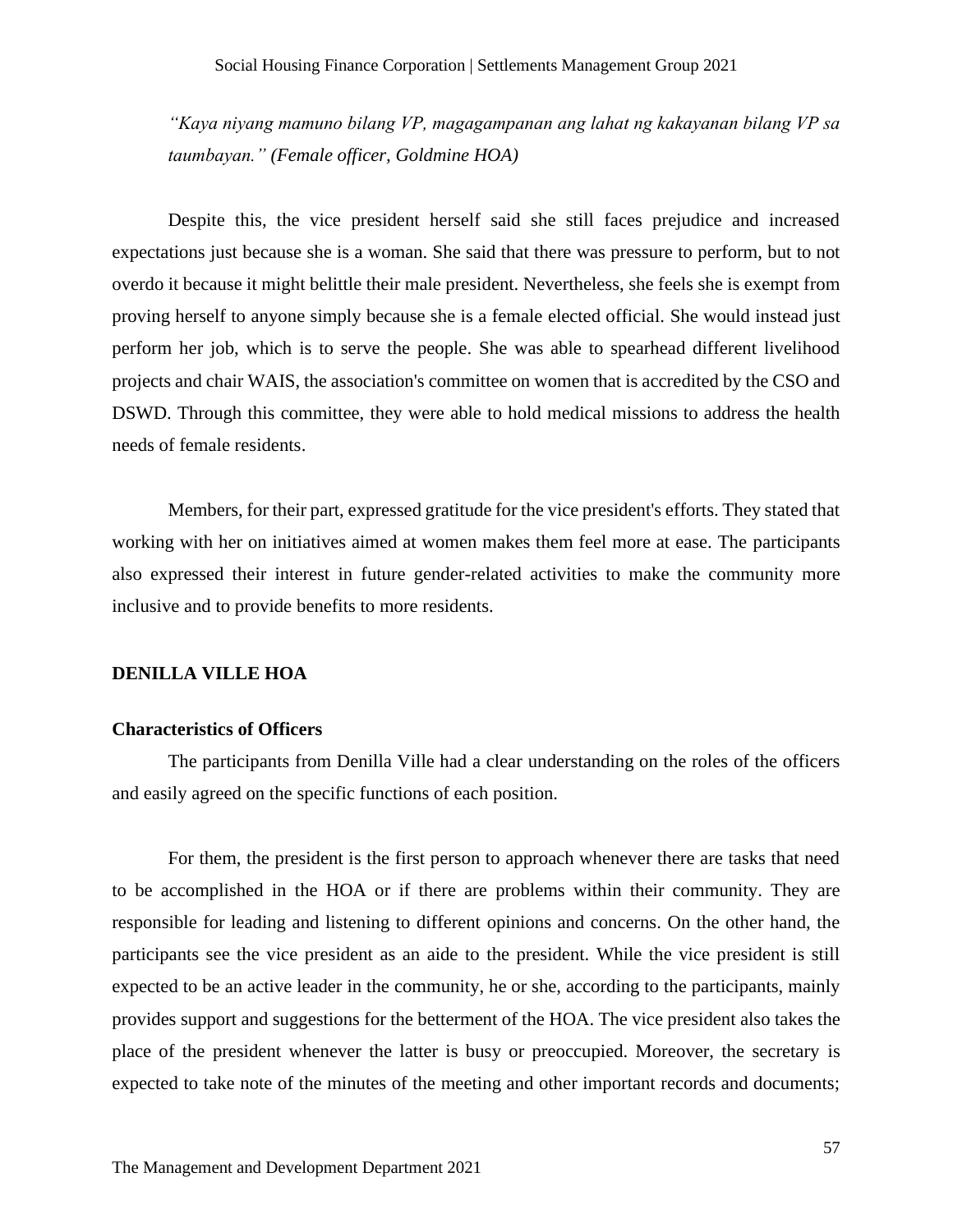the treasurer and the auditor are perceived to oversee and safely keep all financial concerns; and the board of directors is seen to be the ones who will uphold peace, order, and cleanliness in the community by creating laws and policies and attending HOA meetings.

On another note, the participants also enumerated the qualities that they look for in a leader, with being truthful and smart topping the list.

*"Dapat i-inform ang mga miyembro. Ang relationship with members ay maluwag dahil may tiwala. Kung ano ang tanong i-open agad sa kanila." (Officers, DenillaVille HOA)*

*"Dapat may kaalaman dahil sila ang namamahala." (Members, DenillaVille HOA)*

Aside from those two, they also want their HOA officers to be respectful, open-minded, diligent, helpful, God-fearing, resourceful, and trustworthy. Since officers organize a lot of projects and handle a lot of documents, they said that these qualities will allow them to perform better in their duties and responsibilities.

#### **Leadership and Gender**

A common finding among the different HOAs is that they do not consider gender as an important requirement in being an officer. The participants from Denilla Ville said that it is because equality should be observed in electing officers. They also believe that the qualification of an officer lies in their capabilities, not in their sexual orientations and preferences.

*"Hindi nasusukat sa gender. Nasa personality o kung ano ang pagkakahubog sa kanya. Nasa kung ano ang gusto niyang gawin para sa ikabubuti ng asosasyon." (Male officer, DenillaVille HOA)*

*"Walang pinipiling gender basta ginagampanan ng mabuti at maayos ang inatang na tungkulin sa kanya." (Female member, DenillaVille HOA)*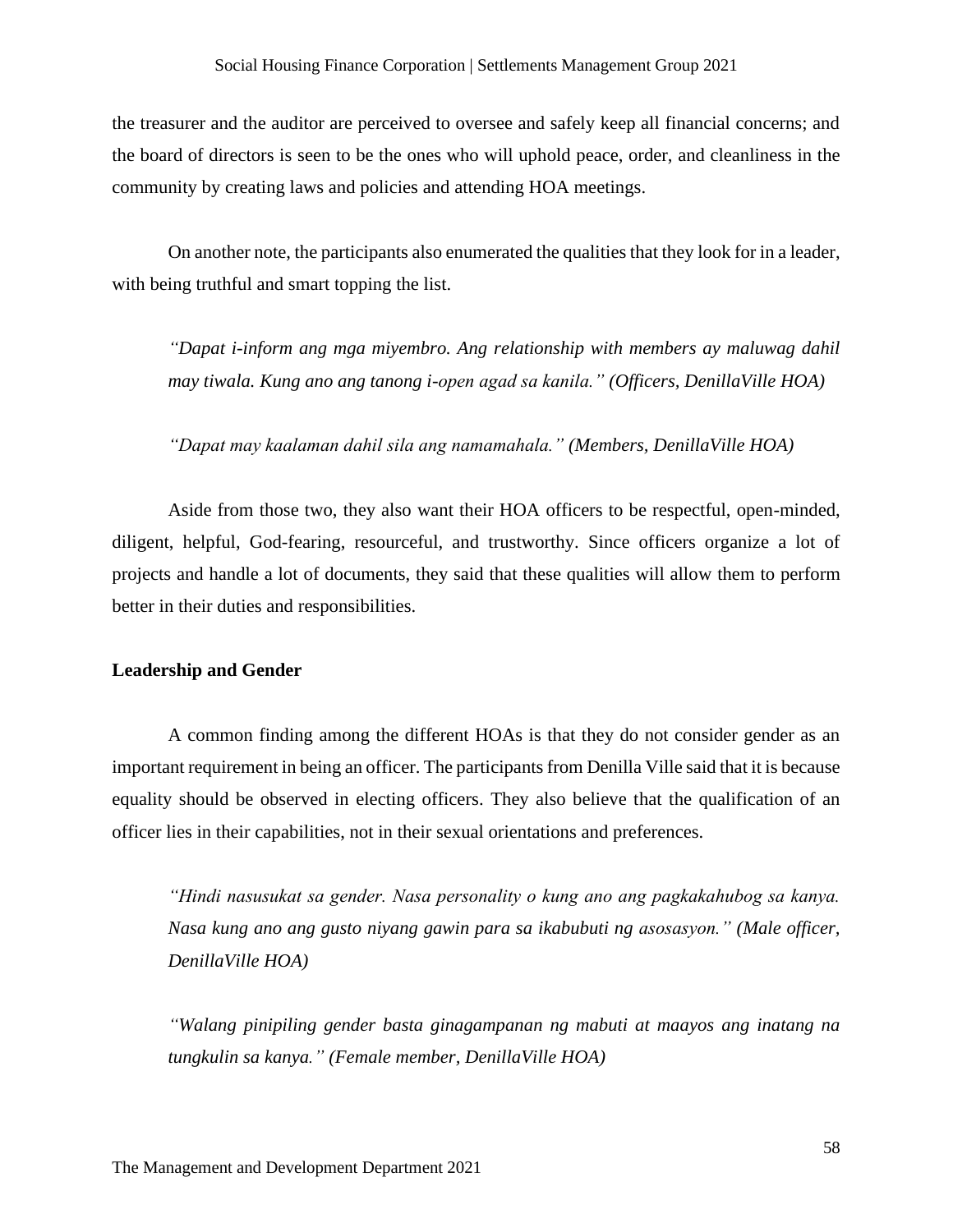Interestingly, while they do believe that electing officers in the HOA does not require the consideration of gender, one of the officers in the FGD pointed out that this isn't the same case inside the house. He said that, in a household, it should always be the man who should be in charge while still considering the woes and concerns of his family members.

*"Sa paglilingkod, hindi masusukat ang abilidad ng isang tao sa kasarian. Pero sa pamamalakad sa bahay, nasa lalake ang pagdedesisyon sa huli pero kukunin niya ang opinion ng mga kasama niya sa bahay pero ang final say, sa lalake. Parang sa HOA, walang gender pero parang sa president ang huling desisyon." (Male officer, DenillaVille HOA)*

Another officer seconded this opinion saying that men are seen as the stronger sex, but reassured that this does not undermine the intelligence and abilities of women.

This led the researcher to ask them what their thoughts on the strengths and weaknesses of each gender are if ever they will take a position in the HOA. They all agreed that male leaders are well-respected and have a commanding influence among their people; however, they can be a bit too trusting. On the other hand, female officers are viewed to be responsible, dedicated, and diligent; but they tend to be emotional and their roles as mothers can get in the way of their responsibilities as officers. Moreover, the participants from Denilla Ville are also open to the idea of welcoming officers who are members of the LGBTQIA+ community saying that they are usually good speakers, fun to be with, approachable, and smart; however, they believe that LGBTQIA+ people are way too kind to the point that they are easily manipulated and abused.

In the end, the participants all agreed that gender is not an issue in being an officer and it does not, in any way, affect the community's participation in projects and programs. Because of this, they also think that it is no longer important for them to have a committee on gender because they see Denilla Ville as an accepting, inclusive, and non-discriminating community. They do not see any gender-related problems arising in the near future because of their mutual understanding and respect. Nevertheless, they would like to hold gender awareness seminars, as well as livelihood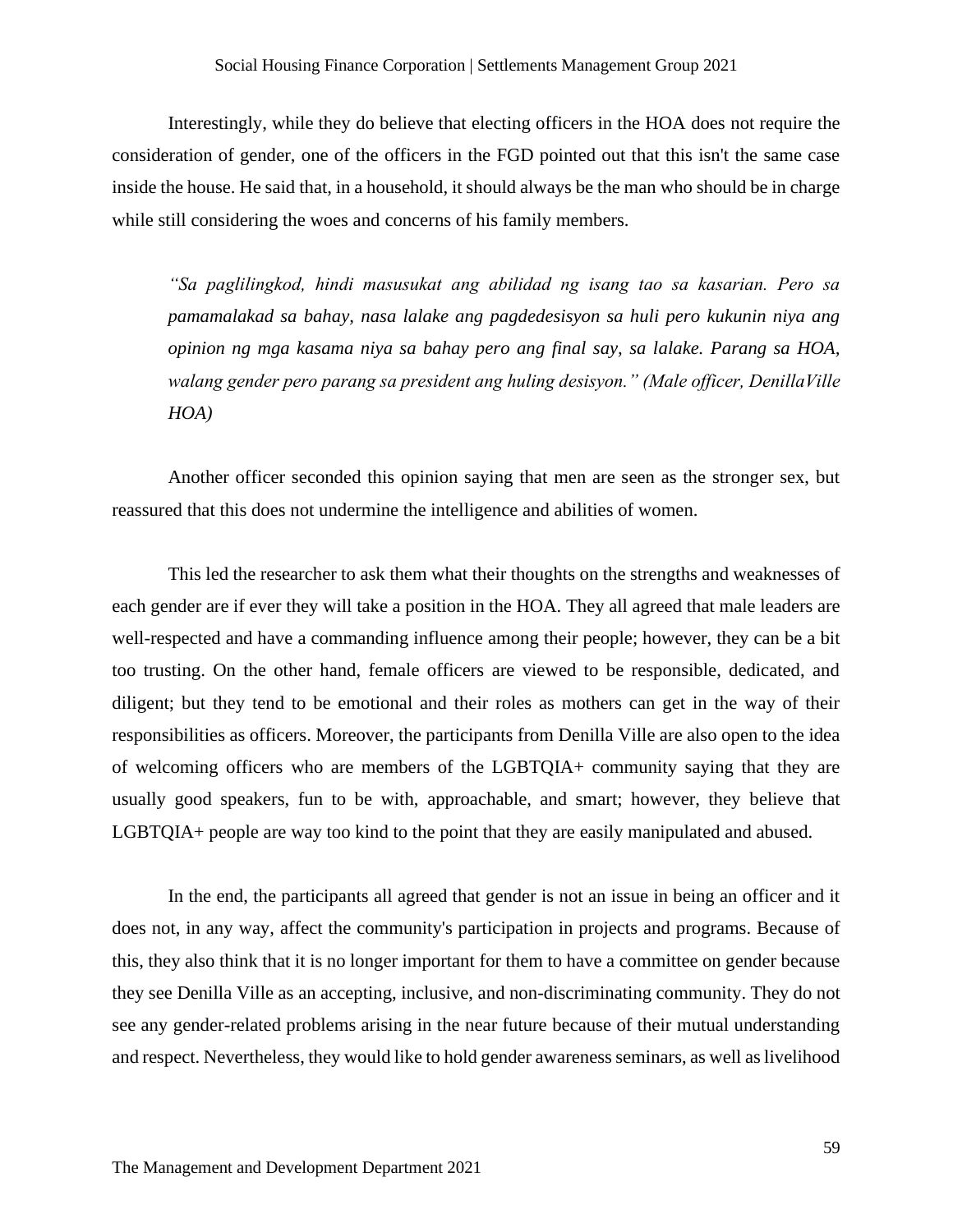projects for women in the community so that they will be able to bring in more income for the family.

#### <span id="page-60-0"></span>**SMP-A Cluster HOA**

#### **Characteristics of officers**

All participants understood the basic roles and responsibilities of each officer. The participants emphasized that the president should serve as a model who has the authority and knowledge to implement and disseminate laws while still remaining concerned and caring towards the rest of the community. The vice president is straightforwardly perceived as a hardworking close assistant to the president in supervising activities and updating the members. The secretary's role is also straightforwardly perceived as someone knowledgeable in handling documents while the treasurer and auditors are expected to be reliable in handling financial records and transactions of the HOA. The board of directors is also expected to contribute their knowledge and assistance in creating and implementing laws and regulations for the improvement of the HOA.

Although the duties and responsibilities of the officers were understood straightforwardly, the participants acknowledged that each officer should place high importance on the quality of their service. Reflecting on their current perception of their officers, the participants agreed among themselves that in addition to fulfilling their official duties, the officers should also be knowledgeable, reliable, patient, understanding, humble, responsible, respectful, and cooperative. They also emphasized that a harmonious relationship between the officers and members is an important factor in ensuring an orderly community.

*"Hindi lahat ng members marunong makisama o umintindi. May iba matigas ang ulo kaya kailangan malawak ang pang-unawa." (Members, SMP-A)*

*"Mahalagang may tiwala upang maiwasan ang agam-agam o iringan." (Officers, SMP-A)*

Aside from their characteristics of leaders, it is interesting how the officers manage and balance their work and personal responsibilities. Since most of the officers are mothers, they noted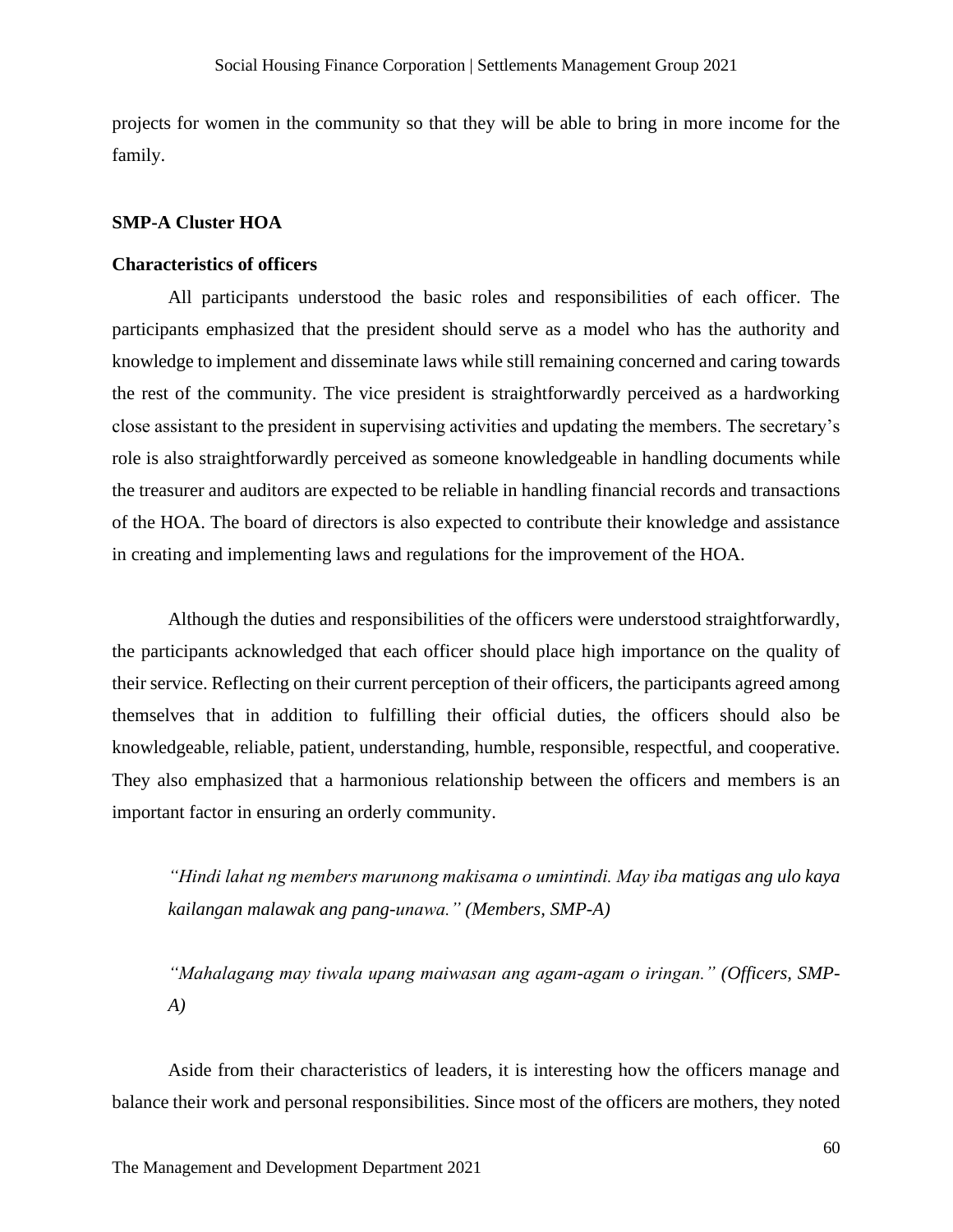that balancing both HOA and household activities was initially difficult causing them to compromise some of their time with their families. Nonetheless, they eventually learned good time management so that they can still attend to the needs of their husbands and kids without sacrificing their obligations for the HOA.

*"Sa asawa po talaga madalas yung problema. Nagkakaroon ng di pagkaka-unawaan lalo na kapag may kailangan sa asosasyon at di matuunan ng pansin ang mga anak. Tuwing Linggo kasi ang meeting namin sa asosayon." (Female officer, SMP-A)*

*"Unang problem is yung asawa lalo na kung seloso. Papagalitan lalo na pag di ka nagpaalam. Kaso pinapaalam na lang namin sa kanila na kailangan din kami sa HOA." (Female officer, SMP-A)*

*"Tamang allocation ng oras. Time management. Meron akong tindahan, may anak ako na nag-mo-module, may mga halaman din. Yung anak ko pa din ang priority." (Female officer, SMP-A)*

#### **Leadership and Gender**

The participants were quite open with the discussion on gender and the LGBTQIA+ stressing many times that they do not judge the officers based on their gender but rather on the quality of their service as well as their dedication and capabilities. When asked to define what gender is for them, most of the participants responded with a simple statement of "*babae, lalaki, LGBT*" or "*lesbian, gay, pati mga senior at mga bata, mga babae at lalaki*" while some acknowledged that it is a sensitive topic that requires to be respectful to one another. For the participants, men, women, or the LGBTQIA+ should receive equal treatment and respect in general.

"*Wala naman po kaming diskriminasyon dito. Kahit may mga lesbian kaming kasamahan dito, hindi namin sila sinasabihan na hindi sila pwedeng mamuno. Wala kaming ganong treatment. Ang mahalaga, nagagampanan yung tungkulin." (Female officer, SMP-A)*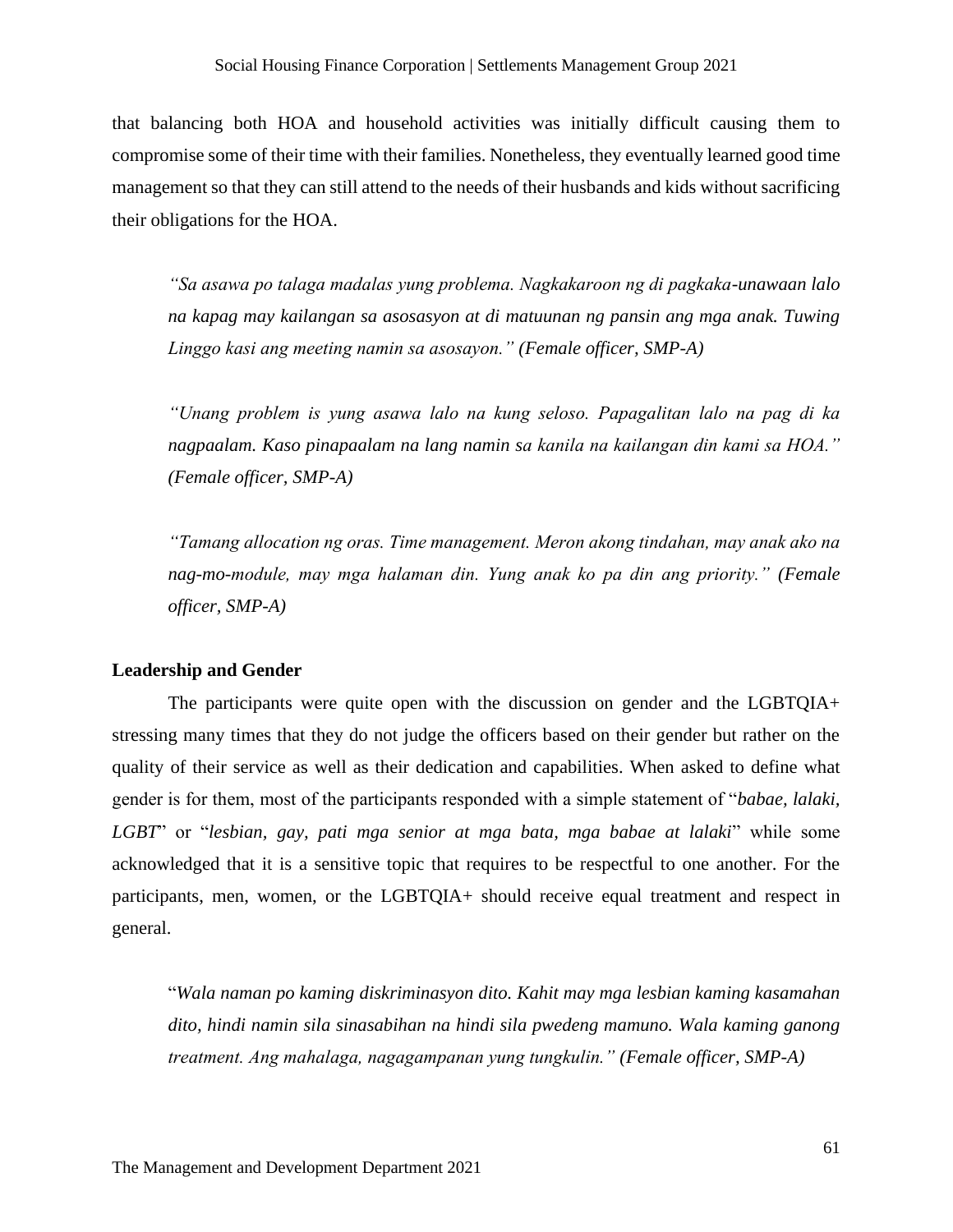*"Para sa karamihan, kapag LGBT, walang kakayahan, mahina, at saka mabilis mahusgahan. Hindi lahat ng tao, tanggap yung LGBT. Pero tanggap namin sila kasi tao rin naman sila, as long as gampanan nila yung role nila, walang problema." (Lesbian officer, SMP-A)*

The auditor, who identifies as lesbian, was also generous in sharing their experience in handling community projects narrating how they were first wary of being bullied by others. However, through their explanation and interaction, the others began to treat them well later on.

*"Noong una, naging pinuno po ako ng organisasyon ng kabataan dito. Kasama ko po puro lalaki at babae. Minsan, iniiwasan ko yung pambu-bully nila pero nung tumagal, naintindihan na rin naman po nila at nirerespeto nila ako." (Lesbian officer, SMP-A)*

Although the participants emphasized how gender is an insignificant factor in leadership, they were aware that certain impressions on gender affect the perceived strength and weaknesses of the officers. For instance, a male president and vice president's advantages are their strength, bravery, and authoritative figure which help in getting people to listen to them. A female secretary, treasurer, and auditor's strength lean on their patience, reliability, and ability to balance household and HOA affairs. A female vice president can also be considered good as they could complement the strength of a male president. On the other hand, an LGBTQIA+ secretary, treasurer, auditor, and board of directors can be creative, brave, open-minded, and can balance things out. As for their weaknesses, vices and involvement with women are the major issues with male officers while being too emotional and sensitive are for female officers. The LGBTQIA+'s weaknesses are perceived to be their vulnerability against love and bullying.

Given how they discuss the strengths and weaknesses of leadership and gender in their HOA, the participants agreed that gender-centered activities and committees would be beneficial to them. Some participants mentioned livelihood programs for women and recreational activities for the youth should be organized. The SMP-A cluster is open to engaging with gender-related activities but currently finds it difficult as they still lack proper knowledge and guidance in implementing them. An officer also mentioned that there is a gender committee that is yet to be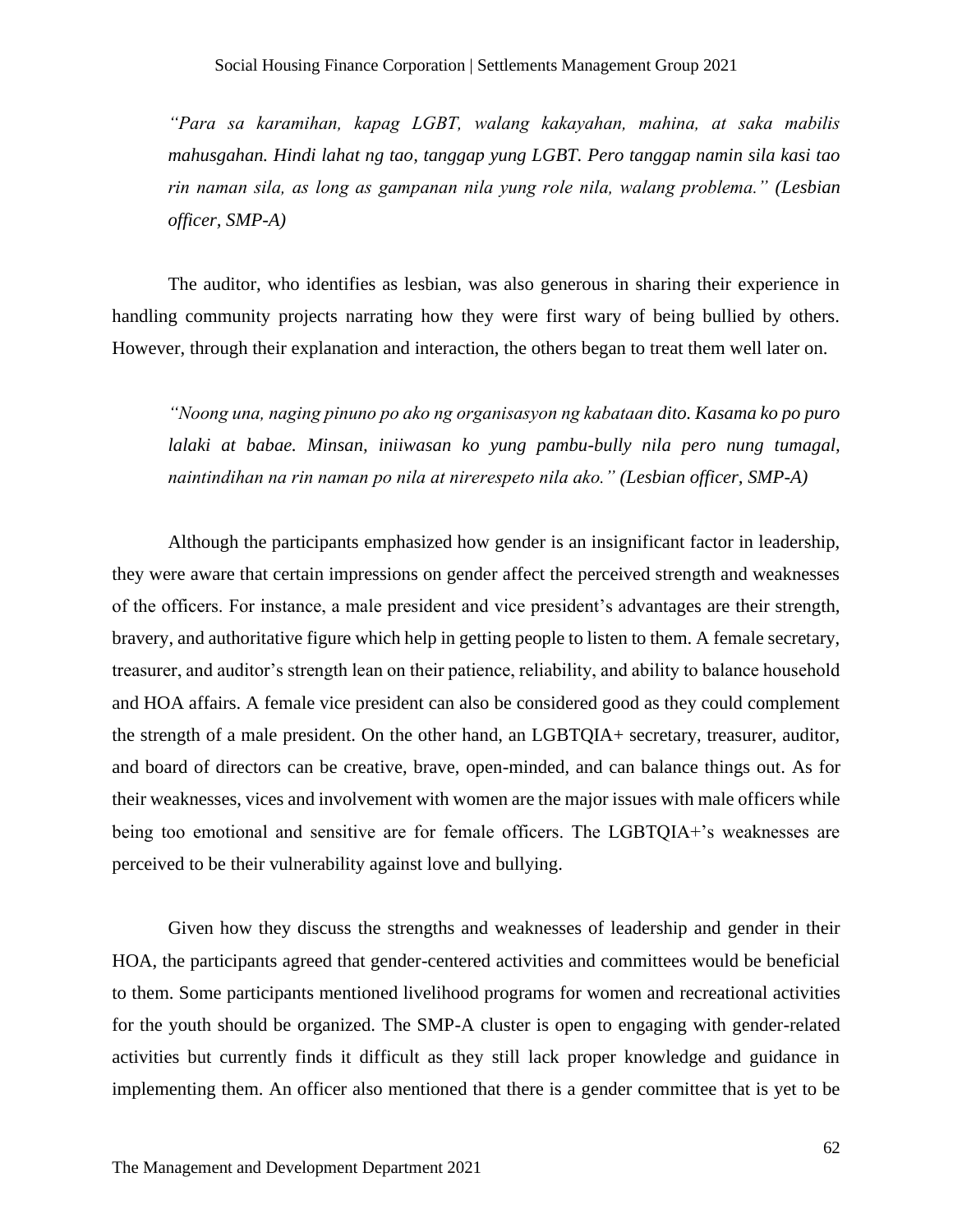established due to the difficulty in planning and lack of people to lead. The SMP-A hopes to receive some help in any form about these gender-related activities and programs.

#### <span id="page-63-0"></span>**SMP-B Cluster HOA**

#### **Characteristics of officers**

For the SMP-B participants, all officers have the responsibility to be the lawmakers and enforcers and be the HOA's primary source of information. The president is perceived to have the authority to let the people know about new regulations and monitor their implementation. Hence, public expectations of the president include having ample patience, knowledge, humility, strictness, and commitment. The vice president, being the close assistant of the president, is expected to be hardworking, reliable, and be ready to share the duties of the president, to the extent of even acting as the substitute.

Similar to the other HOAs, the duties and characteristics of the secretary, treasurer, auditor, and board of directors are well-understood and straightforward. The secretary handles the documents and should be hardworking and approachable, while the treasurer and auditor should show their reliability, orderliness, and honesty as they collect and record the amortization. On the other hand, the board of directors should exhibit knowledge, readiness, and patience as they share the responsibilities in law implementation.

To ensure that these individual characteristics are promoted in the HOA, the participants agreed upon themselves that certain characteristics should be possessed by the officers collectively, regardless of their elected position. These include being responsible, loyal, reliable, open-minded, patient, respectful, dedicated, and hardworking. Moreover, the participants noted that being patient, respectful, and open-minded are helpful in addressing diversity in the SMP-B while being dedicated, hardworking, responsible, and loyal to their position and to God will help set an example for the rest of the community.

*"Hindi pare-pareho ang pag-uugali ng tao kaya kailangan mahaba ang pasensya."(Members, SMP-B)*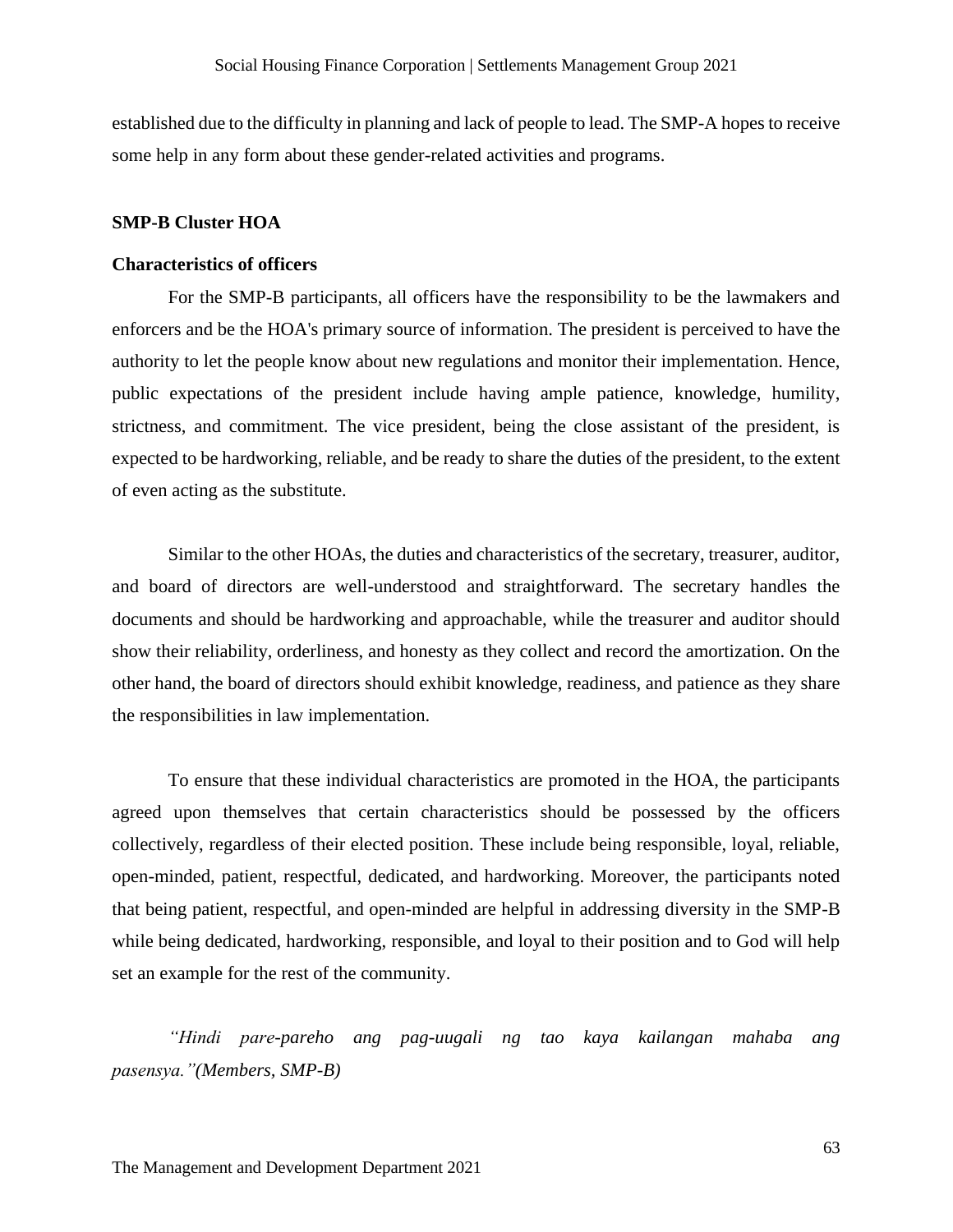*"Patungkol sa desisyon…kinakailangan ay handa kang unawain ang mga sinasabi. Tanggapin ang mali at handang magpatuwid." (Officers, SMP-B)*

*"Sa mga activity at gawain ng SMP, [dapat masipag] para tularan ng mga ibang members." (Officers, SMP-B)*

#### **Leadership and Gender**

The SMP-B participants share the belief of other HOAs where men, women, or LGBTQIA+ are equal. It is their capabilities and characteristics as officers that serve as a far more important basis of leadership. For them, it is not the distinction between men or women but their capabilities that will earn the trust of the community.

*"Ibig sabihin ng pantay-pantay ay walang problema kung lalaki, babae, bakla, o tomboy ang isang tao. Ang mahalaga ay magampanan ang mga katungkulan. Lahat ay may karapatang mamuhay ng marangal."(Female officer, SMP-B)*

*"Meron kaming proyekto na pagtatanim, kahit babae kami na tumutulong sa mga pagtatanim, nakikita namin sa mga kalalakihan na walang diskriminasyon." (Female officer, SMP-B)*

On the other hand, their understanding of LGBTQIA+ ranged from a simple categorical answer of *bakla at tomboy* to an understanding that LGBTQIA+ connotes a change in the body or sex but nonetheless, anyone should be respected.

*"LBGT ay yung mga tulad nina Charice Pempengco, dati siyang babae, ngayon lalaki na siya pero hindi natin siya kailangan husgahan o pag-usapan. Kailangan pa rin natin siya irespeto tulad nang dati. Irespeto natin kung ano ang gusto niya sa sarili niya." (Female officer, SMP-B)*

The recognition of equal capabilities between gender also leads to the perception that the weaknesses and strengths of each gender complement one another. For instance, a female officer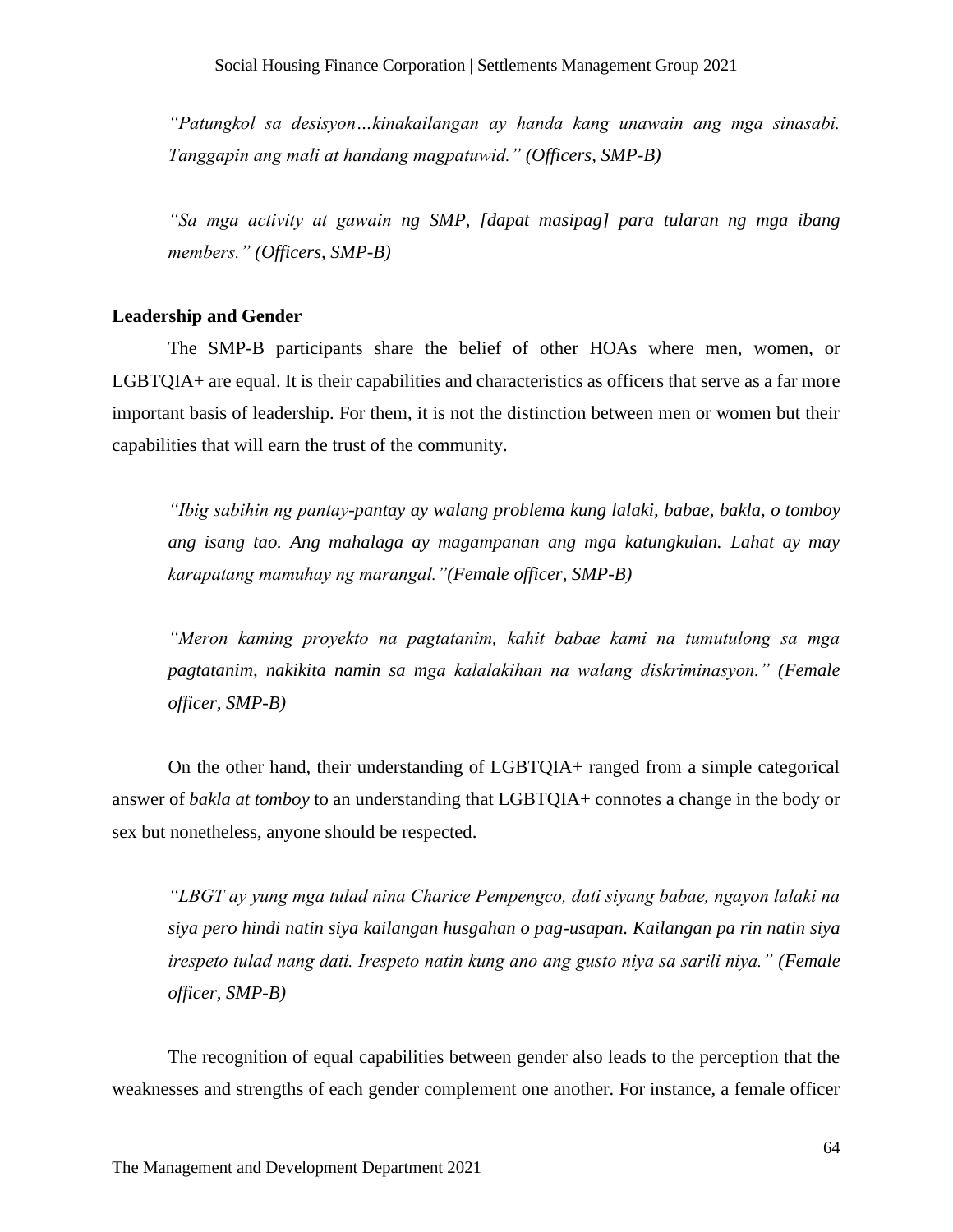can be approachable, hardworking, and can act as a balance to the male officers' firmness, bravery, and physical capabilities. The group of officers was open in entertaining LGBTQIA+ candidates particularly in the treasurer position where they mentioned that aside from being vulnerable to love, LGBTQIA+ is usually the breadwinner in the family and that they can be organized and hardworking which fits the role of a treasurer.

The priority on the characteristics and commitment to their duties over their gender needs is also quite evident in their work and life balance. As most of the officers are mothers and fathers, they were aware that balancing their responsibilities in the family and HOA can be quite difficult and often seen as a weakness for officers. There were times when they must choose between their family or the HOA.

*"Kanya-kanyang kalagayan yan sa buhay. Minsan ang asawa, hindi naiintindihan kapag may mga biglaang meeting. Meron na akong katungkulan kaya may kailangan akong puntahan na meetings kaya humihingi na lang ako ng pag-unawa." (Female officer, SMP-B)*

*"Bilang isang nanay at bilang officer, kailangan gumising ng mas maaga. Bago ka pumunta sa meeting place ng asosasyon, kailangan mo muna gampanan 'yung mga responsibilidad mo sa bahay bilang isang nanay at asawa para kapag pumunta ka sa meeting, wala kang ibang aabalahin." (Female officer, SMP-B)*

Interestingly, they do not find this as a burden but simply a part of their duties where they must compromise and find a balance. They were even open to adding committees and activities that may help their HOA and, in turn, their family. Given the lack of gender-related activities in SMP-B, the majority of the participants agreed that having gender-centered committees and activities will be beneficial for them. They mentioned that having activities such as livelihood, recreational activities like a sports fest, reproductive health seminars, and recreational activities like a sports fest can help people of all genders show their potential.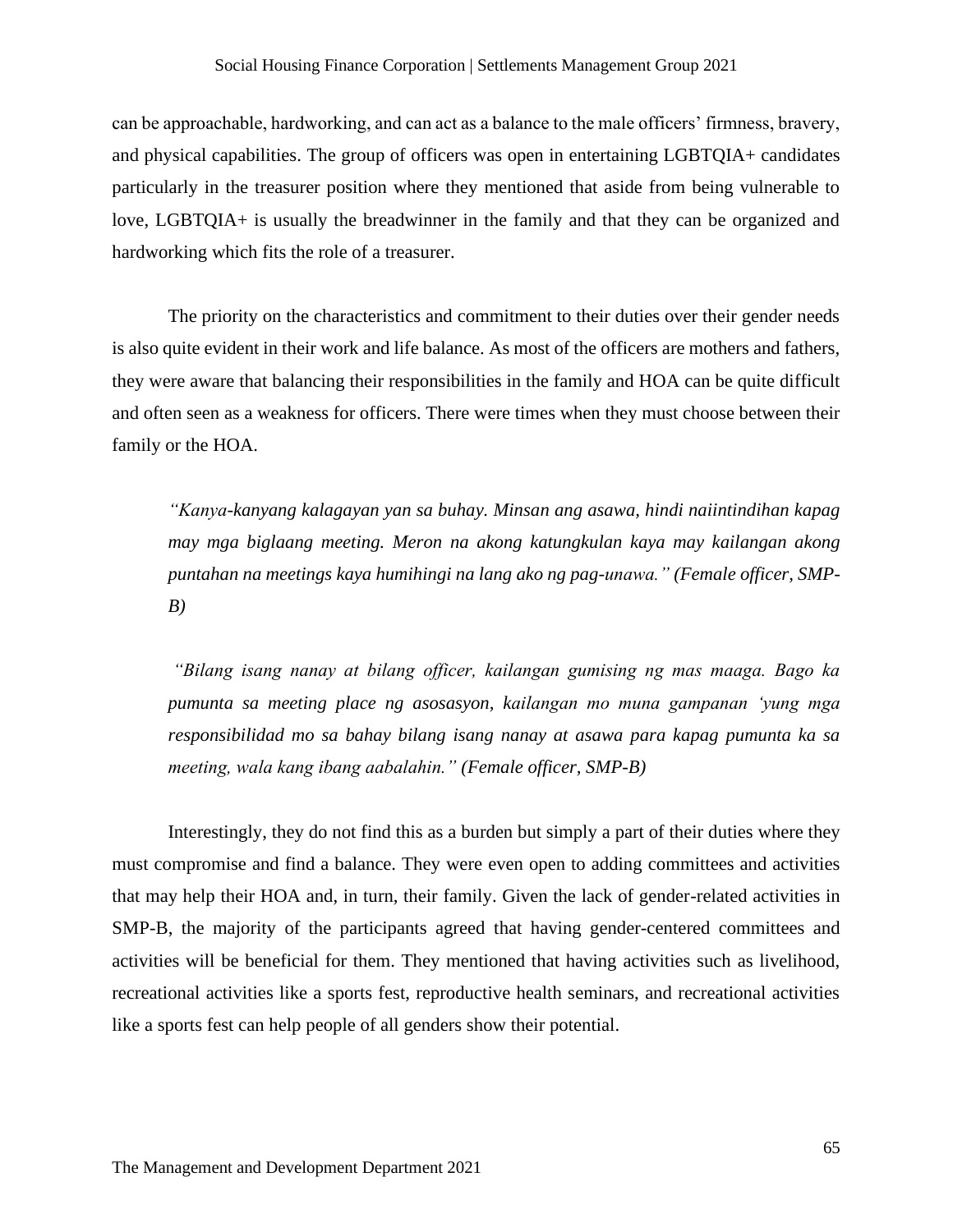#### <span id="page-66-0"></span>**SMP-D Cluster HOA**

#### **Characteristics of the Officers**

The participants' understanding of the roles is similar and accepted among the group. They view the president mainly as a figure of authority. He or she is someone who gets to implement the laws and policies and act as a leader and negotiator among his or her constituents. Meanwhile, the vice president is generally understood as a support system and a substitute, with the respondents describing this position as "*kahalili*." The secretary, treasurer, and auditor are similarly perceived as collectors and safe-keepers of documents, money, records, and other important information needed by the HOA.

The members of SMP-D added that, apart from the expectations they have on the officers regarding their roles, they also look for certain qualities that make an ideal leader. For the most part, they value patience, understanding, and approachability. Among the qualities they enumerated, they consider honesty and fear of God as the top characteristics an officer should have.

*"Para hindi mawala ang tiwala sa 'yo ng mga tao ay dapat open ka sa mga members." (Members, SMP-D)*

*"Dapat may takot sa Diyos dahil sa Kanya nagmumula ang lahat." (Members, SMP-D)*

#### **Leadership and Gender**

The participants said that gender pertains to the capabilities and activities that can be performed by men and women depending on their strengths. They also made mention of the LGBTQIA+ as people whose mind and body are not in line with their sexes and added that they are a sector trying to strive for acceptance and equality. Regardless, they did not mention gender when they were listing down the roles and qualifications of an HOA officer for the reason that they use character and values as a basis.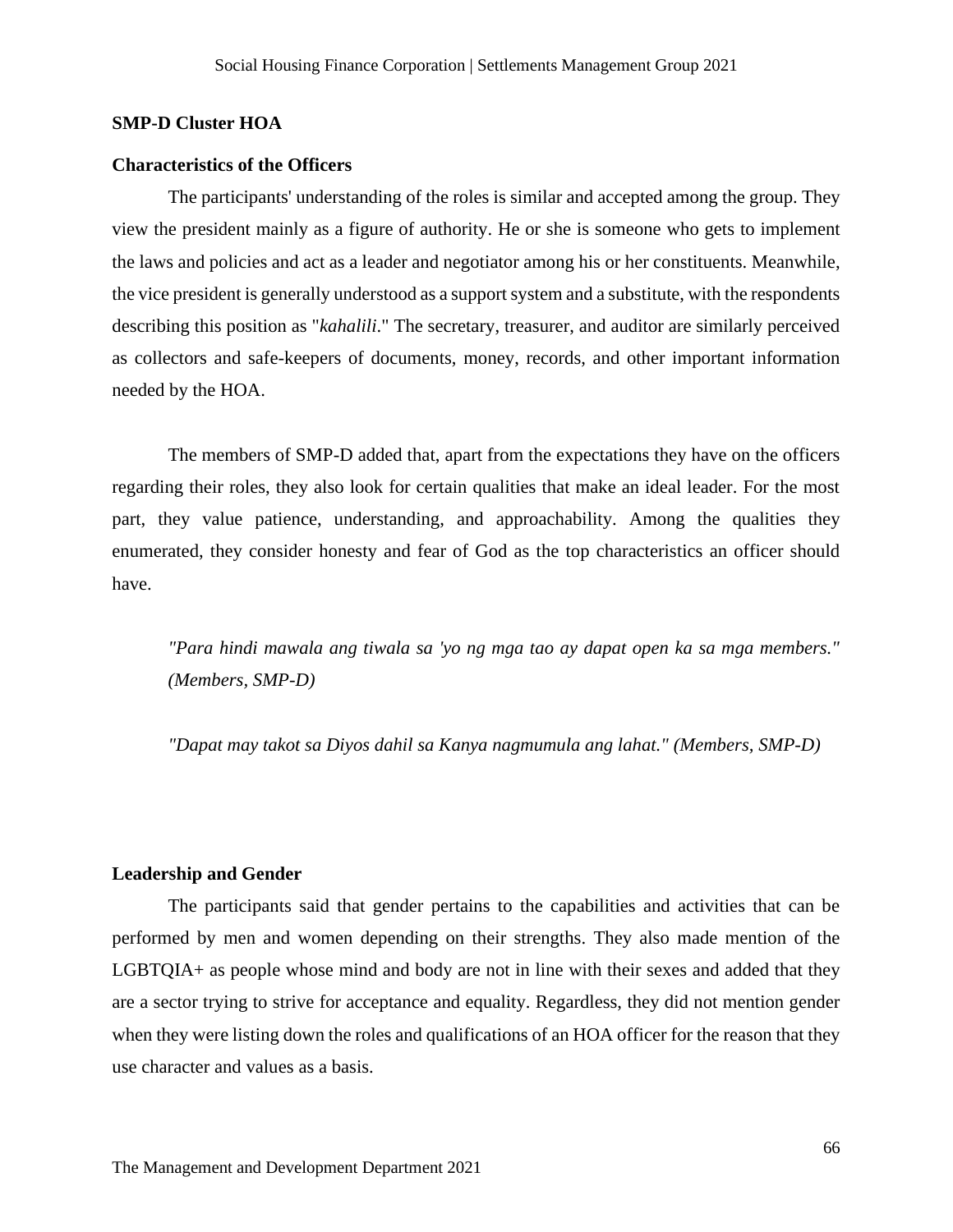They did, however, say that there are instances when a person's gender may affect their decisions on choosing the rightful leader. They see male leaders as firm and brave, which is needed if chaos or any form of threat arises in their community. In their Peace and Order Committee, they said that people tend to follow the male patrollers because they are more "*maangas*" compared to the female patrollers who are "*mahinahon*." Because of this, there are instances when the female president of the association is inferior to the supervisor of the said committee, even though he technically has a lower position than her and simply because he is a man.

*"Babae ang presidente namin at lalaki naman ang supervisor ng Peace and Order Committee. Mas nasunod ang kagustuhan ng supervisor na lalaki dahil ang babae ay hindi na pangatawanan ang posisyon. Nanindigan ang lalaking Supervisor kahit mali dahil pinakita na mas may alam at lakas siya kaya ang babaeng presidente ay nag-submit sa lalaking supervisor."(Female member, SMP-B)*

On the other hand, they added that women have an advantage at being secretaries and treasurers due to stereotypical assumptions. According to them, women have qualities that will complement the demands of these positions, such as having good penmanship for being a secretary and knowing how to manage finances properly for being a treasurer.

Even so, the participants of the FGD keep reiterating throughout the discussion that gender is not an essential criterion in choosing an officer. They countered that a woman can do whatever a man can do, and vice versa. The vice president, who is the only male officer in the HOA, also said that his gender never affected his duties and working relationship with his fellow officers.

Moreover, they are open to the idea of welcoming LGBTQIA+ members to the association saying that they are "creative" and "fun to be with," which will be beneficial if ever they hold events and programs. Though they see effeminacy and a queer person's vulnerability to love and affection can affect their performance as an officer.

In the end, the participants from SMP-D said that they have a good relationship in the community, regardless of the people's gender and sexual orientations. They even said that they are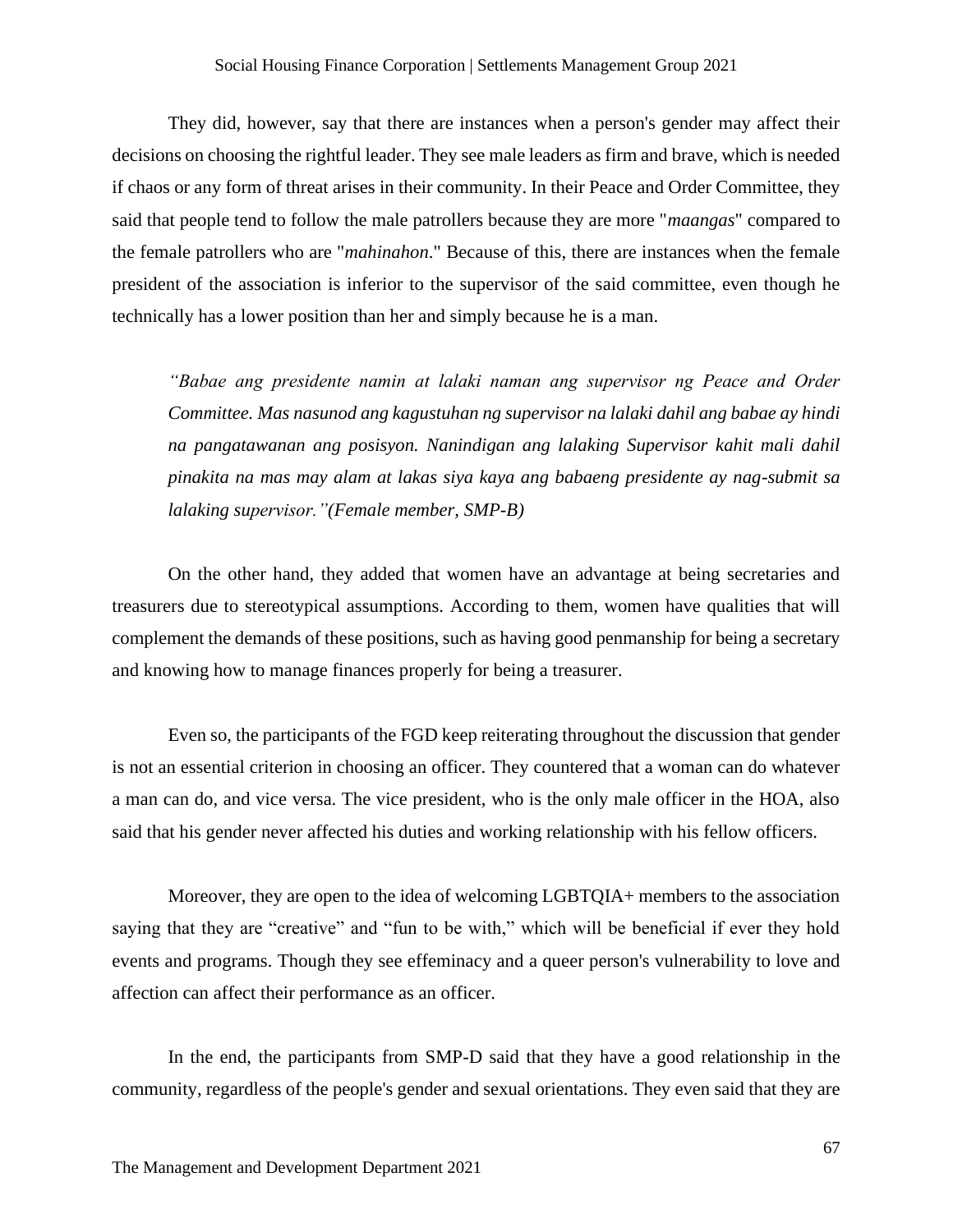open to the idea of having a committee on gender. They also wish to have livelihood projects for the women in the community, which were unfortunately postponed due to the pandemic.

#### <span id="page-68-0"></span>**SMP – E Cluster HOA**

#### **Characteristics of the Officers**

Comparable to the other HOAs, the FGD participants from SMP-E characterized their president and vice presidents as authoritative personalities focused on service, while the secretary, treasurer, and auditor give technical help through their hard skills. The president is expected to be a people person who is approachable but still has the capability to implement and enforce laws and policies. While the vice president is considered to be an assistant or substitute to the president, she is still expected to be knowledgeable, active, and be a good example for the community. On the other hand, the secretary is regarded as the safe keeper of documents and communicator of information, while the treasurer and others handle all financial matters. Finally, the participants saw the board of directors' function as one of sharing duties and increasing authority when it came to enforcing laws and rules.

Apart from the responsibilities and functions, the participants emphasized the qualities that an ideal officer should have. One of the recurring traits they listed is being approachable. The participants agreed that an officer's pleasant and friendly demeanor will inspire residents to follow them. They look up to a personable leader because they tend to be nicer and more understanding.

*"Kung masungit, hindi susunod ang mga members. Dapat mabait. Pagbukas ng pinto, dapat nakangiti at hindi nakasimangot. Madaling lapitan. Marunong pakiusapan" (Members, SMP-E)*

In addition to being approachable, the participants mentioned they appreciate community involvement, patience, flexibility, and honesty among the officers.

*"Bilang lider, dapat aktibo sa mga gawain sa asosasyon para umunlad ang samahan at komunidad." (Officers, SMP-E)*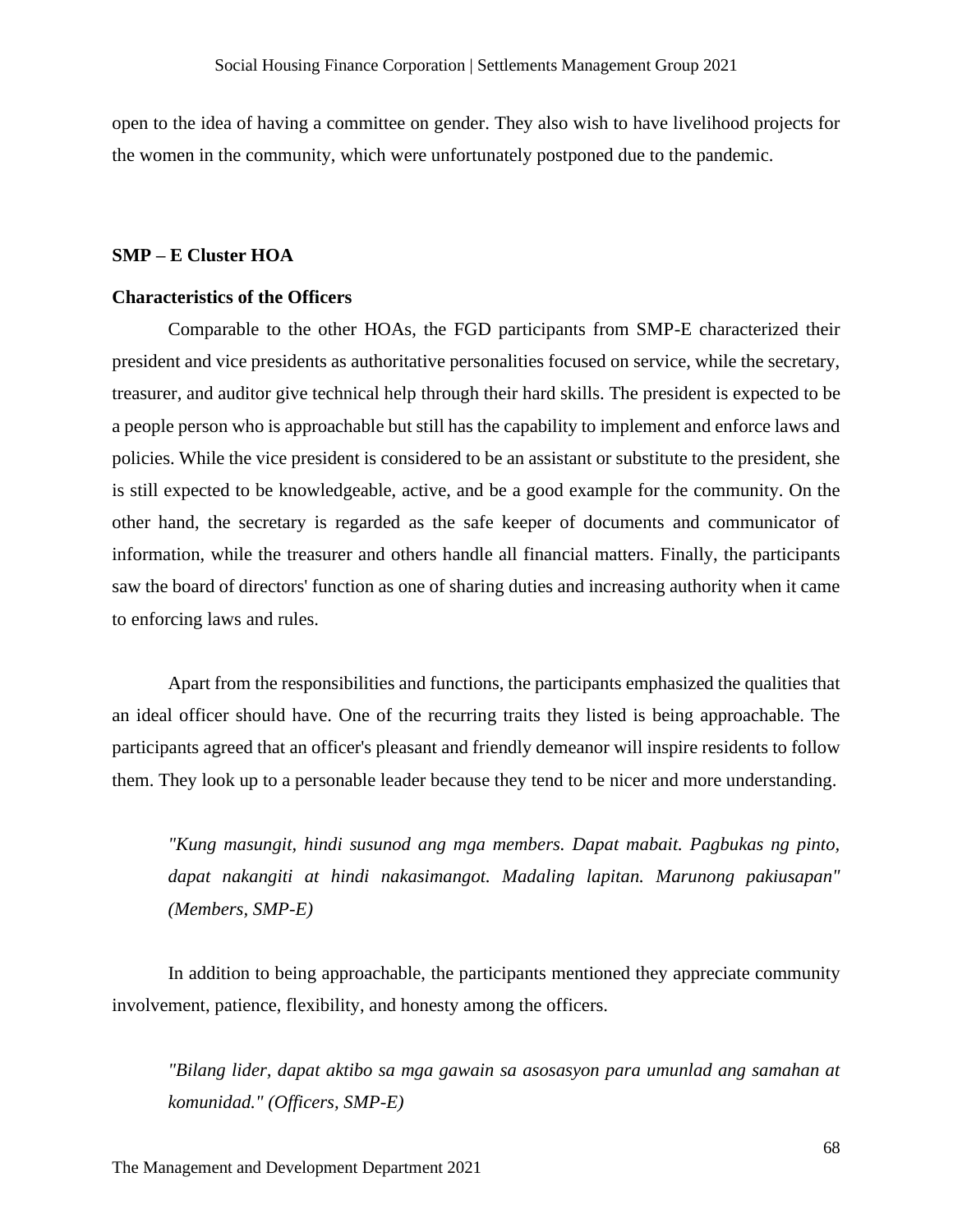*"Dapat tapat sa tungkulin para maging maganda ang pagpapatakbo at magtagal sa serbisyo. Masaya ang mga miyembro kasi nagtutulungan kayo." (Members, SMP-E)*

#### **Leadership and Gender**

The participants from SMP-E do not see gender as a prerequisite for handling a position in their HOA. For them, the main basis should be a person's skills and dedication to the responsibilities.

*"Hindi naman siguro, basta ang importante magampanan nila ang kanilang obligasyon." (Female member, SMP-E)*

The participants defined gender as basically as "*lalaki, babae, bakla, at tomboy*," and admitted that they have never heard of the initialism LGBTQIA+. They are also aware of their lack of familiarity with or awareness of the subject. They did say, however, that there are genderrelated strengths and limitations that might impact an officer's performance. With a femaledominated organization, the participants praised how dedicated their officers are, but they argued that women who are overly emotional may be perceived as a weakness. Nonetheless, all agreed that the gender of their officers has absolutely no bearing on how they engage in various community events.

*"Babae yung in-charge sa mga proyekto na 'to (programa para sa kabataan, seniors, ayuda, at paglilinis). Komportable naman kami sa kanila. Hindi naman nito naapektuhan 'yung proyekto." (Female members, SMP-E)*

*"Pantay pantay po ang pagtingin sa mga leader, basta magaling." (Female officers, SMP-E)*

While they are satisfied with the work of their incumbent officers, several participants opened up about the possible inclusion of men in the list of officials, claiming that they will be able to bring more toughness to the association's leadership style.